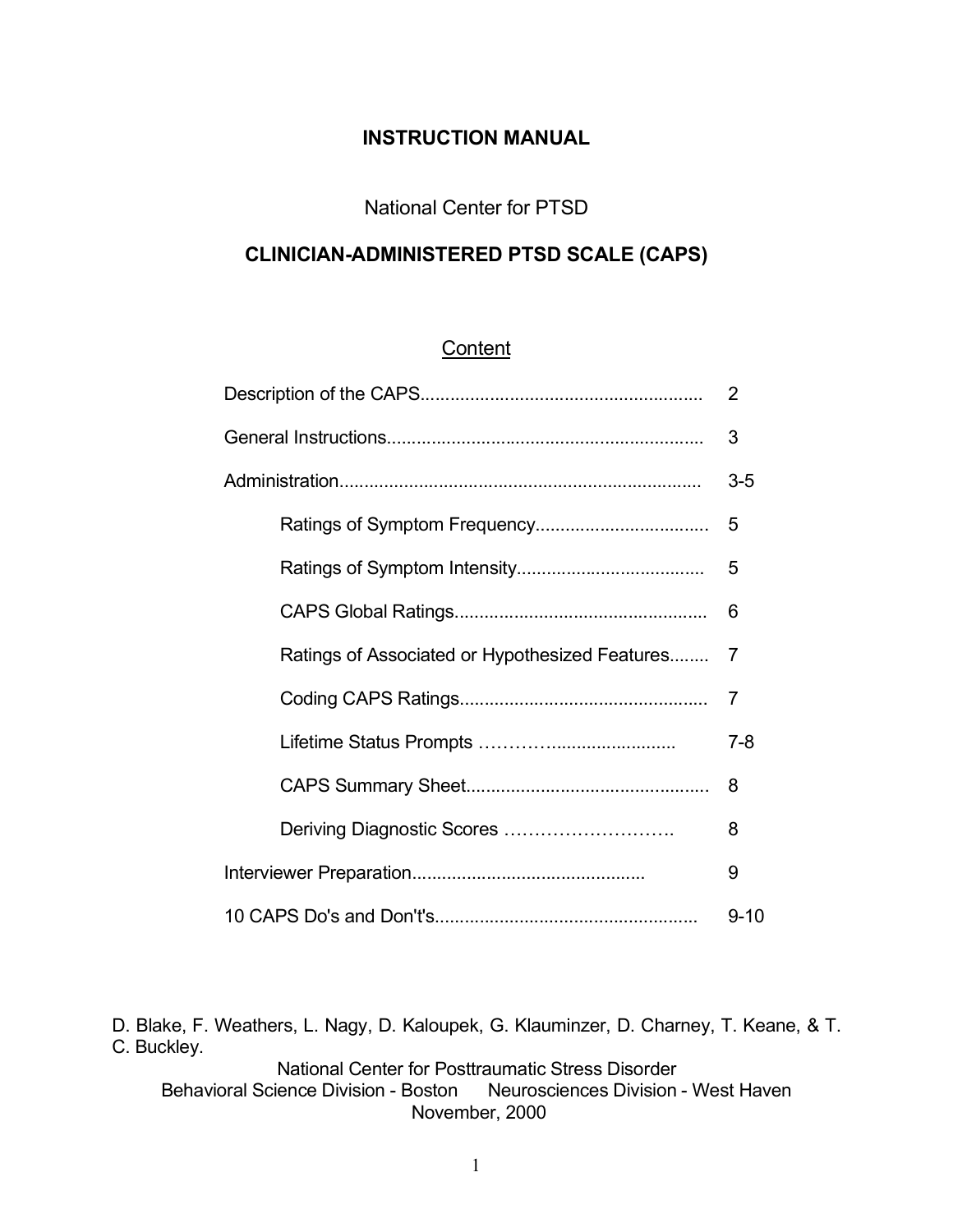### **CLINICIAN-ADMINISTERED PTSD SCALE (CAPS)**

### **Description of the CAPS**

<span id="page-1-0"></span> The CAPS is a semi-structured interview that is designed to assess the essential features Association, 1994). It can also be used to assess associated features of the diagnostic syndrome (e.g., survivor guilt). In addition, the CAPS can also be used to assess the essential features of *Acute Stress Disorder* as currently defined by DSM-IV. The interview is designed to accommodate different time spans post-trauma as the referrent point for diagnosis. Specifically, the CAPS affords the clinician flexibility to inquire about symptoms and diagnostic status over the past week, most recent month, and/or for lifetime diagnosis. Any one, or all three, of the time frames may be used depending on the nature of the task of *Posttraumatic Stress Disorder* as defined by the DSM-IV (American Psychiatric at hand.

 This most recent version of CAPS was designed with flexibility in mind. The nature of the instrument is such that it lends itself to a variety of clinical and research applications. For example, it may be used to provide categorical ratings of diagnostic status based on formal diagnostic criteria (i.e., PTSD present or absent). Alternatively, it can also provide a quantitative index of symptom severity for individual symptoms, symptom clusters, and/or the entire syndrome. Both frequency and intensity scores are derived for each individual symptom. As such, the CAPS can be used to track changes in diagnostic status and also to track changes in finer gradations of symptom severity over time, which is essential to both treatment outcome research and documenting status changes in clinical settings. The combination of both categorical and dimensional ratings also allows for flexibility in the application of data-analytic techniques when ratings of PTSD diagnosis and symptom status are the dependent variables in question.

 In a series of psychometric studies the CAPS has been shown to a reliable psychometric instrument based on analyses of inter-rater reliability, test-retest reliability, and internal consistency. It is also the case that the CAPS is arguably the most valid measure of PTSD relative to other well validated structured interview and self-report instruments of PTSD (for detailed review of empirical work in this area, see the work of Weathers, Keane, & Davidson, 2000 in Appendix #1).

 In addition to providing a means to evaluate the frequency and intensity of each symptom, the CAPS provides a means to evaluate: a) the impact of the symptoms on the patient's social and occupational functioning; b) the overall severity of the symptom complex; c) the patient's global improvement since baseline; and d) the validity of ratings obtained.

 Because the CAPS was designed to meet multiple clinical and research goals, a variety of scoring algorithms are at the disposal of the assessing clinician depending on the nature of their task. For example, if the CAPS is being used for screening purposes, the assessor may wish to utilize a more "lenient" scoring algorithm when calculating the presence vs. absence of diagnosis based on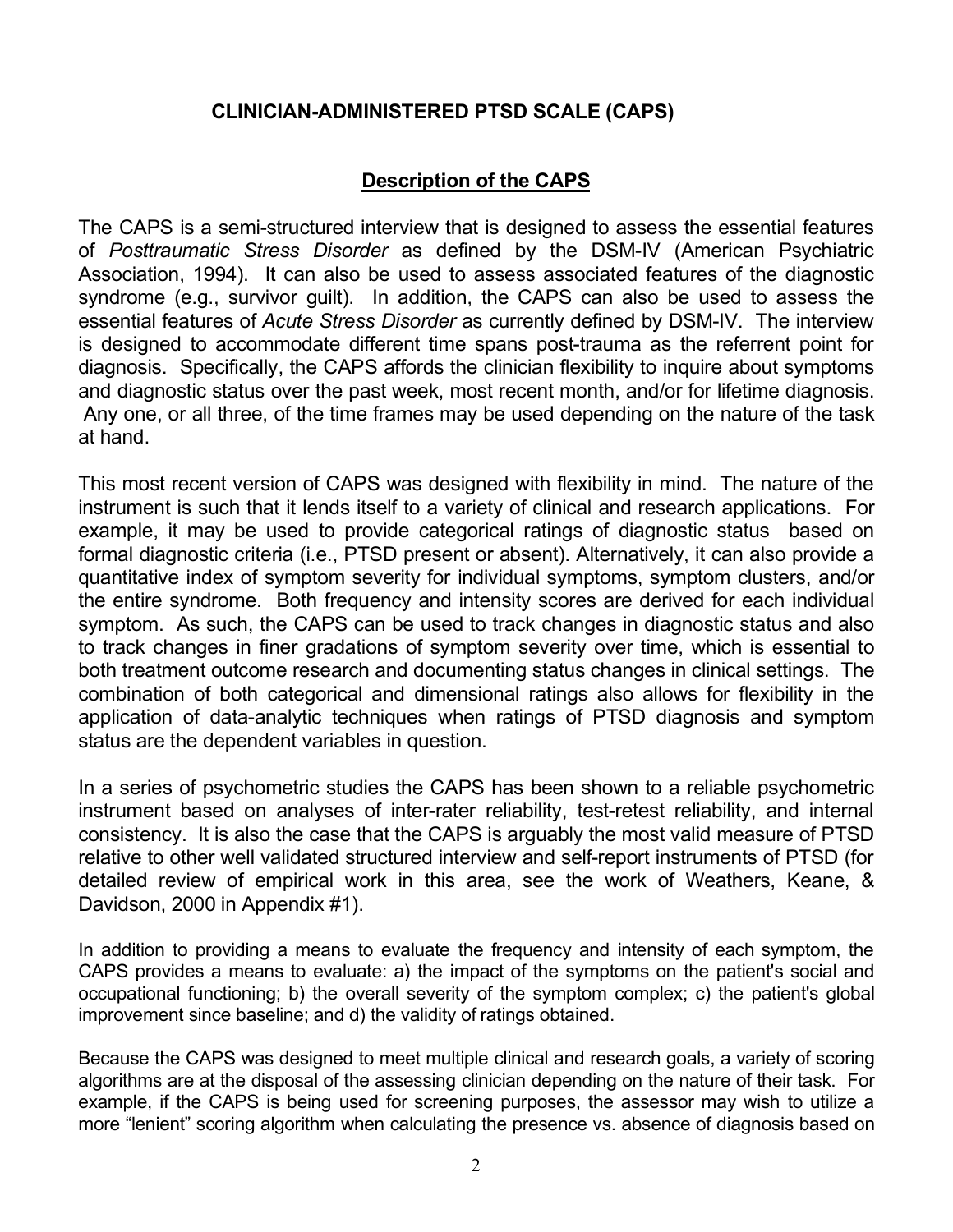<span id="page-2-0"></span> interview findings. Such a strategy minimizes false-negatives, which is very important for screening applications. Conversely, should the goal of the assessor be to minimize false positives, as might be the case in a treatment outcome study, he/she might then utilize a more stringent scoring rule to arrive at a diagnosis. The various scoring algorithms that have been studied with the CAPS are presented in Appendix-2 of this document.

The CAPS interview contains the following components:

 Life Events Checklist: Criterion A Assessment Criterion B: Items 1-5 Criterion C: Items 6-12 Criterion D: Items 13-17 Lifetime Diagnosis Instructions CAPS Global Ratings: Items 20-25 Associated or Hypothesized Features (optional): Items 26-30 PTSD Symptoms

 Because CAPS users may have different purposes for its use, it is possible to customize both versions of the CAPS by eliminating less relevant components. However, this customization should be limited to changes which do not compromise the psychometric properties of the scale, such as adding or deleting scale anchor points.

### **General Instructions**

 The CAPS is a structured clinical interview designed to assess the seventeen symptoms for Post Traumatic Stress Disorder (PTSD) outlined in the DSM-IV, along with five associated features. It is to be used by mental health professionals who have experience conducting diagnostic interviews and who have formal knowledge of psychopathology and DSM-IV. This instruction manual should be studied and referred to by anyone who wishes to use the CAPS.

 In general, all ratings should be based on the patient's report. However, the final rating should be made from the collective consideration of the patient's report, the interviewer's confidence in that report, and the patient's behavior during the interview process. The time frame for rating each item can be either the month prior to the interview , a one month period following the trauma (Lifetime Diagnosis) or the previous week (One Week Symptom Status Ratings).

### **Administration**

 Because the CAPS is designed to assess responses to specific traumatic events, it is essential for the clinician to inquire about possible Criterion A events that the patient may have been exposed to during their lifetime. Using the example narrative on Page 2 of the CAPS interview, the clinician should introduce the fact that they will be asking the patient about such events. The Life Events Checklist (LEC), should then be given to the patient so that he/she may mark those events that have occurred during their lifetime. After reviewing the LEC, the assessing clinician should inquire as to which events (up to three) were the "worst" in terms of emotional difficulties the patient experienced in their aftermath. Use the prompt questions on pages 2 and 3 to determine whether or not the essential features of the event met Criterion A as outlined in DSM-IV, in which case assessment for PTSD in relation to the event should take place. The CAPS interview can be conducted focusing on all events that meet Criterion A. For patients with multiple traumas, it may be the case that multiple interviews will be conducted, focusing exclusively on the response to one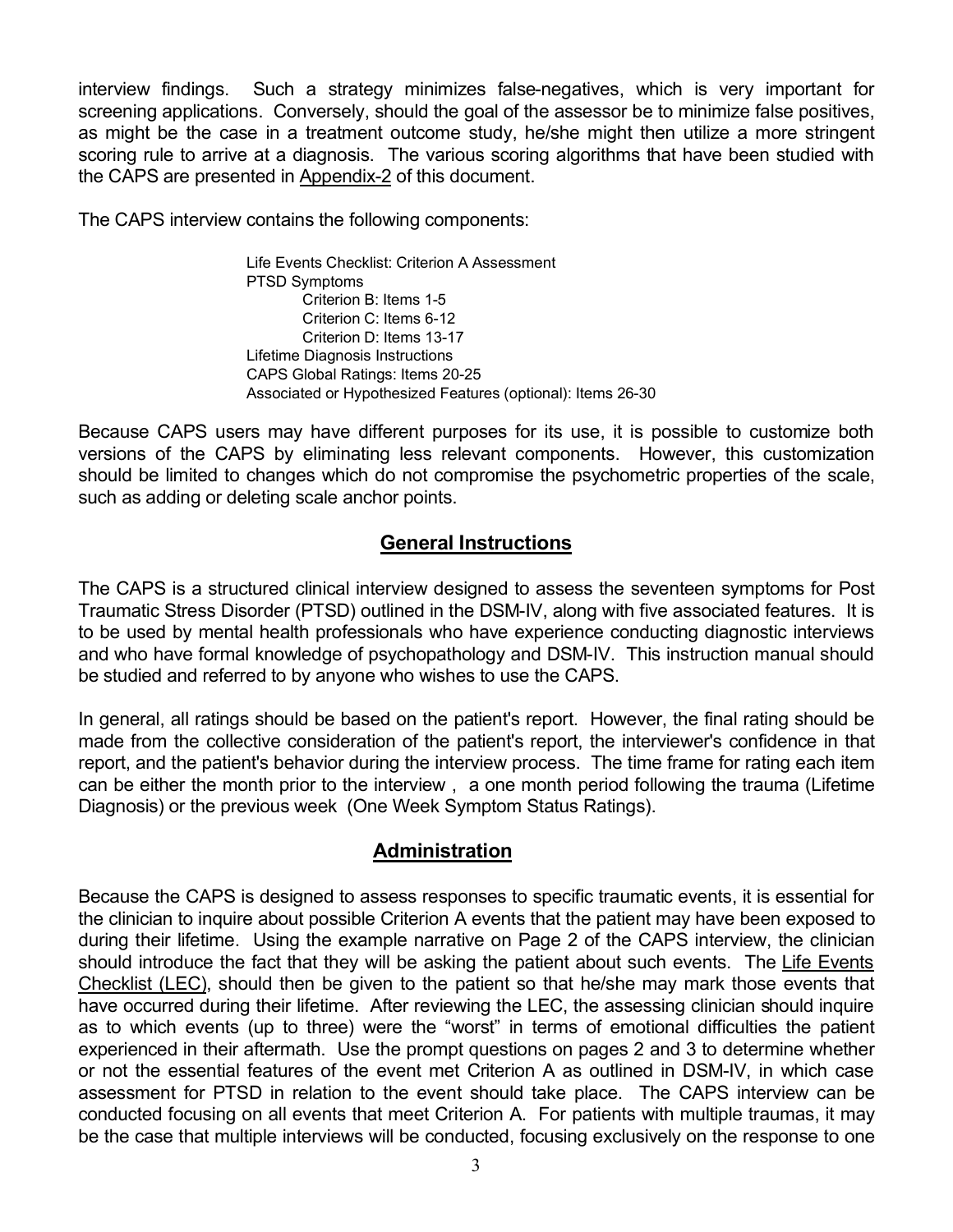trauma at a time.

A standard instructional set should be provided to the patient before starting the interview:

 **"We are interested in learning about the problems you may be experiencing. In order to do that, I am going to ask you questions about 22 different symptoms: For each symptom I want to find out if you've experienced it, and if so, about how often you've experienced it over the past ('week' or 'month' depending on time frame). Then, for each symptom that you've experienced, I want to find out how strong it was. I will also ask you about how these symptoms have affected your social life and work. Please try to keep your answers short and to the point. If I'm not sure I understand a problem you may be having, I will ask you more about it until I am sure.** 

 **Do you have any questions?"** 

 **Items should be rated based primarily on the patient's verbal response to the prompt questions or to comparable alternatives**. If after asking the prompt questions, the patient's response is not sufficient to make a rating, the same question can be restated in terms which are more familiar to her or him. For example, **"Have you tried to avoid activities or situations that remind you of the event(s)?"** can be restated as **"Have you avoided doing things or being in places that reminded you of your experiences in Vietnam (or during the assault, the earthquake, etc.)?"** The interviewer can then ask additional questions to help select the most accurate descriptor from each rating continuum, e.g., **"Do you mean you experienced these symptoms every day or several times a week?"** Additional questions may involve asking about the reciprocal of the symptom in question; e.g., sleep disturbance can be gauged by asking the patient how many hours or how restful was his/her sleep each night during the time period in question. Clinical observation can also serve as a useful source of information, such as in assessing emotional numbing, social impairment, concentration, etc., as well as in determining the reliability of patient reporting.

 **The CAPS time frame can vary depending on the goals of the assessing clinician. .** The time frame for the CAPS can be the one-month period preceding the interview (Current Diagnosis) or the most symptomatic one-month period following the traumatic event(s) (Lifetime Diagnosis). The time frame can also be be for the one-week period immediately preceding the interview (Symptom Status). Slight modifications in wording have to be made in order to accommodate this time frame differential, as can be seen in the time frame qualification occurring either before or after the prompt questions: Clinical judgement should be used in deciding the exact order or the phrasing used in the prompt questioning. For example, the CAPS interviewer may determine early in the interview that the patient has difficulty ascertaining symptom presence without first being given a time frame qualification. On the other hand the interviewer may find that the time frame qualification at the start of the prompt questions interferes with the patient's ability to decipher and respond to the questions. In either case, corresponding corrections are acceptable.

 **Ratings should be derived only from information obtained during the interview**. The primary source from which ratings are made is the patient's responses to initial and follow-up questions. The interviewer must also use clinical judgment in making symptom ratings. For example, if the interviewer is concerned that a particular symptom is present, he or she should not allow a patient's denial of the symptom to go unchallenged. Follow-up questions should be used in establishing the most valid rating. If the patient provides unsolicited information at any time during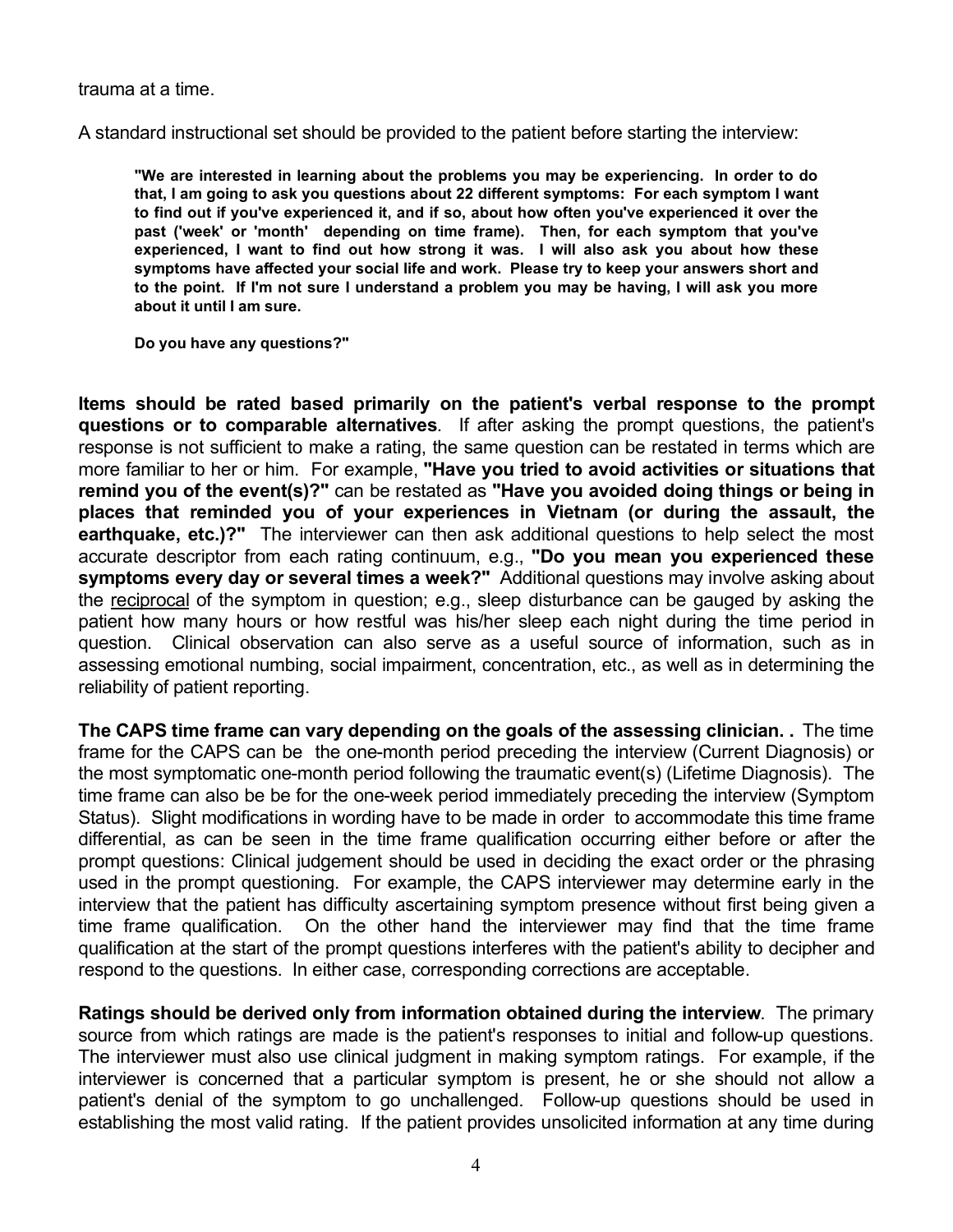the interview, that additional information can also be used in making the ratings.

 **Space is provided for written descriptions of the interviewee's signs and symptoms.** For each of the CAPS items there is a space below the "Frequency" prompt questions and response options for supplementing the ratings with a written description of critical parts of the patient's responses. This space contains the heading of "Description/Examples:" to designate an open section where the interviewer can note those aspects of the patient's response that were key in making the Frequency and Intensity ratings. For example, when asking about physiologic reactivity to events that symbolize aspects of the trauma (Item #5), an interviewer might write: "gets 'edgy' when in dark, wooded areas... ...heart pounds, very tense and keyed up" and "very upsetting, can't do much else but leave/wait to calm down." This section can also be used to record examples given by the patient, such as a description of what she or he considers to be a "flashback" experience (Item #3); this information can be helpful in determining whether the patient's symptom has the quality and intensity of this extreme dissociative experience. An exception to this open format for recording interview information is the structure provided for the item on sleep disturbance (Item #13): Here, due to the discrete quality of the problem, specific questions are asked in order to help in making a judgement about symptom intensity.

 **Responses that are thought to be inaccurate or invalid should be noted**. If it is apparent that the patient's report is distorted or grossly inaccurate or otherwise not valid, the suspected invalidity of all involved items should be noted by circling the "QV" (Questionable Validity) underneath the the prompt questions; an aggregated rating of validity (item #23) should be made after the core PTSD symptoms have been assessed (see "Coding CAPS Ratings" below). When rating a response as "QV", the clinician should make a note in the space provided outlining his/her reason for doing so.

### Ratings of Symptom Frequency

 Frequency ratings are to be made on a 5-point continuum, from the lowest frequency (never or none of the time) to the highest (daily or all of the time). The interviewer should determine the most accurate rating along this continuum by first stating the prompt questions, and if necessary, comparable alternatives (i.e., stated in more colloquial terms), specific to each item.

#### **Frequency**

| Prompt<br>questions        | Have you ever tried to stay away from activities<br>or situations that reminded you of the event(s)?<br>How often in the past month? |
|----------------------------|--------------------------------------------------------------------------------------------------------------------------------------|
| Rating option<br>continuum | 0 Never<br>Once or twice<br>1.<br>2 Once or twice a week<br>3 Several times a week<br>4 Daily or almost every day                    |

 If the prompt questions and their follow-ups do not produce the specificity required, the next step is to give the patient **response options** by naming those anchor point descriptors which appear to most closely reflect the patient's status (as indicated by his/her earlier responses to the prompt questions). On the other hand, all prompt questions need not be asked if an accurate rating is obtained with the initial prompt question.

### Ratings of Symptom Intensity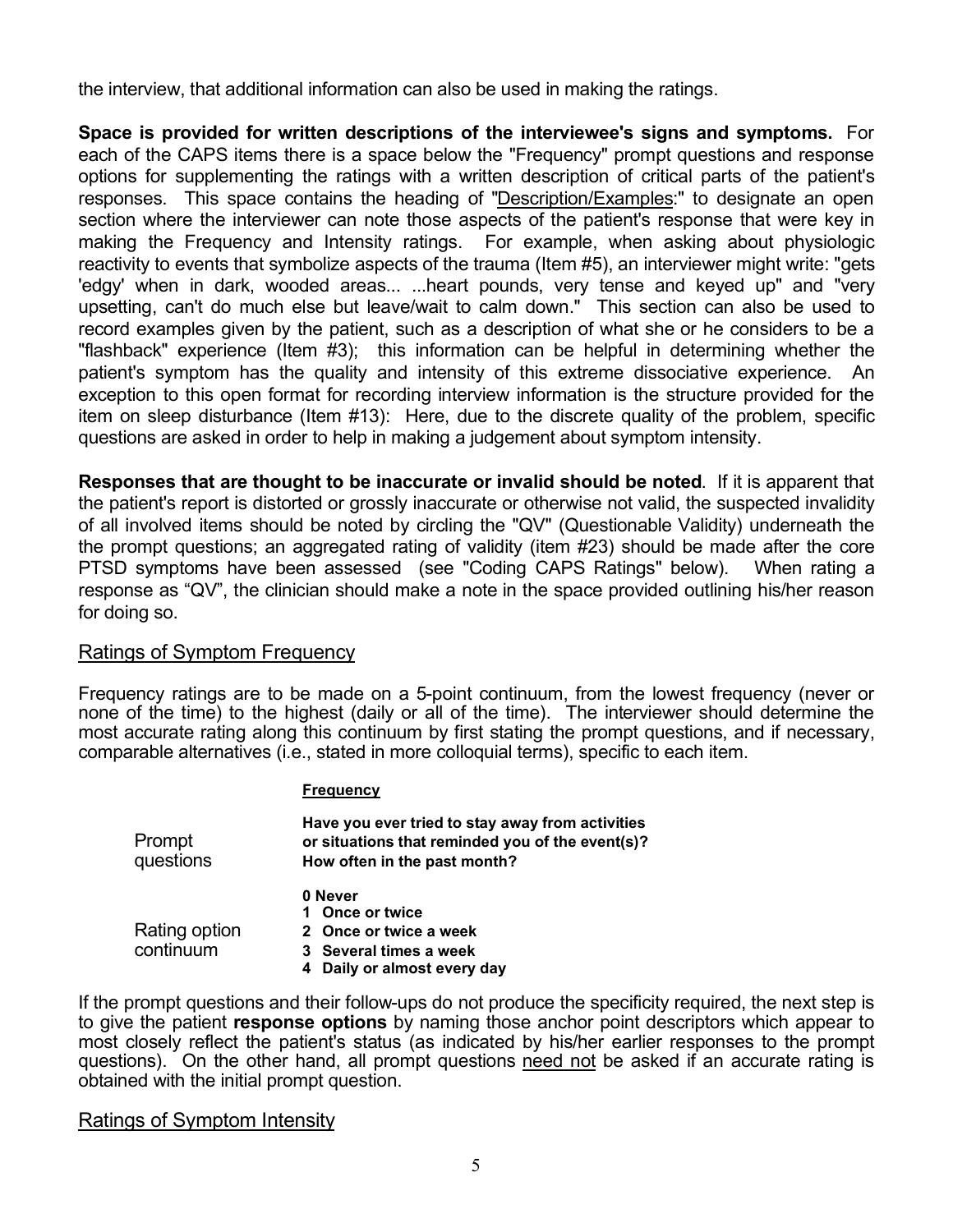<span id="page-5-0"></span> Intensity ratings, which tap both **symptom intensity** and **degree of impairment**, are also to be made on a 5-point scale, from the lowest intensity (none or no problem with symptom) to the highest (extreme, incapacitating). Again, the interviewer should first state the prompt questions and appropriate follow-up questions.

|                            | <b>Intensity</b>                                                                                                                                                                                                  |
|----------------------------|-------------------------------------------------------------------------------------------------------------------------------------------------------------------------------------------------------------------|
| Prompt<br>question         | How much effort did you make to avoid activities or<br>situations related to the event(s)? [rate all attempts<br>at behavioral avoidance, e.g., combat veteran whoavoids veteran activities,<br>war movies, etc.] |
| Rating option<br>continuum | No effort<br>n.<br>Mild, minimal effort<br>2 Moderate, some effort, avoidance<br>definitely present<br>3 Severe, considerable effort, marked avoidance<br>4 Extreme, drastic attempts at avoidance                |

 If the prompt questions do not lead to a single, fitting rating, they can be followed by asking the patient to choose the most accurate rating/description among two or more possible options. If a symptom frequency is "0" (zero), the intensity rating by default is also coded a "0" and the interviewer should proceed to the next symptom.

### **Onset and Duration of Symptoms**

 Both questions #18 and #19 are fairly straightforward. As with other CAPS questions, the clinician can rephrase the questions should the patient not fully understand what is being asked of him or her. However, most patients will understand the phrasing as written on both of these questions.

### CAPS Global Ratings

 After rating each of the seventeen core PTSD symptoms, the interviewer should complete five questions which pertain to the patient's overall degree of impairment, his or her improvement since an earlier measurement, and the estimated validity of the patient's responses during the interview. As with the other CAPS ratings, the interviewer ratings are made on a 5-point scale. The items are as follows:

- 21. **Impact on Social Functioning:** Use prompt questions to determine the impact of PTSD symptoms on social functioning. Rated from 0 (no adverse impact) to 4 (extreme impact). For inpatients, ratings should be based on the patient's report of social activities and interactions in the hospital.
- 22. **Impact on Occupational Functioning:** Use prompt questions to determine the impact of PTSD symptoms on work and occupational functioning. Rated from 0 (no adverse impact) to 4 (extreme impact). For inpatients, ratings should be based on the interviewer's judgment of the extent to which the PTSD symptom complex has contributed to the patient's employment status during the time period in question.
- 23. **Global Validity:** Based in part on the number of QV's (questionable validity of item rating) circled on the interview form, the interviewer should estimate the validity of the set of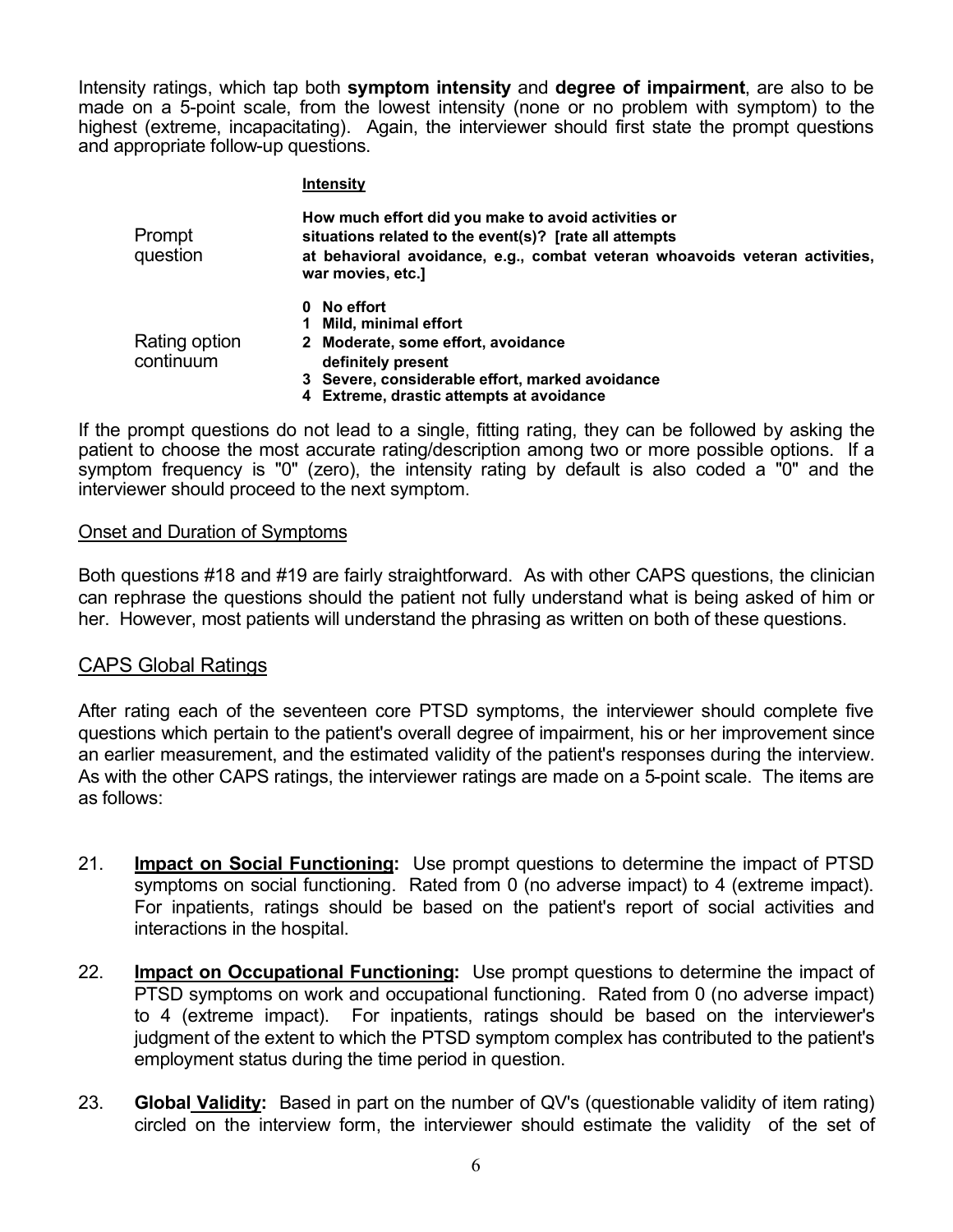<span id="page-6-0"></span> symptom ratings obtained. The validity rating is recorded on a scale from 0 (excellent) to 4 (invalid responses).

- 24. **Global Severity:** Interviewer's judgment of the overall severity of the patient's illness. Rated from 0 (asymptomatic) to 4 (extreme symptoms, pervasive impairment).
- 25. **Global Improvement:** Rate total overall improvement present **since an earlier rating**  whether or not it is due to a given treatment. Rated from 0 (asymptomatic) to 4 (no improvement).

### Ratings of Associated or Hypothesized Features

 Five additional symptoms are included in the CAPS to examine features associated with PTSD and those associated with Acute Stress Disorder (as is found in the DSM-IV). These items are optional, but can be useful for assessing changes associated with pharmacological and psychosocial treatments, and may further our general understanding of PTSD as a clinical entity. They should be rated in the same manner as the first 17 items (see Administration above).

### Coding CAPS Ratings

 Underneath each CAPS item is a qualifier with the initials "QV," which is an acronym for "Questionable Validity." To the right of the symptom questions are the initials "F" and "I", which stand for "Frequency," and "Intensity." After obtaining ratings for a given symptom (i.e., circling the number to the left of the selected descriptor),the interviewer should write these numbers in the blank next to the "F" and "I". In cases where the interviewer has significant concern about the accuracy or veracity of the patient's response, "QV" should be circled and brief note as to why this was circled; this information will be used later in estimating the overall validity of the patient's responding during the CAPS interview.

 For each symptom in the Current, Lifetime Diagnosis, and Weekly Status Version of the CAPS there is a double-column coding block to the right of the prompt questions. Under each block is a Yes/No rating which is meant for checking, if the minimum criteria for that symptom have been met (i.e., a "1" or greater for frequency and a "2" or greater for intensity). This practice will expedite the summarization which takes place after the interview.

### Lifetime Status Prompts

 Lifetime PTSD status may be assessed for those patients who do not currently meet the full set of diagnostic criteria. After assessing current symptoms, introduce the lifetime prompts with the following instructional set:

### **Lifetime Symptom Query**

 **Has there been any time period since the trauma in which you were significantly more troubled than in the past month by the symptoms that I've just asked you about? NO YES**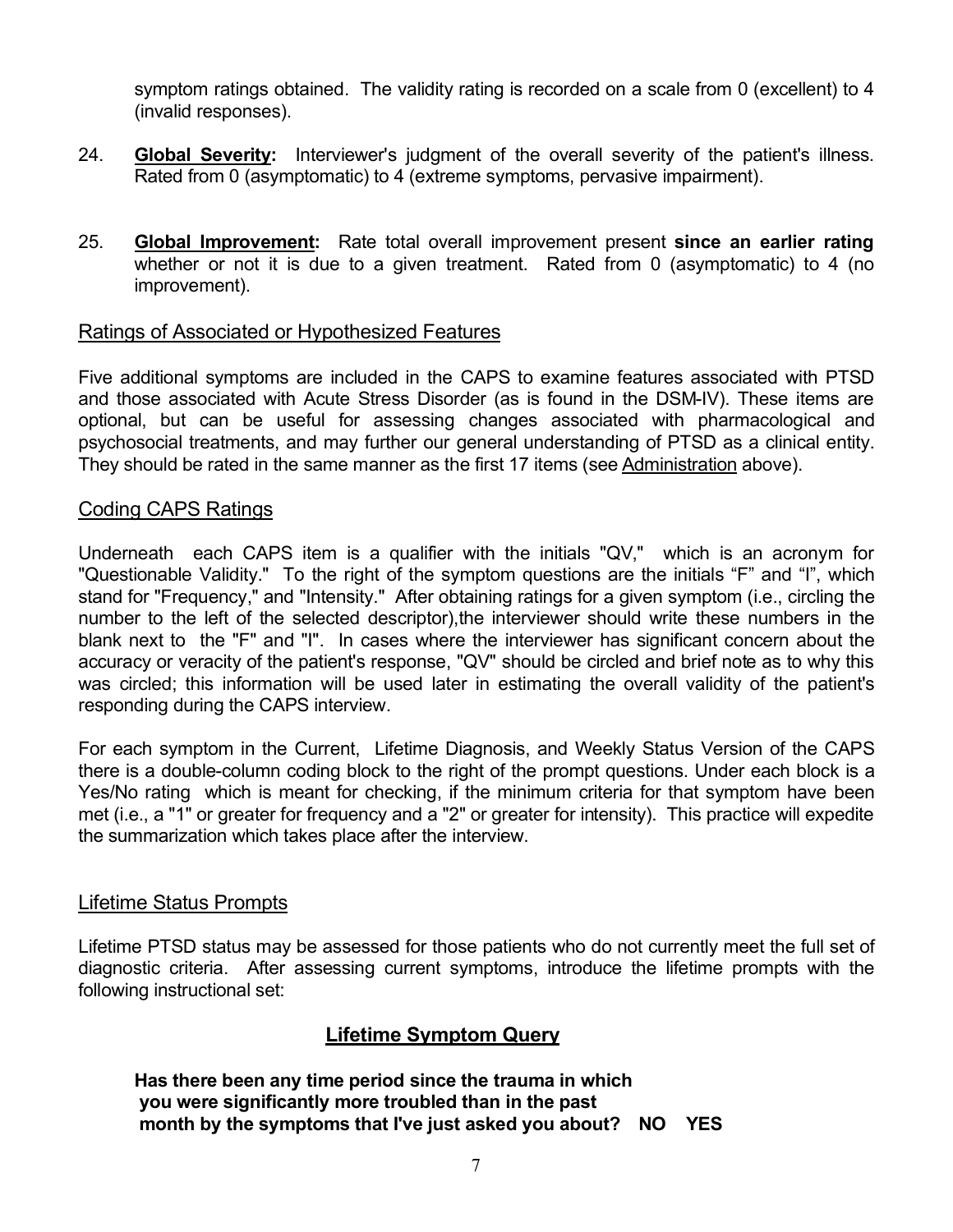<span id="page-7-0"></span>

| Did this period or these periods last for at least one month?                               | YES<br><b>NC</b> |
|---------------------------------------------------------------------------------------------|------------------|
| Approximately when did this/these period(s) begin and end?                                  | to               |
| (For multiple time periods):                                                                |                  |
| During which of these time periods were you<br>most troubled by or experienced the greatest |                  |
| number of symptoms?                                                                         |                  |

 After the above questions have been answered, the interviewer should go back to each of the CAPS items and inquire about the presence of each respective symptom during the time frame identified. The interviewer can proceed by using the following instructional set:

### **"During the month you identified as the worst time, did you experience (symptom)? How often did (symptom) occur?**

 In this manner, the interviewer rates the symptom frequency rating for the time period in question, which is recorded in the appropriate space in the column to the right of the symptom ratings.

 Finally, using the same method as that employed for the initial ratings, the interviewer determines the symptom intensity during the time period in question. This rating is also recorded in the designated space below the symptom rating (see above).

### **CAPS Summary Sheet**

 After the CAPS interview is complete, all of the resulting data should be coded onto the accompanying Summary Sheet. Summarizing the data ensures that the results are immediately usable. This practice also serves as a double-check for determining whether all CAPS items have been addressed and responses coded appropriately. Patient and interviewer identifying data can be copied directly from the CAPS cover sheet. The nature of the traumatic event(s) should then be summarized briefly to indicate whether Criterion A was met. Finally, all data coded in the boxes to the right of each item should be copied onto the summary sheet where indicated. Summary scores after each criterion should also be calculated at this point, the results of which are to be transcribed onto the appropriate places on the summary sheet.

### **Deriving Diagnostic Scores**

 Once the clinician has finished administering the CAPS and transferred the data to the Summary Sheet, he/she is then faced with the task of summarizing the data to arrive at a diagnostic decision. There are 9 different scoring rules for the CAPS that have been examined empirically. Depending on the application, different scoring rules may be called for (e.g., one that maximizes sensitivity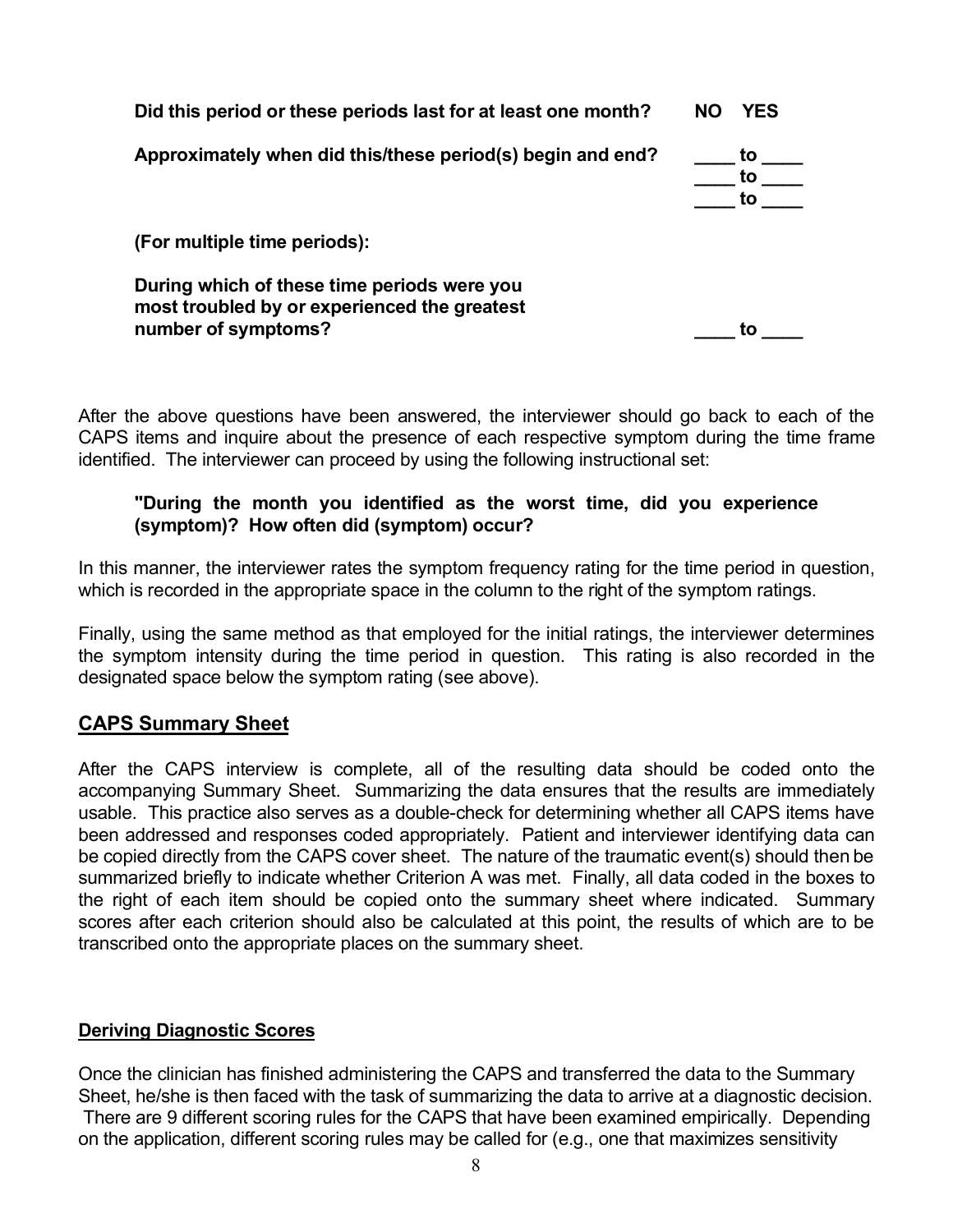<span id="page-8-0"></span> might be best for screening applications). As such, the clinician should consult the 9 scoring rules in Appendix-2 of this document to determine which rule is most appropriate to suit their needs.

### **Interviewer Preparation**

- 1. Study the General Instructions, the CAPS Description, and the Ten CAPS Do's and Don't's in this manual.
- 2. Carefully read through every item of the CAPS, making sure that you understand all of the prompt questions.
- 3. Practice reading the CAPS prompt questions aloud until they sound natural to you.
- 4. Administer the CAPS with a colleague who can assume the role of a patient.
- 5. Practice using the CAPS on patients who are similar to those who will be assessed more formally. These can be joint interviews with each rater making independent ratings, followed by a discussion of the sources of disagreements in the ratings. If possible, audiotape the interview to facilitate the training process (e.g. by using tape playback to clarify patient responses).

## **Ten CAPS Do's and Don't's\***

1. DO give the subject a brief explanation of the purpose of the interview before beginning. In research studies this will usually be part of obtaining informed consent.

 DON'T apologize for using a structured interview. ("I have to read these questions. Many of them won't apply to you. Just bear with me." "I have to give this standardized interview.")

2. DO make sure that you and the patient are focusing on the same (and the appropriate) time period for each question.

 DON'T assume that symptoms the patient is describing cluster together in time unless you have clarified the time period. For example, the patient may be talking about a symptom that occurred a year ago and another symptom that appeared last week, when you are focusing on concurrent symptoms that occurred during a one month period seven years ago.

3. DO stick to the initial prompt questions as they are written, except for necessary modifications to take into account what the patient has already said, his or her comprehension level, or to request elaboration or clarification.

 DON'T make up your own **initial** questions because you think you have a better way of getting at the same information. A lot of care has gone into the exact phrasing of each question.

4. DO make sure that the patient understands your question. It may be necessary to ask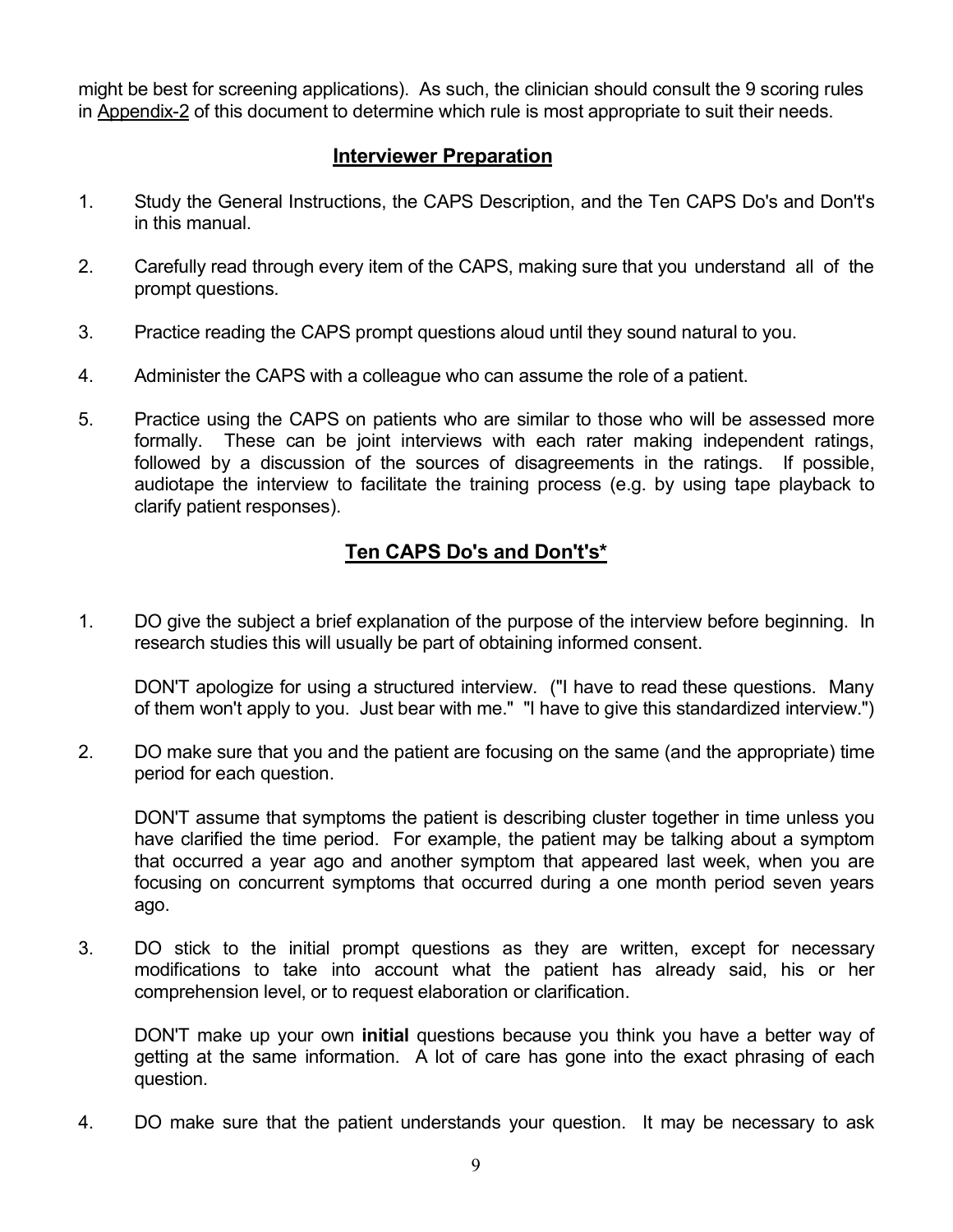patients if they understand what you are asking about and to repeat or rephrase questions.

DON'T use words that the patient does not understand.

5. DO feel free to ask additional clarifying questions, such as, "Do you experience sleep problems once a week or several times a week?"

 DON'T use the interview simply as a checklist, reading off all options from which the patient gives his or her endorsement.

6. DO use your judgment about a symptom, taking into account all of the information available to you, and confronting the patient (tactfully and diplomatically) about responses that are inconsistent with previously obtained information.

 DON'T necessarily accept a patient's response if it contradicts other information or you have reason to believe it is not valid.

 \* Based on corresponding section in Spitzer, R.L., Williams, J.B.W., Gibbon, M. & First, M.B. (1988). Instruction manual for the structured clinical interview for DSM-III-R (SCID, 6/1/88 Revision). New York: Biometrics Research Department of New York State Psychiatric Institute.

7. DO focus on obtaining the information necessary to judge all of the particulars of the criterion under consideration. interviewer should freely use the space allocated in the "Description/Examples:" sections. This may require asking additional questions, and the

 DON'T focus only on getting an answer to the CAPS prompts when additional questions are warranted.

8. DO proceed sequentially through the CAPS.

 DON'T skip over a section without filling anything in because you are certain that it does not apply.

9. DO select the rating options that are presented.

DON'T make illegitimate ratings, such as a "3.5" when the choices are "3" or "4."

10. DO complete the CAPS Summary Sheet as soon as possible after the interview is completed.

 DON'T delay determining the patient's symptom or diagnostic status when that information may be important.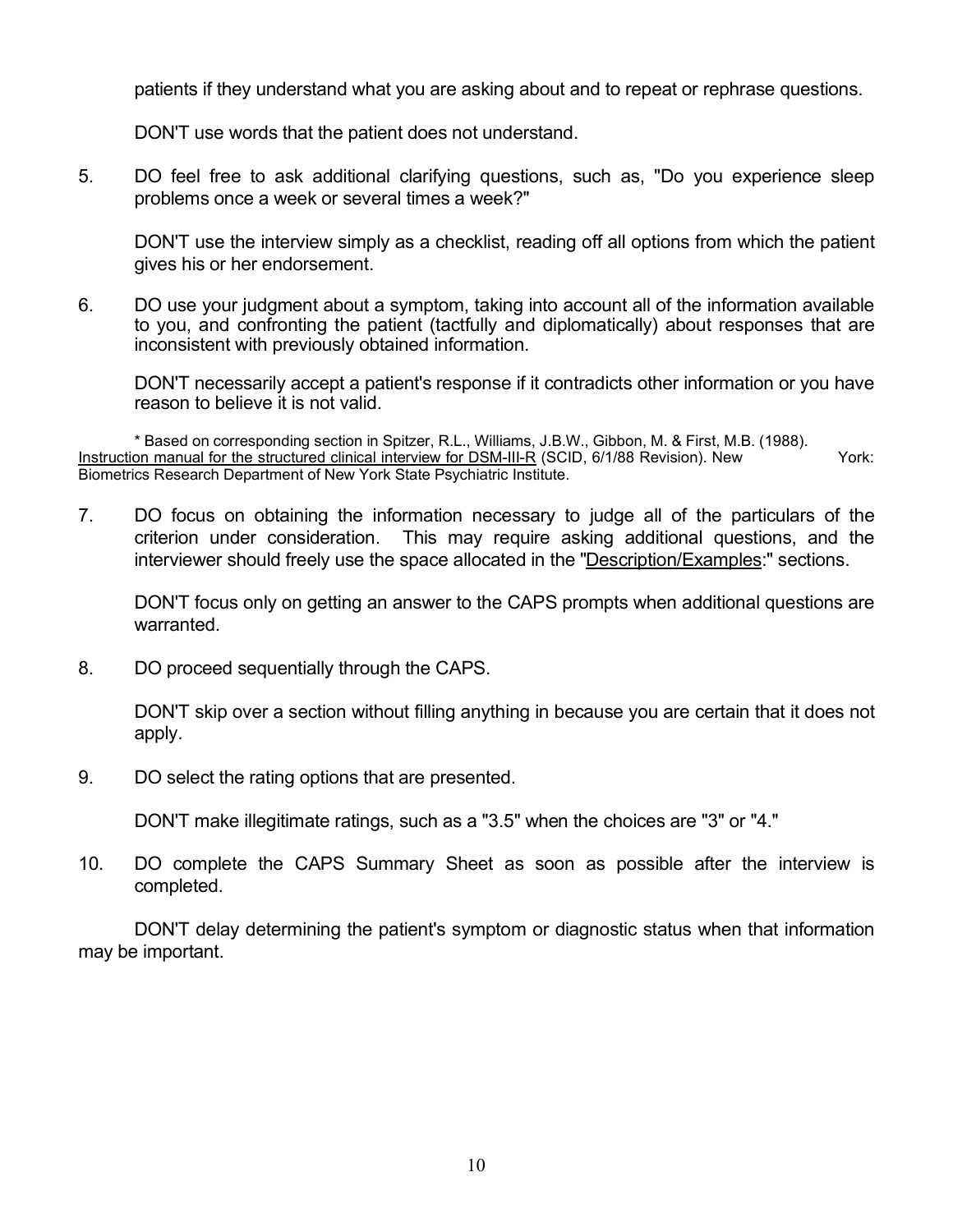**Appendix #1**

# **Psychometric Properties of the Clinician Administered Posttraumatic Stress Disorder Scale.**

 Adapted from: Weathers, F.W., Keane, T.M., & Davidson, J.R.T. (In Press). The Clinician Administered PTSD Scale: A Review of the First Ten Years of Research, *Depression and Anxiety,*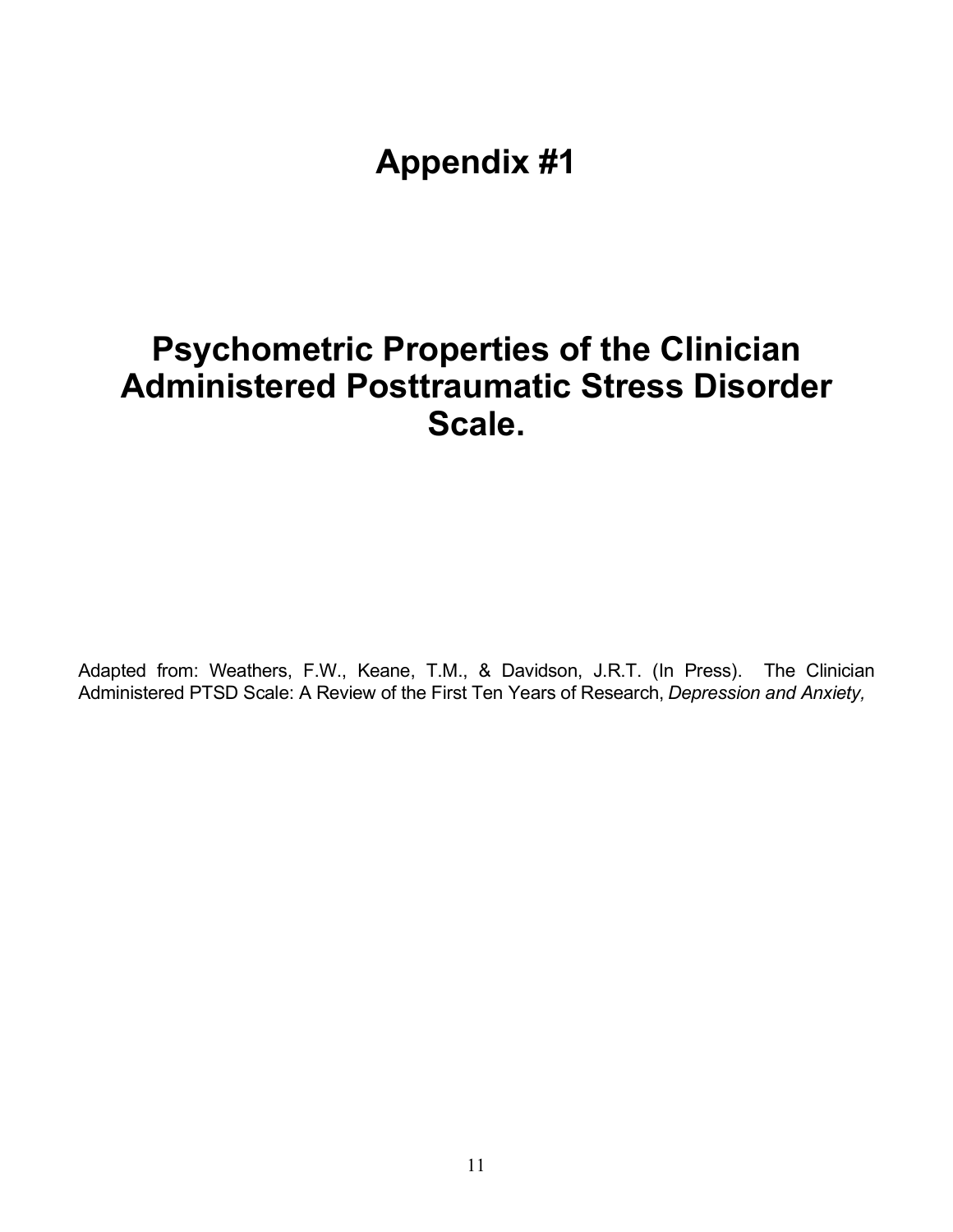#### Abstract

 The Clinician-Administered PTSD Scale (CAPS) is a structured interview for assessing posttraumatic stress disorder (PTSD) diagnostic status and symptom severity. In the 10 years since it was developed, the CAPS has become a standard criterion measure in the field of traumatic stress and has now been used in more than 200 studies. In this paper we first trace the history of the CAPS and provide an update on recent developments. Then we review the empirical literature, summarizing and evaluating the findings regarding the psychometric properties of the CAPS. The research evidence indicates that the CAPS has excellent reliability, yielding consistent scores across items, raters, and testing occasions. There is also strong evidence of validity: The CAPS has excellent convergent and discriminant validity, diagnostic utility, and sensitivity to clinical change. Finally, we address several concerns about the CAPS and offer recommendations for optimizing the CAPS for various clinical research applications.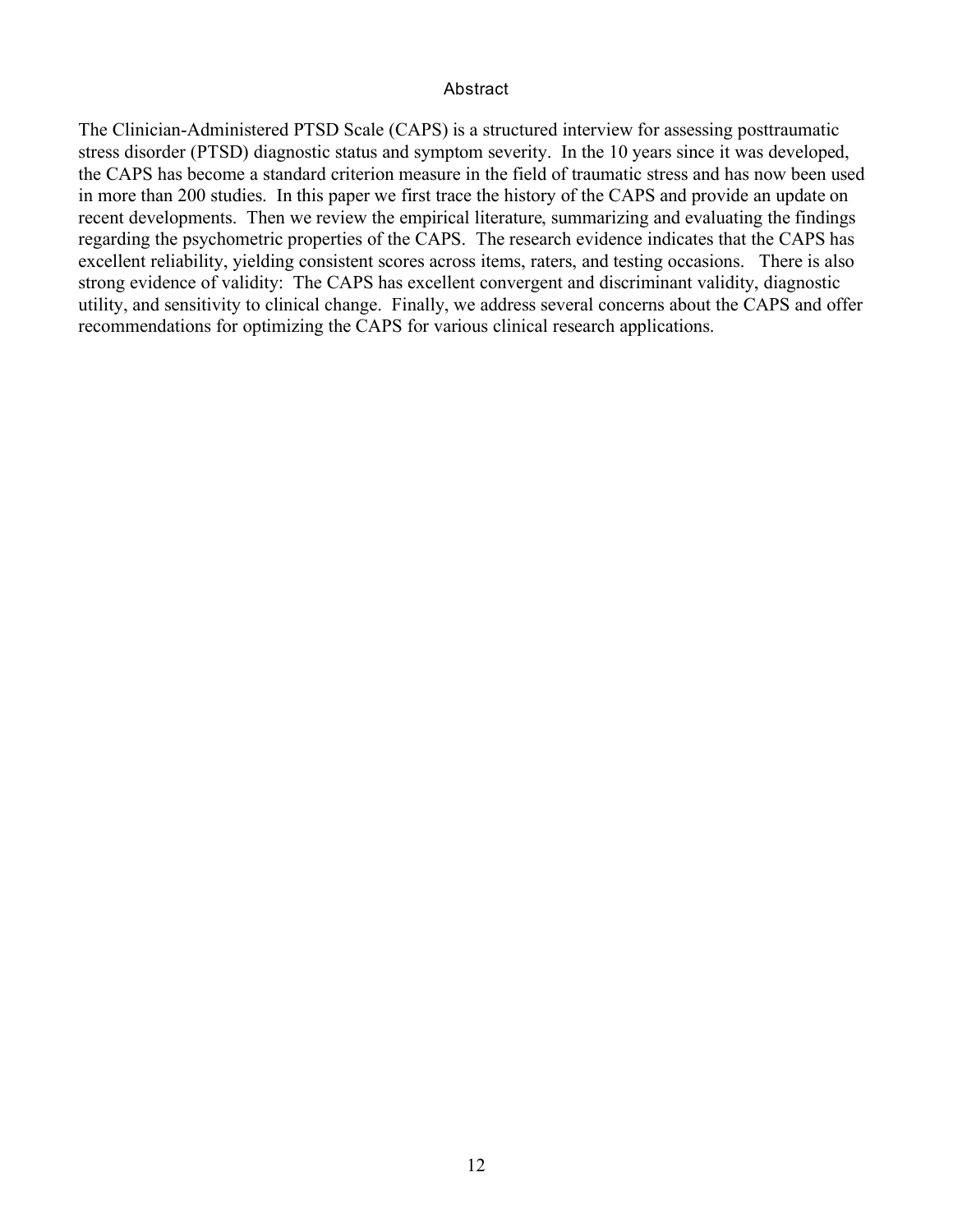#### The Clinician-Administered PTSD Scale: A Review of the First Ten Years of Research

 Since its development in 1990 at the National Center for Posttraumatic Stress Disorder (PTSD), The Clinician-Administered PTSD Scale (CAPS; Blake et al., 1990) has become one of the most widely used structured interviews for diagnosing and measuring the severity of PTSD. Initially validated on combat veterans, the CAPS has now been used successfully in a wide variety of trauma populations, including victims of rape, crime, motor vehicle accidents, incest, the Holocaust, torture, and cancer. It has served as the primary diagnostic or outcome measure in more than 200 empirical studies on PTSD and has been translated into at least ten languages. In addition, a child and adolescent version of the CAPS has been developed and is now undergoing field testing and psychometric evaluation. Originally based on the PTSD criteria in the DSM-III-R, the CAPS has been revised several times in response to user feedback and changes in the PTSD diagnostic criteria, with the most significant revision occurring after the publication of the DSM-IV in 1994.

 The present paper is an update on the CAPS and a critical review of the first ten years of CAPS- related research. It was prompted by the increasing popularity of the CAPS, the rapid accumulation of empirical evidence supporting its use, and the need to inform current and potential CAPS users about the latest revisions and recommendations for administration and scoring. This paper consists of three sections. First, we provide a brief overview of the CAPS, describing the rationale for its development, its key features, and its evolution through an extensive revision for DSM-IV, as well as a description of other minor modifications. Second, we review the published literature on the CAPS, focusing in particular on psychometric studies of the CAPS and on pharmacological and psychosocial treatment studies that employed the CAPS as an outcome measure. Third, we discuss the implications of the findings and offer recommendations for using the CAPS in a range of research and clinical applications.

 This paper was not intended as an in-depth critique of the methodology or conceptual implications of the studies we reviewed, nor did we seek to reach any general conclusions about the current status of PTSD research. Rather, our main purpose was simply to identify studies that have used the CAPS and summarize the empirical findings that bear directly on its psychometric properties and utility for assessing PTSD. Finally, since the child and adolescent version is still undergoing validation, we focus here only on research examining the adult CAPS.

#### Overview of the CAPS

 In developing the CAPS the primary goal was to create a comprehensive, psychometrically sound interview-based rating scale that would be widely accepted as a standard criterion measure of PTSD. In this sense it was intended to serve a role in the field of traumatic stress analogous to that of the ubiquitous Hamilton Depression Rating Scale (HAM-D; Hamilton, 1960) in the field of depression. The CAPS was designed with a number of features intended to improve upon existing PTSD interviews and enhance the reliability and validity of PTSD assessment (see Blake et al., 1995, for a full discussion and a comparison of the CAPS with other PTSD interviews). First, the CAPS can be used either as a dichotomous (present/absent) diagnostic measure or as a continuous measure of PTSD symptom severity. Second, the CAPS assesses both the frequency and intensity of individual PTSD symptoms on separate 5-point (0-4) rating scales, and these ratings can be summed to create a 9-point (0-8) severity score for each symptom. This permits considerable flexibility in scoring: CAPS users can focus on the frequency, intensity, or severity ratings for individual PTSD symptoms, for the three PTSD symptom clusters (reexperiencing, avoidance and numbing, and hyperarousal), and for the PTSD syndrome as a whole.

 Third, the CAPS promotes uniform administration and scoring through carefully phrased prompt questions and explicit rating scale anchors with clear behavioral referents. Initial prompt questions explicitly target each symptom, and follow-up prompts help interviewers clarify the inquiry as needed, anticipating typical points of ambiguity or confusion regarding the PTSD criteria. These features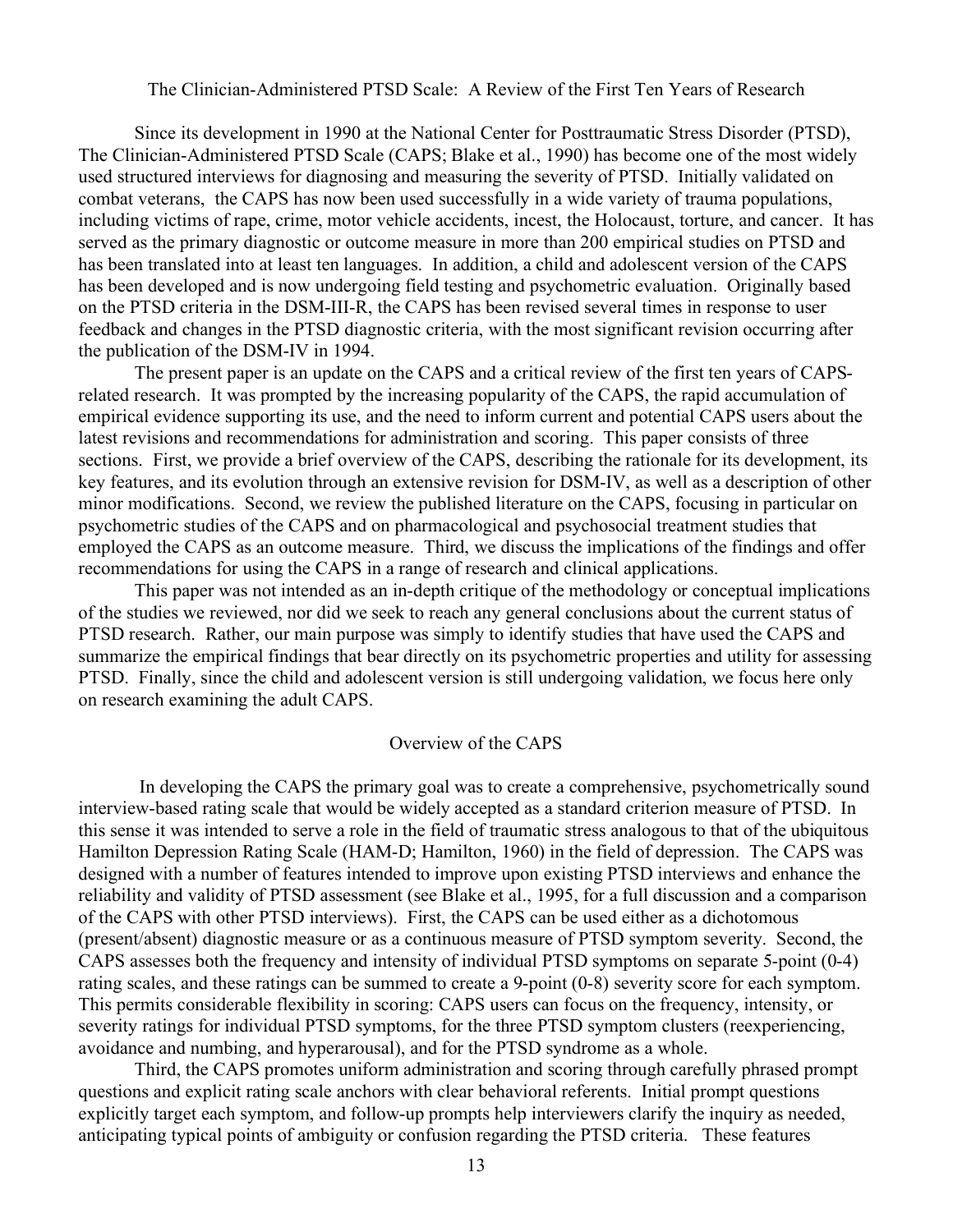enhance standardization across interviewers and ensure comparability of scores across diverse settings, raters, and trauma populations. Fourth, the CAPS provides complete coverage of the PTSD syndrome. The original version of the CAPS included 17 items assessing the DSM-III-R symptoms of PTSD, 8 items assessing associated features (e.g., guilt, hopelessness, memory impairment), and 5 items assessing response validity, global severity, global improvement, and social and occupational impairment. As described below, the current version of the CAPS assesses all DSM-IV diagnostic criteria for PTSD, including Criterion A (exposure to a traumatic event), Criteria B-D (core symptom clusters of reexperiencing, numbing and avoidance, and hyperarousal), Criterion E (chronology), and Criterion F (functional impairment), as well as the associated symptoms of guilt and dissociation. Finally, the CAPS assesses current and lifetime PTSD symptom status. The prompts for lifetime diagnosis help the interviewer establish explicitly that any endorsed symptoms occurred as a syndrome within the same onemonth period.

month period.<br>Initially it was decided that two parallel versions of the CAPS were needed in order to address two distinct assessment needs. The CAPS-1, or current and lifetime diagnostic version, was designed to assess PTSD symptom severity and diagnostic status over the past month, or for the worst month since the trauma. The CAPS-2, or one-week symptom status version, was designed to measure PTSD symptom severity over the past week, and was intended primarily for repeated assessment over relatively brief time intervals in pharmacological research. Apart from the different time frames assessed, the main difference between the CAPS-1 and CAPS-2 is that for the ten CAPS items where symptom frequency is rated in terms of a count (i.e., how often) as opposed to a percentage (i.e., how much of the time), the rating scale anchors on the CAPS-2 were based on a one-week time frame, whereas for the CAPS-1 they were based on a one-month time frame. The distinction between these two original versions of the CAPS led to some confusion in the field, such that the CAPS-2 was thought by some to be a revised version of the CAPS. In response to this confusion, as part of the DSM-IV revision, the CAPS-1 was renamed the CAPS-DX (i.e., CAPS-Diagnostic version), and the CAPS-2 was renamed the CAPS-SX (i.e., CAPS-Symptom Status version). As discussed below, these two versions were recently combined into a single instrument now simply known as the CAPS.

 Following the publication of the DSM-IV in 1994, the CAPS was revised, both to bring it up to date with changes in the PTSD criteria and to incorporate user feedback accumulated since its release in 1990. The overarching goal for the revision was to ensure backward compatibility with the original CAPS. This was accomplished by retaining the basic structure, most of the prompt questions, and the values and stems for the rating scale anchors. The revision included four major modifications and a number of relatively minor ones. Major modifications included:

 1. Adding a brief protocol for assessing Criterion A (exposure to a traumatic event). This consists of a 17-item self-report checklist of potentially traumatic events and follow-up questions to help the interviewer determine if a stressful event satisfies both parts of the DSM-IV definition of a traumatic event (i.e., the event involves life threat, serious injury, or threat to physical integrity; and the person responds with intense fear, helplessness, or horror).

 2. Rewording some of the descriptors for the intensity rating scale anchors. This was done to achieve a consistent focus across items on the three key dimensions of intensity (duration, subjective distress, and functional impairment), to achieve roughly equal gradations of intensity between each of the rating scale values, and to provide examples applicable to a range of trauma populations. populations.<br>3. Adding a three-point rating scale ("definite," "probable," and "unlikely") that requires

 interviewers to determine if a reported symptom is attributable to a specific traumatic event. This scale only applies to the last 9 of the 17 symptoms of PTSD (emotional numbing and hyperarousal), because the first 8 symptoms (reexperiencing, effortful avoidance, and amnesia) are all inherently trauma-linked.<br>14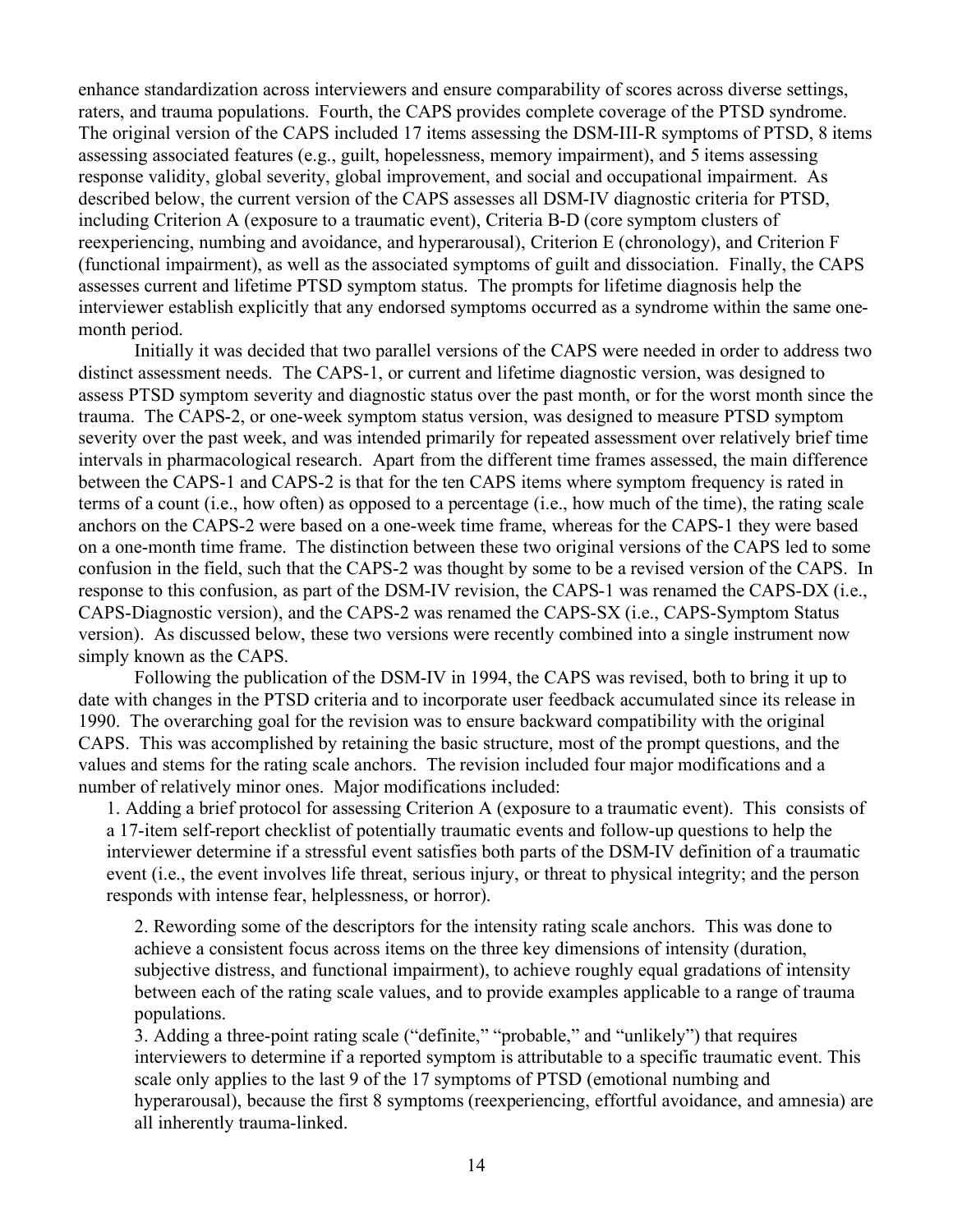4. Replacing six of the eight original associated features. The two items assessing guilt were retained, but the other items were felt to be either too population-specific (e.g., homicidality, disillusionment with authority) or too broad or complex to be assessed with a single item (e.g., sadness and depression). Also, feedback indicated that they were not routinely administered in most settings. They were replaced with three items assessing the dissociative symptoms of acute stress disorder: reduction in awareness, derealization, and depersonalization. The addition of these items meant that the CAPS could be used to assess acute stress disorder, either currently, if administered within one month of the trauma, or retrospectively.

 The minor modifications included: (a) reordering the items to correspond to the order of the DSM- IV diagnostic criteria; (b) adding items to fully assess Criterion E (duration requirement) and Criterion F (subjective distress and functional impairment requirement); (c) renaming the CAPS-1 and CAPS-2, as described earlier; (d) improving the formatting and typeface conventions; (e) eliminating the "at its/their worst" convention for the intensity prompts; (f) eliminating the phrase "without being exposed to something that reminded you of the event" from the frequency prompt for the first item assessing intrusive recollections; and (g) adding an instruction to the interviewer to specify the basis of any QV (questionable validity) ratings.

 Completing this discussion on the development of the CAPS are two significant, quite recent developments. One development is the decision to eliminate the "two CAPS" system (i.e., the distinction between the CAPS-1 or CAPS-DX and the CAPS-2 or CAPS-SX) and create a single CAPS scale that can be used to assess PTSD symptoms over the past week, past month, or worst month since the trauma. As noted earlier, the CAPS-2 or CAPS-SX was designed to monitor changes in symptom status over a one- week time frame, and it appears to work well for this purpose, demonstrating excellent psychometric properties (Nagy et al., 1999). The problem, however, is that for the ten CAPS items where symptom frequency is measured as "how often" versus "how much of the time" (i.e., as the number of occurrences rather than as a percentage of time) the CAPS-SX and CAPS-DX had different values because of the different time frame (i.e., for the past week time frame on the CAPS-SX 0=never, 1=once, 2=two or three times, 3=four or five times, 4=daily or almost every day, but for the past month time frame on the CAPS-DX 0=never, 1=once or twice, 2=once or twice a week, 3=several times a week, 4=daily or almost every day).

 This means that scores on the two versions were not directly comparable, with CAPS-SX scores tending to yield lower scores when the reported frequency is in the 3-5 times a week range. As a result, investigators who wanted to use the CAPS to establish a PTSD diagnosis as an inclusion criterion, but were interested in weekly assessment intervals over the course of the study, needed to administer a CAPS- DX in the initial evaluation, then administer a CAPS-SX at baseline, mid-treatment, and post-treatment, and then a CAPS-DX at long-term follow-up if they wished to assess end-point diagnostic status. In general this is a workable scheme, but proved to be needlessly cumbersome. Therefore, on the recommendation of the CAPS Advisory Group for the National Center for PTSD, the CAPS-DX and CAPS-SX were combined into a single version, now simply known as the CAPS. This was accomplished by two minor modifications to the CAPS-DX. First, the word "week" was provided as an alternative to "month" in the prompt questions for frequency (e.g., "How often have you had these memories in the past month [*week*]?"). Second, for each item a space was provided to record frequency and intensity ratings for "past week," in addition to "past month" and "lifetime." When the new combined version of the CAPS is used to assess one-week symptom status, frequency ratings for the ten items for which frequency is rated as a count are scored as 0=never, 2=once or twice a week, 3=several times a week, and 4=daily or almost every day, skipping the value 1=once or twice (a month). Thus, the combined CAPS is appropriate for assessing one-month or one-week intervals and yields comparable scores from either application. application. The second development involved new options for interpreting CAPS scores. First, nine scoring

rules for deriving a PTSD diagnosis have been developed and compared on their psychometric properties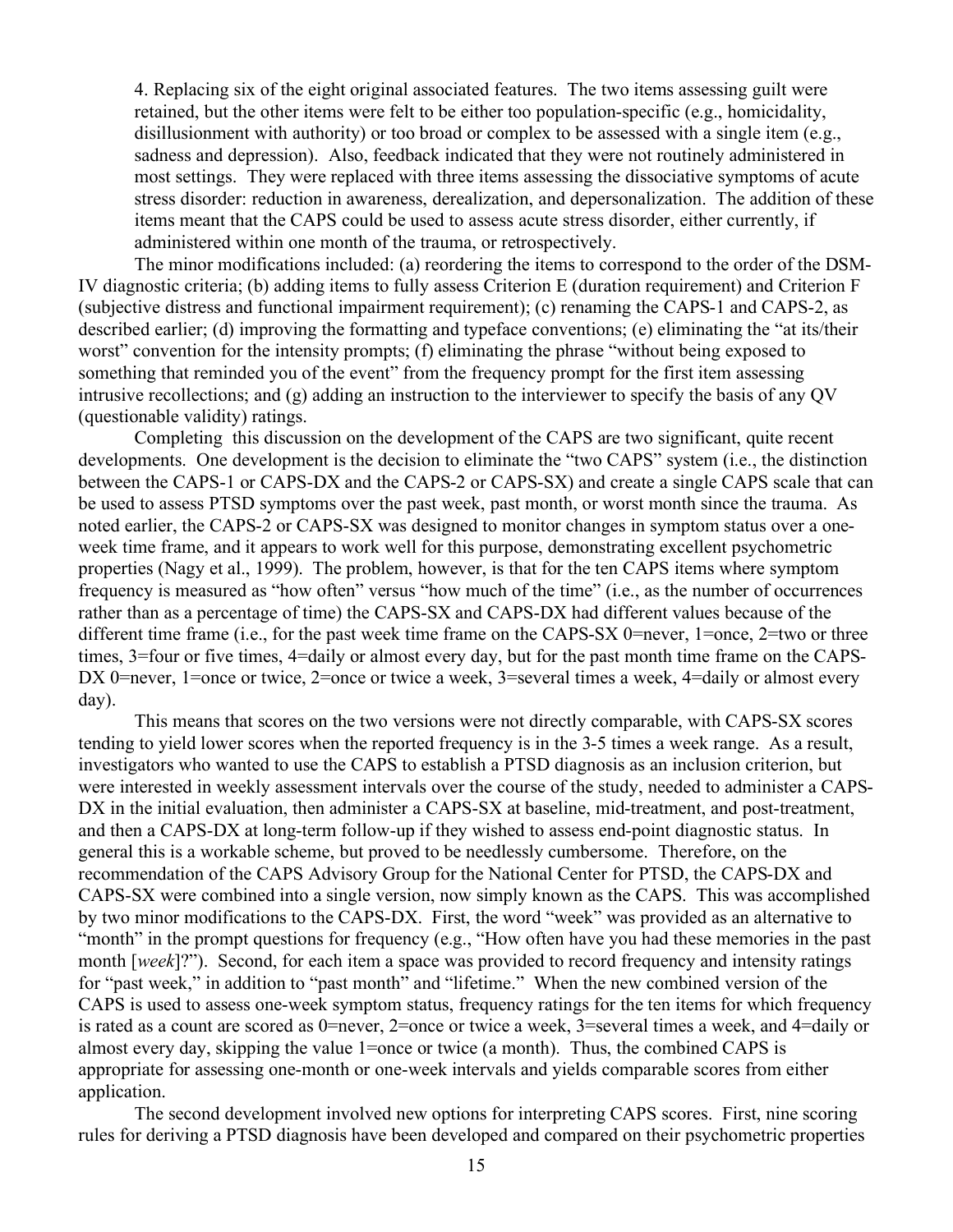and utility for different assessment tasks (Weathers et al., 1999b). It should be emphasized that although several of these rules appear to be quite useful, more research is needed before firm recommendations can be made. A number of other rules are possible and may prove to have greater utility for some applications. Second, five rationally derived severity score ranges for interpreting CAPS total severity scores have been proposed and are currently being evaluated. These categories are 0- 19=asymptomatic/few symptoms, 20-39=mild PTSD/subthreshold, 40-59=moderate PTSD/threshold, 60- 79=severe PTSD symptomatology,  $\geq 80$ =extreme PTSD symptomatology. Finally, a rationally derived 15-point change in CAPS total severity score has been proposed as a marker of clinically significant change. Again, it should be emphasized that these severity score ranges and the 15-point marker are preliminary, and unlike the scoring rules have not been empirically evaluated, but they offer some guidance to clinicians and investigators who use the CAPS to measure change.

 In summary, the format and the procedures for administering and scoring the CAPS have evolved in the ten years since it was first developed. However, the changes can be characterized as refinements rather than major revisions, and the goal of backward compatibility of the latest CAPS with the original version appears to have been accomplished (Weathers et al., 1999b). The CAPS now provides a range of options regarding administration and scoring. Interviewers can administer only the 17 core symptoms, all DSM-IV criteria (A-F), or add the associated symptoms. Current symptom status can be assessed for the past week or past month, and lifetime status can be assessed for the worst month since the trauma. By administering the 17 core symptoms plus the 3 dissociative items the CAPS can also be used to assess acute stress disorder. In terms of scoring options, the CAPS can be used to derive a PTSD diagnosis, by using one or more of the available scoring rules, or a continuous severity score for each item, for the three symptom clusters, or for the entire syndrome. Total severity scores summed over the 17 core symptoms can be interpreted with respect to the five proposed severity score ranges, from asymptomatic to extreme, and a 15-point change in CAPS scores can be used to indicate clinically significant change.

#### Review of the CAPS-Related Literature  **Literature Search and Selection of Studies**

 We developed an initial list of studies to be included by searching the phrase "Clinician- Administered PTSD Scale" in the "Instruments" index of the PILOTS database. PILOTS is the most comprehensive database for the field of traumatic stress, containing virtually every relevant citation in journals and book chapters. This search, conducted in October 1999, yielded 241 citations. We excluded book chapters, review papers, dissertations, letters to the editor, an article on the child and adolescent version of the CAPS, and several studies in which CAPS-related data were included, but not in a form suitable for our purpose. This narrowed the list to a total of 210 studies deemed eligible for potential inclusion in our review.

 For the purposes of this review, we divided the eligible studies into three categories: (a) psychometric studies, which provided direct evidence of the reliability and validity of the CAPS; (b) pharmacotherapy and psychotherapy studies, which provided evidence of the sensitivity of the CAPS to clinical change; and (c) case-control studies, which provided additional validity evidence based on conceptually meaningful differences between individuals diagnosed with and without PTSD using the CAPS. In the following sections we summarize all of the available studies in the first two categories since there was a manageable number of them and they provided the richest information regarding the utility of the CAPS. However, due to space constraints, we limit our discussion of studies in the third category to several representative examples, since these were more numerous and provided more limited validity evidence. validity evidence. As noted earlier, the purpose of this review was to examine all available research addressing the

 psychometric characteristics of the CAPS and its usefulness as a standard criterion measure of PTSD. Accordingly, we placed few restrictions in selecting the studies to be included, realizing that the final set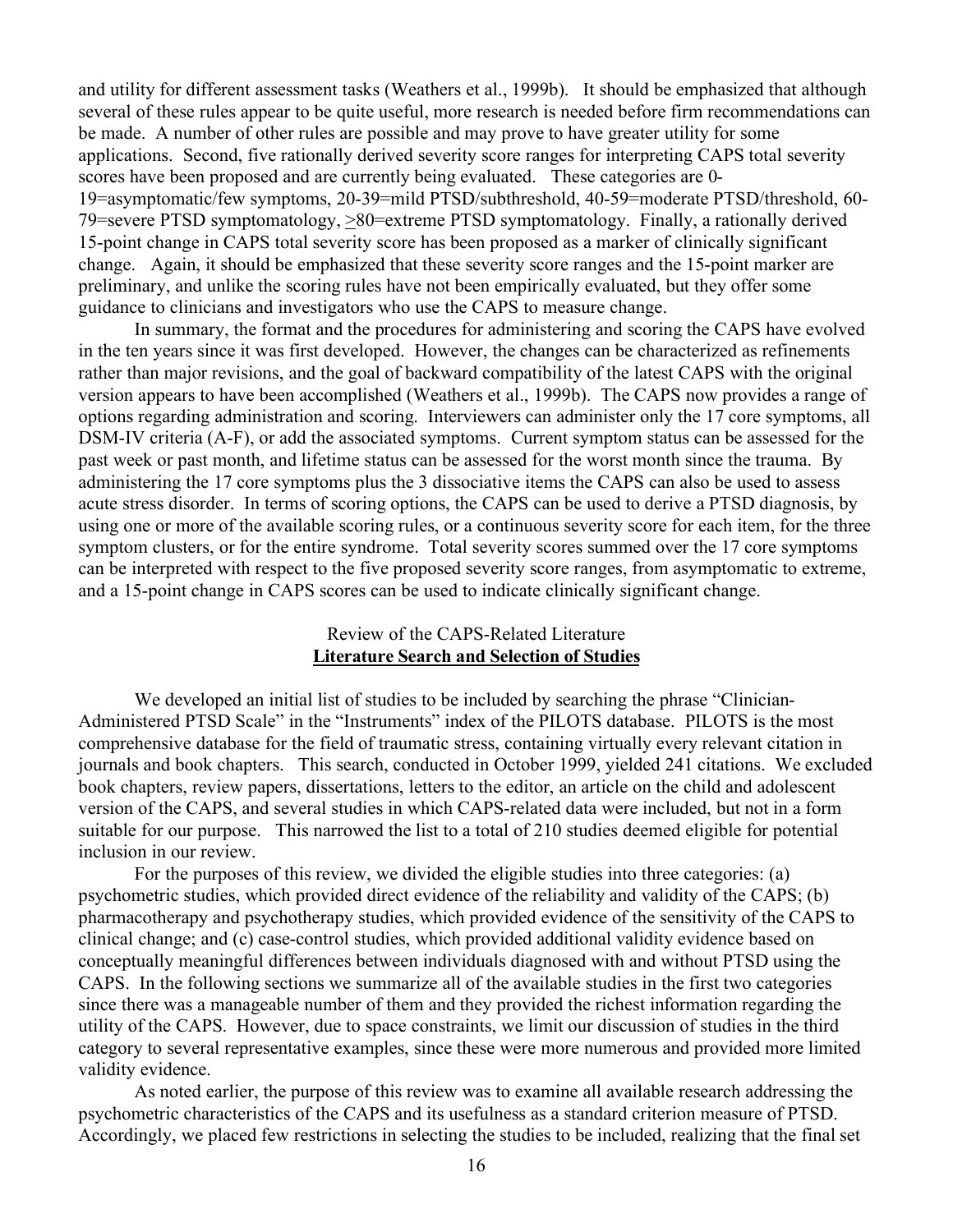of studies would vary widely in their quality of design and interpretability of results. We felt that a consistent pattern of positive results across a large number of studies would provide unambiguous support for the CAPS, and that if the studies varied in quality it would make an even stronger case regarding the generalizability of the findings. In the process of evaluating a psychological assessment instrument, each study, regardless of how well-designed and executed it is, only contributes one piece of evidence and can never be considered definitive. Conclusive answers can be reached only by considering the accumulation of several different types of evidence across different trauma populations, settings, and research designs. In the next section we briefly review some fundamental psychometric concepts in order to provide a conceptual framework for organizing and evaluating the evidence regarding the effectiveness of the CAPS.

#### **Psychometric Considerations**

 Psychological assessment instruments are evaluated with respect to two important characteristics, reliability and validity. Reliability refers to the consistency of test scores over repeated observations. Three commonly reported types of reliability include internal consistency, test-retest reliability, and interrater reliability, each of which addresses a different potential source of error in test scores. Internal consistency refers to consistency over different items on a test. Requiring only a single administration of a test, it is usually indexed by coefficient alpha (Cronbach's alpha), which ranges from 0.00 to 1.00, with higher values reflecting a greater degree of intercorrelation among the items. Item-scale total correlations, which reflect how well each item correlates with the remaining items, are another useful source of information about internal consistency. Test-retest reliability refers to consistency of test scores over repeated administrations. It is estimated by administering a test twice and calculating the correlation between the two scores. Interrater reliability refers to consistency of test scores over different raters. It is estimated by having two or more raters evaluate and score responses, then calculating either a correlation (only two raters) or intraclass correlation (more than two raters) on the scores. When an instrument is used to obtain a dichomotomous score, as in the case of a present/absent diagnostic decision, interrater or test-retest reliability is estimated by calculating a kappa coefficient, a chance-corrected measure of agreement.

 agreement. Two different research designs are typically employed to evaluate the reliability of a structured interview such as the CAPS. In a simple interrater design, two or more raters independently rate the same interview. One rater administers and scores the interviews as usual, while additional raters either observe the interview live or, if more convenient, observe an audiotape or videotape of the interview. Since the information available to the raters is identical, the only potential source of error is inconsistency in scoring among raters. In a test-retest design, two independent raters administer and score the interview on separate occasions. This is a more stringent test of reliability because it involves inconsistency in scoring plus two additional potential sources of error: inconsistency in how raters ask the questions and inconsistency in respondents' answers. Although we follow common practice in referring to it as test- retest reliability, the reliability estimate this design yields is more precisely known as a coefficient of stability and interrater equivalence, because it involves both occasions and raters as potential sources of error. An important consideration for the test-retest design is the interval between interviews. If the interval is too brief, respondents' answers in the second interview may be influenced by their memory of their answers in the first interview. If the interval is too long, genuine change in clinical status may occur, meaning that inconsistencies in responses are legitimate and not a source of error. In the assessment of PTSD, an interval of a few days to a week is probably reasonable for most applications.

 Although reliability clearly is a desirable characteristic of an assessment instrument, a more important concern is validity, which refers to the extent to which evidence exists to support the various inferences, interpretations, conclusions, or decisions that will be made on the basis of a test. Traditionally, three types of validity have been identified. The first type is content validity, which refers to evidence that items on a test adequately reflect the construct being assessed. The second type is criterion-related validity, which refers to evidence that the test can predict some variable or criterion of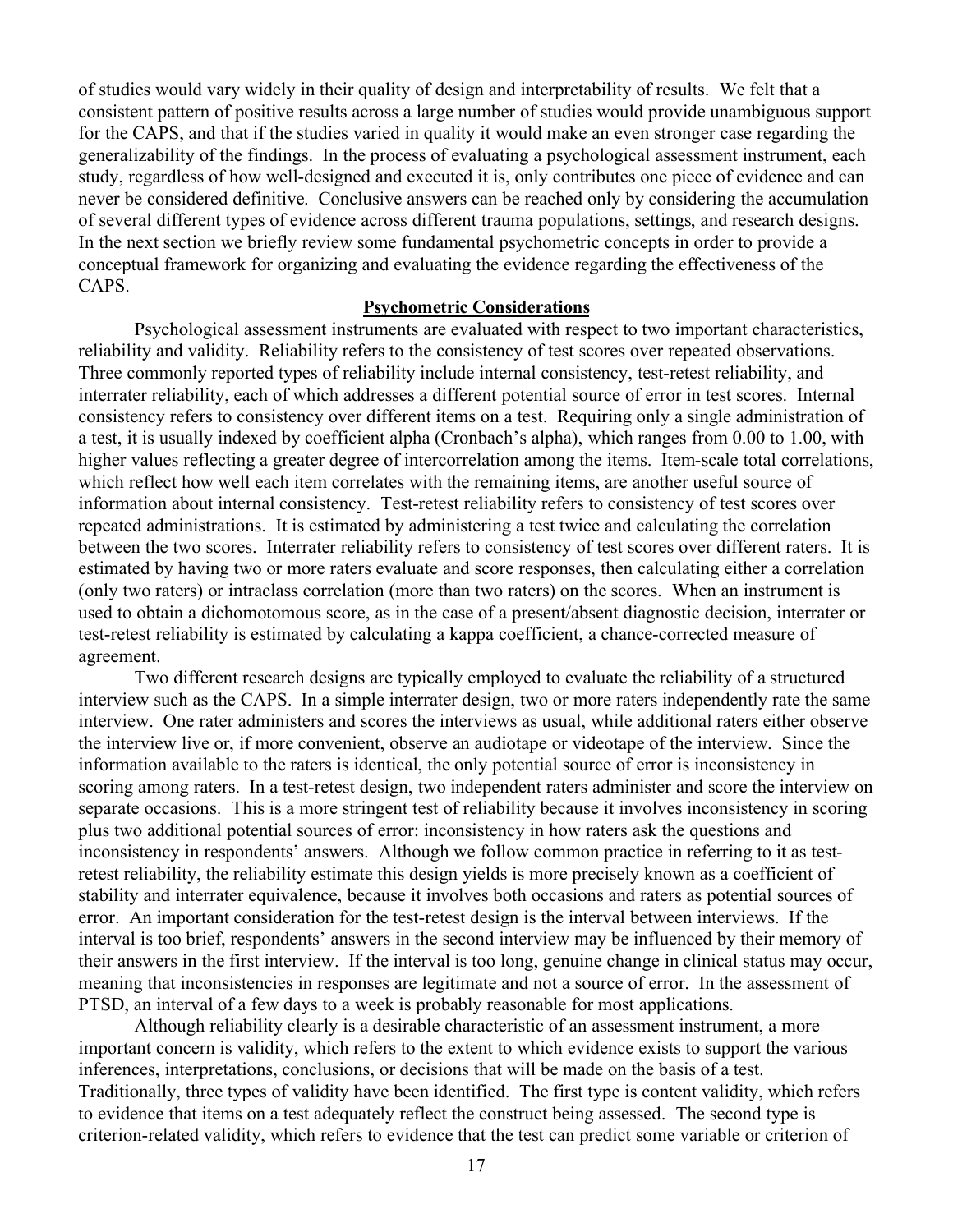interest. The criterion may be measured either at the same time the test is administered (concurrent validity) or at some point after the test (predictive validity). The third type is construct validity, which refers to evidence that the test measures the construct of interest and not other constructs. This can be demonstrated, for example, by showing that the test correlates strongly with other measures of the same construct (convergent validity) but not with measures of other constructs (discriminant validity).

 However, this traditional approach to validity has recently been superseded by the latest revision of the *Standards for Educational and Psychological Testing* (*Standards*; 1999), which maintains:

 "[Different] sources of evidence may illuminate different aspects of validity, but they do not represent distinct types of validity. Validity is a unitary concept. It is the degree to which all the accumulated evidence supports the intended interpretation of test scores for the proposed purpose. Like the 1985 *Standards*, this edition refers to types of validity evidence, rather than distinct types of validity." (p. 11)

 Thus, the new *Standards* argues for an integrative approach to validity, emphasizing a confluence of validity evidence from different sources, and its updated scheme for categorizing validity evidence represents a marked departure from previous editions. Categories include: (a) evidence based on test content; (b) evidence based on response processes, which focuses on respondents' behavior during the test process; (c) evidence based on internal structure, which focuses on relationships among test items and components; (d) evidence based on relations to other variables, which includes convergent and discriminant evidence, criterion-related evidence, and the generalization of validity to new testing situations; and (e) evidence based on consequences of testing, which focuses on both the intended and unintended outcomes of test use.

 The new *Standards* also emphasizes that the process of validation applies not to tests themselves, but rather to any specific interpretations that will be made on the basis of test scores. Therefore, stating that a test is valid begs the question: Valid for what purpose? To address this question specifically with regard to the CAPS, two main uses of the CAPS have been proposed. One is to establish a dichotomous PTSD diagnosis and the other is to provide a continuous measure of PTSD symptom severity. Thus, the two main interpretations of CAPS scores that should be the focus of validation are:

 1. CAPS scores reflect severity of PTSD symptoms, for individual symptoms, symptom clusters, or the syndrome as a whole.

2. CAPS diagnoses reflect the presence or absence of PTSD.

 One source of validity evidence that applies to these inferences is content-based evidence. This refers to the extent to which the content of a test corresponds to the construct being assessed. In this regard, the CAPS was written and revised by a team of experts in traumatic stress at the various branches of the National Center for PTSD. It was based directly on the diagnostic criteria for PTSD in the DSM- III-R, and now DSM-IV, and represents these criteria faithfully. As noted earlier, the major revision of the CAPS that followed the publication of the DSM-IV not only reflected changes in the PTSD criteria, but also took into account formal and informal feedback from a broad cross-section of CAPS users in other clinical research settings. Although difficult to quantify, there is clearly a consensus among those familiar with the CAPS that the content of the CAPS corresponds veridically to the construct of PTSD.

 A second source of validity evidence has to do with the internal structure of the CAPS. As currently conceptualized in the DSM-IV criteria, PTSD is a multifaceted syndrome consisting of three closely related but distinct symptom clusters, reexperiencing, avoidance and numbing, and hyperarousal. If PTSD is a syndrome, then there should a reasonably high degree of correlation among all of the symptoms. If there are distinct but overlapping symptom clusters, then the items within the clusters should correlate more strongly with each other than they do with symptoms in other clusters. These relationships would be reflected in alpha coefficients and item-total correlations. Factor analysis, especially confirmatory factor analysis, in which competing hypotheses about the nature of PTSD can be directly compared, is another means of evaluating the internal structure of the CAPS.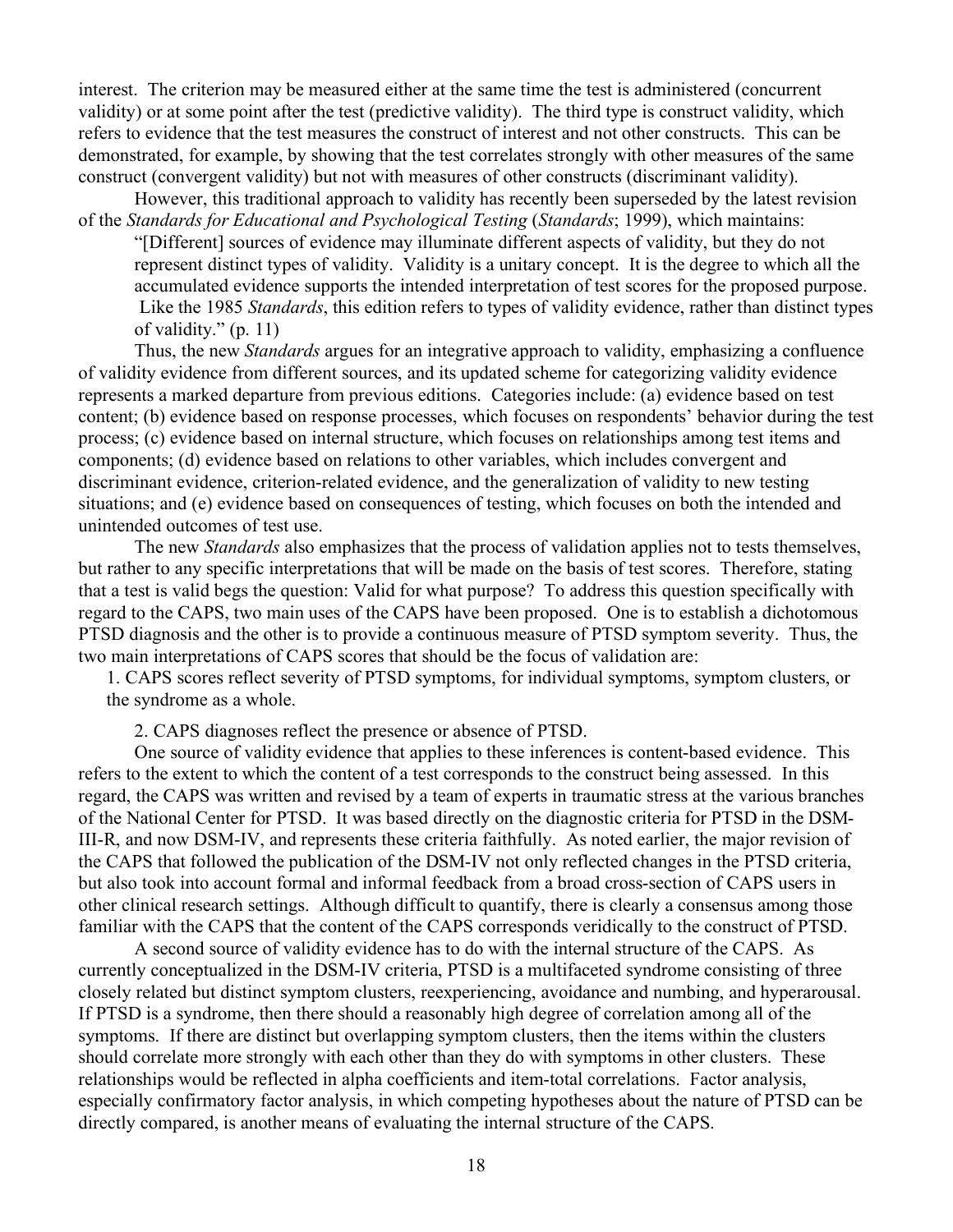A third, and particularly important, source of validity evidence involves the relationship between the CAPS and other variables. As conceptualized in the latest Standards, this source of evidence includes what used to be referred to as construct and criterion-related validity, and encompasses a broad range of evidence that the CAPS corresponds in theoretically meaningful ways with measures of other constructs. Relevant findings might include: (a) convergent evidence, showing relatively strong correlations between the CAPS and other measures of PTSD; (b) discriminant evidence, showing relatively weak correlations between the CAPS and measures of different constructs; (c) evidence of test-criterion relationships, showing the correspondence between the CAPS and a criterion such as a PTSD diagnosis or an indicator of clinically significant improvement in PTSD symptom severity; (d) evidence that groups formed on the basis of the CAPS differ as hypothesized on some characteristic or behavior; and (e) evidence that PTSD prevalence, severity, or symptom profile based on the CAPS vary as hypothesized in different groups.

#### **Psychometric Studies**

 In this section, we describe the results of studies that emphasized the psychometric properties of the CAPS, including studies in which the CAPS was either the primary instrument being investigated or was included as a validational measure for another PTSD instrument. First, we summarize studies that examined reliability and convergent and discriminant validity. Then we summarize studies that address two other psychometric issues: the factor structure of the CAPS and the utility of various scoring rules for converting CAPS frequency and intensity scores into a dichotomous PTSD diagnosis. In reviewing these studies, we found that investigators often neglected to specify the version of the CAPS they administered and the scoring rule they used to determine a PTSD diagnosis. The version could usually be readily inferred, and with few exceptions was the CAPS-1 or CAPS-DX, the current and lifetime diagnostic version. In our discussion of the studies in this section, then, "CAPS" refers to the CAPS-1 or CAPS-DX, and "CAPS-2" is used explicitly to refer to the weekly symptom-rating version. Unless explicitly stated, however, the scoring rule could not be determined. For the purposes of this review we assumed, unless stated otherwise, that investigators used the original scoring rule, whereby a frequency of "1" or higher and an intensity of "2" or higher for a given CAPS item indicated symptom endorsement.

#### Reliability, Convergent and Discriminant Validity, and Diagnostic Utility

 The CAPS has been the primary focus of several psychometric investigations. Blake et al. (1990) reported the first psychometric data on the CAPS. In a pilot study they administered the CAPS, the Combat Exposure Scale (CES; Keane et al., 1989), the Mississippi Scale for Combat-Related PTSD (Mississippi Scale; Keane et al., 1988), and the Keane PTSD Scale of the MMPI (PK scale; Keane et al., 1984) to 25 male combat veterans. To determine interrater reliability for the CAPS, a second rater observed and independently rated seven interviews. Excellent agreement was found between the two raters, with reliability coefficients for frequency and intensity scores across the three symptom clusters (reexperiencing, numbing and avoidance, and hyperarousal) ranging from .92 to .99. The raters also demonstrated perfect diagnostic agreement for the seven participants, five of whom had a positive diagnosis. Internal consistency for the three PTSD symptom clusters was high, with alpha coefficients ranging from .73 to .85 for the three symptom clusters. Regarding convergent validity, the CAPS correlated strongly with the Mississippi Scale (.70) and the PK scale (.84). It also correlated .42 with the CES, a moderate correlation that is typical for correlations between measures of trauma exposure and measures of PTSD.

 Hovens et al. (1994) examined the psychometric properties of the CAPS in a Dutch sample, employing translations of the CAPS and other PTSD measures. Participants were 76 Dutch trauma survivors (51 males, 25 females), including combat veterans, resistance veterans, and concentration camp survivors. Participants were first diagnosed with or without PTSD, using DSM-III-R criteria, on the basis of an unstructured clinical interview. They were then administered the CAPS, the Mississippi Scale, the PK scale, and the IES. Interrater reliability on the CAPS was evaluated through simultaneous ratings of nine interviews by two independent clinicians. Diagnostic agreement was perfect for these nine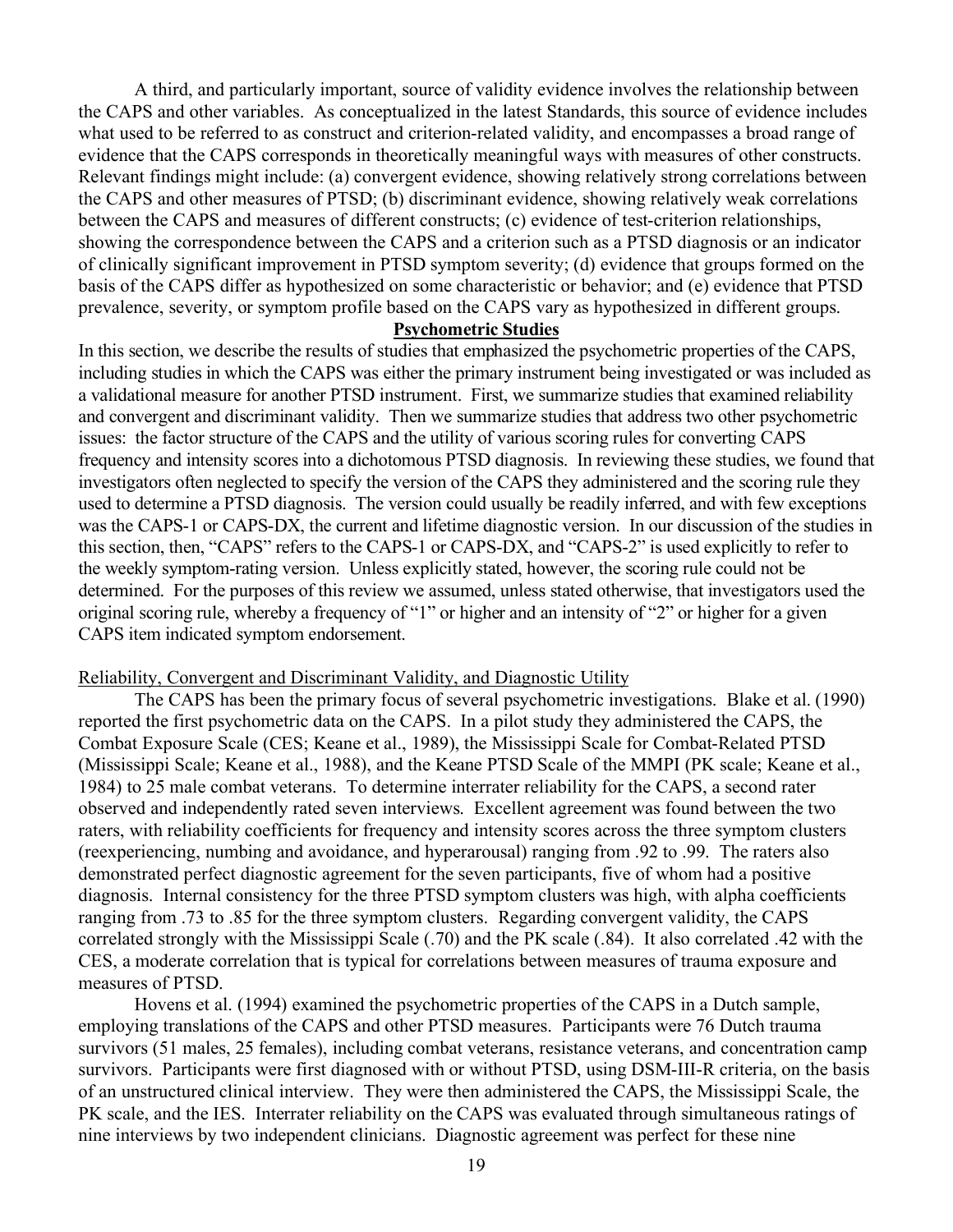participants. Further, reliability coefficients for frequency and intensity scores for individual items were strong, ranging from .59 to 1.00 for frequency, with a mean of .92, and .52 to 1.00 for intensity, with a mean of .86. At the symptom cluster level, reliability coefficients ranged from .92 to 1.00 for frequency and .92 to .98 for intensity. Regarding internal consistency, Hovens et al. found alphas of .63 for reexperiencing, .78 for avoidance and numbing, .79 for hyperarousal, and .89 for all 17core PTSD symptoms. No rationale was given for the decision to report internal consistency for intensity scores but not for frequency or severity (frequency + intensity) scores.

 Using the clinical interview as the criterion, Hovens et al. found that a CAPS-based PTSD diagnosis had 74% sensitivity, 84% specificity, and 79% efficiency, and a kappa of .58. Because these figures were lower than expected, they examined discrepancies between the clinical interview and the CAPS. They concluded that in the clinical interview clinicians primarily emphasized reexperiencing symptoms in making a PTSD diagnosis, failing to give sufficient attention to the other two symptom clusters, particularly avoidance and numbing. They further found that many of the participants with discrepant diagnoses were only mildly symptomatic, and thus more diagnostically ambiguous. As evidence of convergent validity, the total CAPS score correlated .73 with the Mississippi Scale, .74 with the PK scale, and .62 with the IES total score. Finally, with the exception of amnesia, the prevalence of each of the 17 core PTSD symptoms on the CAPS was significantly greater in participants with PTSD than in those without PTSD, indicating robust discrimination between the two groups.

 As part of an effort to develop and evaluate a computer-administered version of the CAPS, Neal et al. (1994) administered both the computerized and the original interview versions of the CAPS to 40 military personnel (36 males, 4 females) with mixed trauma exposure, including combat, non-combat- related assaults, accidents, and disasters, and childhood physical and sexual abuse. To evaluate the reliability of the CAPS interview, ten participants were interviewed twice by independent clinicians, resulting in perfect diagnostic agreement. Treating the CAPS interview as the criterion, the computerized version had 95% sensitivity and 95% specificity, with a kappa of .90. Although the interval between the two versions was not specified, they appear to have been administered in a single session, which could have inflated this high level of agreement. An initial finding of a high correlation (.96) between total frequency and total intensity scores on both the interview and computerized versions of the CAPS led Neal et al. to use intensity scores alone as a continuous measure of severity in all further analyses. Internal consistency of intensity scores was high for both versions, with an alpha of .90 and a median item-total correlation of .77 for the interview version, and an alpha of .92 and a median item-total correlation of .70 for the computerized version. In addition, intensity scores on the two versions were strongly correlated, ranging from .55 to .92 for individual items and from .87 to .92 for the three symptom clusters. The correlation for total intensity score between the two versions was .95.

 Hyer et al. (1996) investigated the utility of the CAPS for assessing older combat veterans. Participants were 125 male World War II and Korean combat veterans. They were administered a computer-assisted version of the SCID (SCID-DTREE), including the PTSD module, as well as the CAPS, by two clinicians. They also completed the Mississippi Scale, the IES, and the CES. To assure the comparability of the SCID-DTREE and the SCID, 25 participants were administered the SCID in a separate testing session by an independent clinician. In this subsample there was perfect agreement as to PTSD diagnostic status, not only between the SCID-DTREE and the SCID, but between the CAPS and the SCID. In the full sample, against a PTSD diagnosis based on the SCID-DTREE, the CAPS had 90% sensitivity, 95% specificity, and 93% efficiency, and a kappa of .75. The CAPS also demonstrated high internal consistency, with alphas of .88 for reexperiencing, .87 for avoidance and numbing, .88 for hyperarousal, and .95 for all 17 core items. CAPS diagnosis was correlated .81 with the IES, .61 with the Mississippi Scale, and .26 with the CES. The relatively low correlation with the CES is likely attributable in part to a restricted range on the CES, since most participants had moderate to heavy combat exposure.

 As part of a large prospective study on the effects of trauma, Shalev et al. (1997) employed signal detection methodology to determine whether the CAPS or any of several questionnaire measures of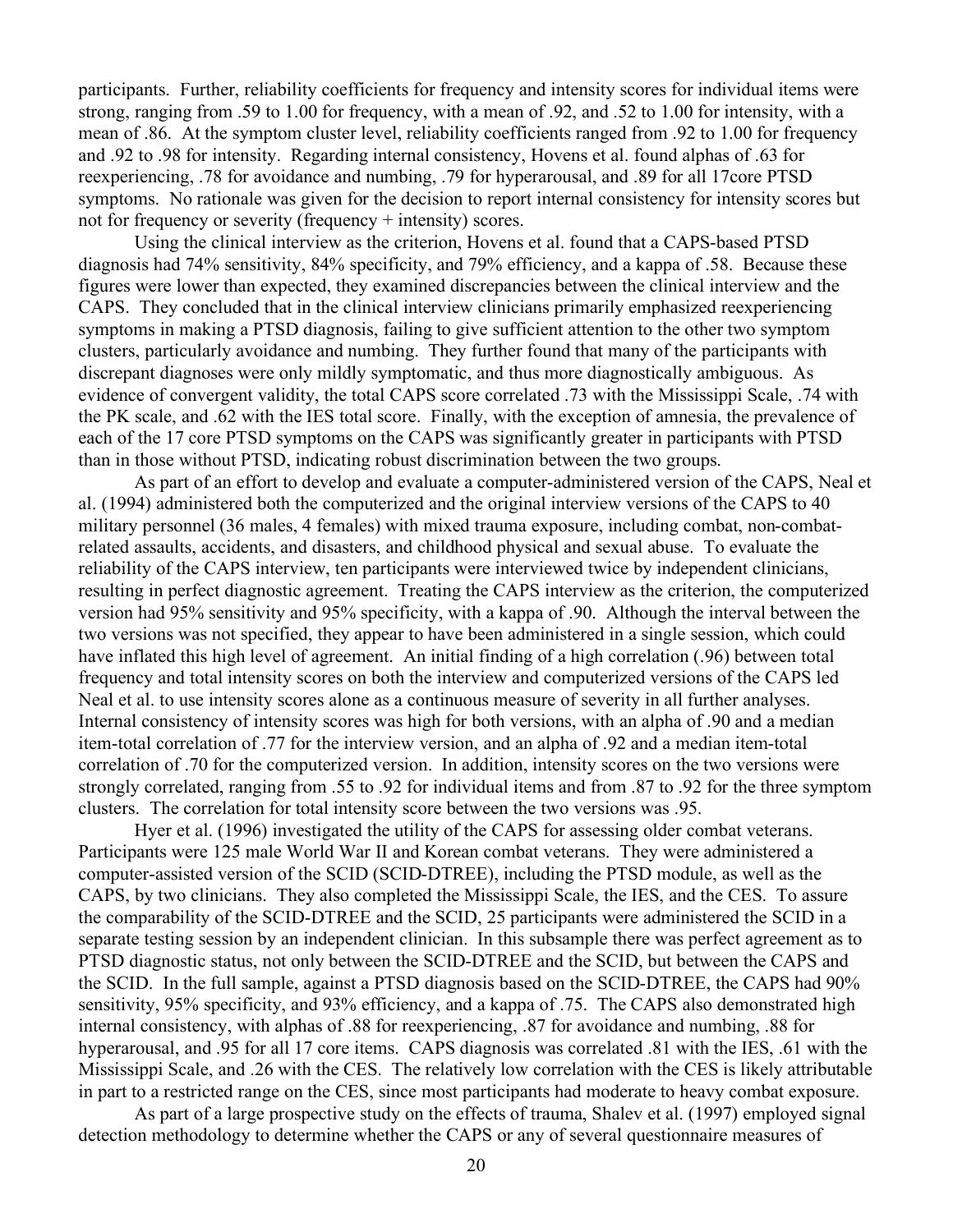PTSD, dissociation, and anxiety administered at one week or one month post-trauma could predict PTSD diagnostic status at four months post-trauma. Participants included 207 (98 male, 109 female) victims of civilian trauma recruited from the emergency room of a hospital. In most cases, the traumatic event involved a motor vehicle accident. Within a week of their trauma, participants completed the IES, the State form of the State Trait Anxiety Inventory (STAI; Spielberger et al., 1970), and the Peritraumatic Dissociative Experiences Questionnaire (PDEQ; Marmar et al., 1997). Assessments at one month and four months post-trauma added the CAPS and the civilian version of the Mississippi Scale to this battery. They found that all of the questionnaires administered at either one week or one month post-trauma were predictive of PTSD diagnostic status at four months, but that none of the questionnaires differed significantly in terms of accuracy of prediction. In contrast, the CAPS at one month post-trauma, used as a continuous measure, was a significantly better than all of the questionnaires in predicting a four-month diagnostic status that was also based on the CAPS. Although Shalev et al. did not identify an optimal cutoff score for CAPS total severity, they did provide diagnostic utility data for a range of selected cutoff scores. These data indicate that a CAPS score of 40 yielded 93% sensitivity and 80% specificity.

 To determine the prevalence of PTSD in veterans with spinal cord injuries, Radnitz et al. (1995) administered the CAPS and the SCID PTSD module to 126 male veterans receiving medical care for spinal cord injuries in inpatient and outpatient settings. Current and lifetime diagnostic status was assessed on both the CAPS and the SCID. To determine diagnostic status on the CAPS, Radnitz et al. used a variant of the original scoring rule (i.e., frequency  $\geq 1$ , intensity  $\geq 2$ ), whereby either the frequency or intensity of an item had to be "2" or higher and the other dimension had to be a "1" or higher. As described below, this scoring rule was referred by Blanchard et al. (1995) as the "Rule of 3." Although Radnitz et al. did not provide kappas or other diagnostic utility statistics except efficiency, we were able to calculate these from data provided in the tables. Treating the SCID as the criterion, for current diagnosis the CAPS had 83% sensitivity, 94% specificity, 93% efficiency, and a kappa of .73. For lifetime diagnosis the CAPS had 84% sensitivity, 90% specificity, 88% efficiency, and a kappa of .74. Although not explicitly stated, it appears that both interviews were administered by the same research assistant in the same session. Both of these factors, i.e., the lack of a time interval between interviews and the lack of an independent rater, could have inflated the correlation between the CAPS and the SCID. Finally, CAPS total severity scores appeared to strongly differentiate between participants with and without a PTSD diagnosis, although these mean differences were not evaluated by statistical test.

 Although all of these studies provide valuable information, the most comprehensive investigations of the psychometric properties of the CAPS, based on data collected at the National Center for PTSD, are described in two articles currently submitted for publication. Weathers et al. (1999a) examined the reliability and validity of the CAPS-1 / CAPS-DX in five samples of male Vietnam veterans, including 267 veterans from four different research projects and 571 veterans seen for clinical services. To evaluate the test-retest reliability (i.e., stability and rater equivalence) of the CAPS-1, 60 veterans were administered the CAPS twice, at a 2-3 day interval, by independent clinicians. For the three symptom clusters intraclass correlations ranged from .86 to .87 for frequency, .86 to .92 for intensity, and .88 to .91 for severity. Across all 17 symptoms intraclass correlations were .93 for total frequency, .95 for total intensity, and .95 for total severity. Following the revision of the CAPS for DSM-IV, the same design was implemented for the CAPS-DX in a smaller sample of 24 veterans. This study also yielded robust estimates of reliability, with intraclass correlations of .91 for total frequency, .91 for total intensity, and .92 for total severity. Using the optimal scoring rule, kappa, indicating test-retest reliability for a CAPS-based PTSD diagnosis, was .89 in the first sample and 1.00 in the second sample.

 Examining internal consistency, Weathers et al., in a combined research sample of 243 veterans, found alphas for the three symptom clusters ranging from .78 to .87 for frequency, .82 to .88 for intensity, and .82 to .88 for severity. Alphas for all 17 items were .93 for frequency, .94 for intensity, and .94 for severity. In the clinical sample, alphas for the three symptom clusters ranged from .64 to .73 for frequency, .66 to .76 for intensity, and .69 to .78 for severity. Alphas for all 17 items were .85 for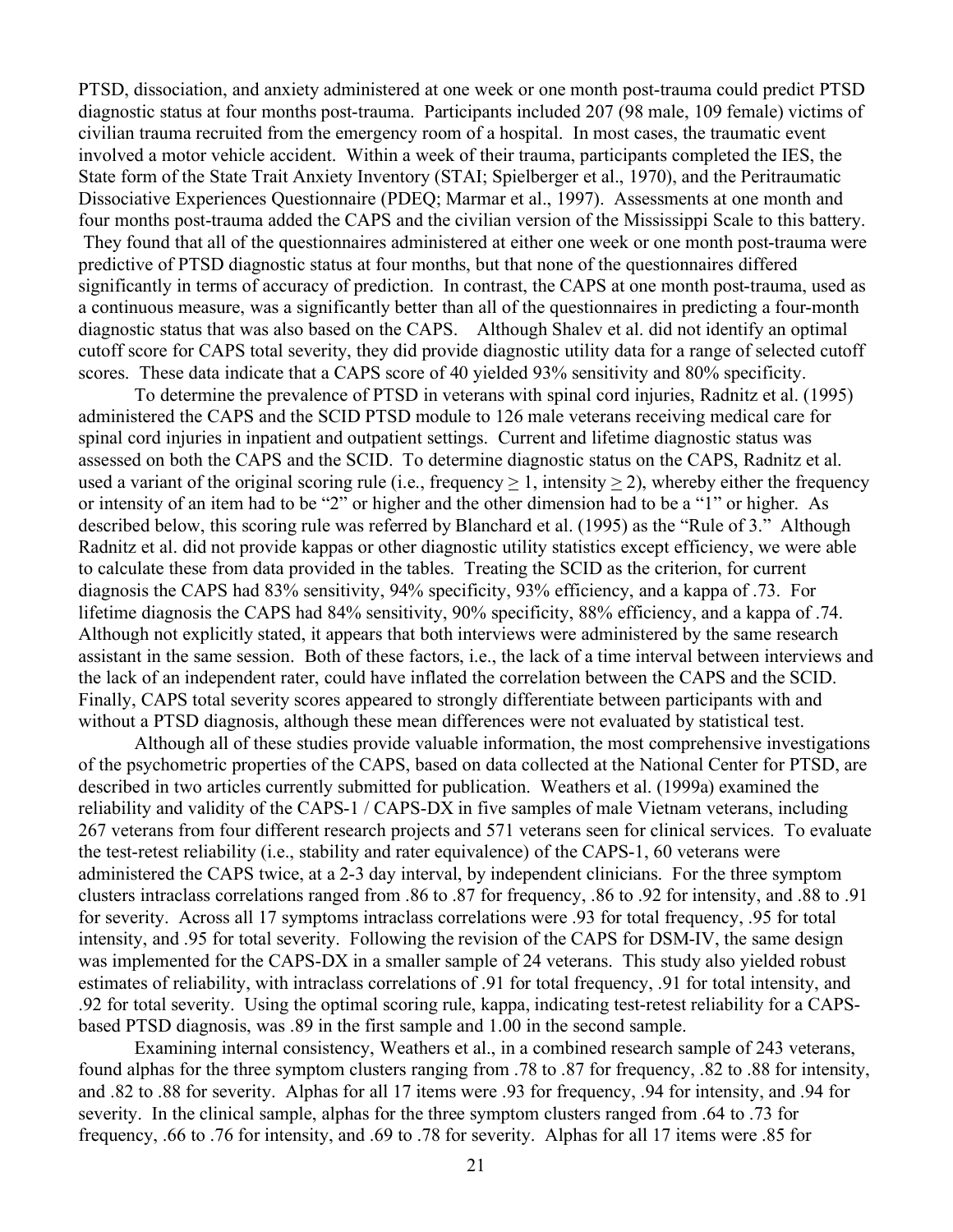frequency, .86 for intensity, and .87 for severity. The lower alphas in the clinical sample were likely due in part to a restricted range in CAPS scores, since most veterans referred for clinical services at the National Center report moderate to severe PTSD symptoms; they may also be due to a much larger and more diverse pool of clinicians, relative to the small number of well-calibrated clinicians who administered the CAPS to the research samples. Nonetheless, these scores provide excellent evidence supporting the CAPS as used in a clinical setting.

 Weathers et al. also reported validity evidence for the CAPS, focusing primarily on convergent and discriminant validity evidence and the diagnostic utility of the CAPS against a PTSD diagnosis based on the SCID. In the first research sample of 123 veterans, the CAPS total severity score correlated .53 with the CES, .91 with the Mississippi Scale, .77 with the PK scale, .89 with the number of PTSD symptoms endorsed on the SCID, and .94 with the PTSD Checklist (PCL; Weathers et al., 1993), a 17- item self-report measure of PTSD. CAPS total severity correlated somewhat less strongly, but still robustly, with measures of depression (.61 to .75) and anxiety (.66 to .76), findings that were expected given the substantial overlap between PTSD, depression, and anxiety. Much weaker correlations were observed between CAPS total severity and measures of antisocial personality (.14 to .33), a disorder conceptually distinct from PTSD. In an effort to bring these convergent and discriminant correlations into sharper relief, Weathers et al. then calculated partial correlations, controlling first for nonspecific distress and symptom exaggeration by using the F scale of the MMPI-2, then for nonspecific distress again using the Global Severity Index (GSI) of the Symptom Checklist-90-Revised (SCL-90-R; Derogatis, 1983). After controlling for the F scale, the CAPS demonstrated strong partial correlations with measures of PTSD, including the Mississippi Scale (.83), the PCL (.89), and the number of PTSD symptoms on the SCID (.82). As predicted, however, partial correlations between the CAPS and measures of depression (.37 to .53) and anxiety (.37 to .55) were markedly lower, and those between the CAPS and measures of antisocial personality were essentially zero (-.05 to .02). A similar, but even more striking pattern was found after controlling for the GSI. Further, these results involving the F scale were generally replicated in a second research sample. in a second research sample. Finally, again focusing on the sample of 123 participants, Weathers et al. reported the diagnostic

 utility of three CAPS scoring rules for predicting a SCID-based PTSD diagnosis. The original, rationally derived scoring rule (frequency  $\geq 1$ , intensity  $\geq 2$ , or F1/I2) had 91% sensitivity of, 71% specificity, and 82% efficiency, with a kappa of .63. These figures reveal the F1/I2 rule to be relatively lenient, with excellent sensitivity but only moderate specificity, suggesting that it tends to somewhat overdiagnose PTSD relative to the SCID. The two other rules were empirically derived on this sample. The second rule, which assigns a positive diagnosis if the CAPS total severity score is 65 or greater (TSEV65), had 82% sensitivity, 91% specificity, and 86% efficiency, with a kappa of .72. Although the higher kappa indicates a better correspondence with the SCID than the F1/I2 rule has, the TSEV65 rule appears to be relatively stringent, tending to somewhat underdiagnose PTSD relative to the SCID. The third rule, derived by empirically calibrating each CAPS symptom with the analogous SCID symptom (SXCAL), had the closest correspondence to the SCID, with 91% sensitivity, 84% specificity, and 88% efficiency, with a kappa of .75. Although these results require cross-validation, the SXCAL rule appears to be the optimally efficient rule, and therefore the best choice for differential diagnosis.

 In the second article based on National Center data, Nagy et al. (1999) described the only comprehensive investigation of the CAPS that focused specifically on the CAPS-2. To evaluate interrater reliability, Nagy et al. administered the CAPS-2 to 30 (29 male, 1 female) inpatients and outpatients in treatment for PTSD, all but two of whom were combat veterans. Interviews were videotaped and scored by three additional raters, resulting in four ratings for each participant. Intraclass correlations ranged from .76 to .99 for the 17 core PTSD symptoms, and from .92 to .97 for the three symptom clusters, with values of .98 for total frequency, .96 for total intensity, and .98 for total severity. Internal consistency and convergent and discriminant evidence were examined in two additional samples of male combat veterans: 20 veterans enrolled in a pharmacologic trial and 37 veterans in inpatient PTSD treatment program. All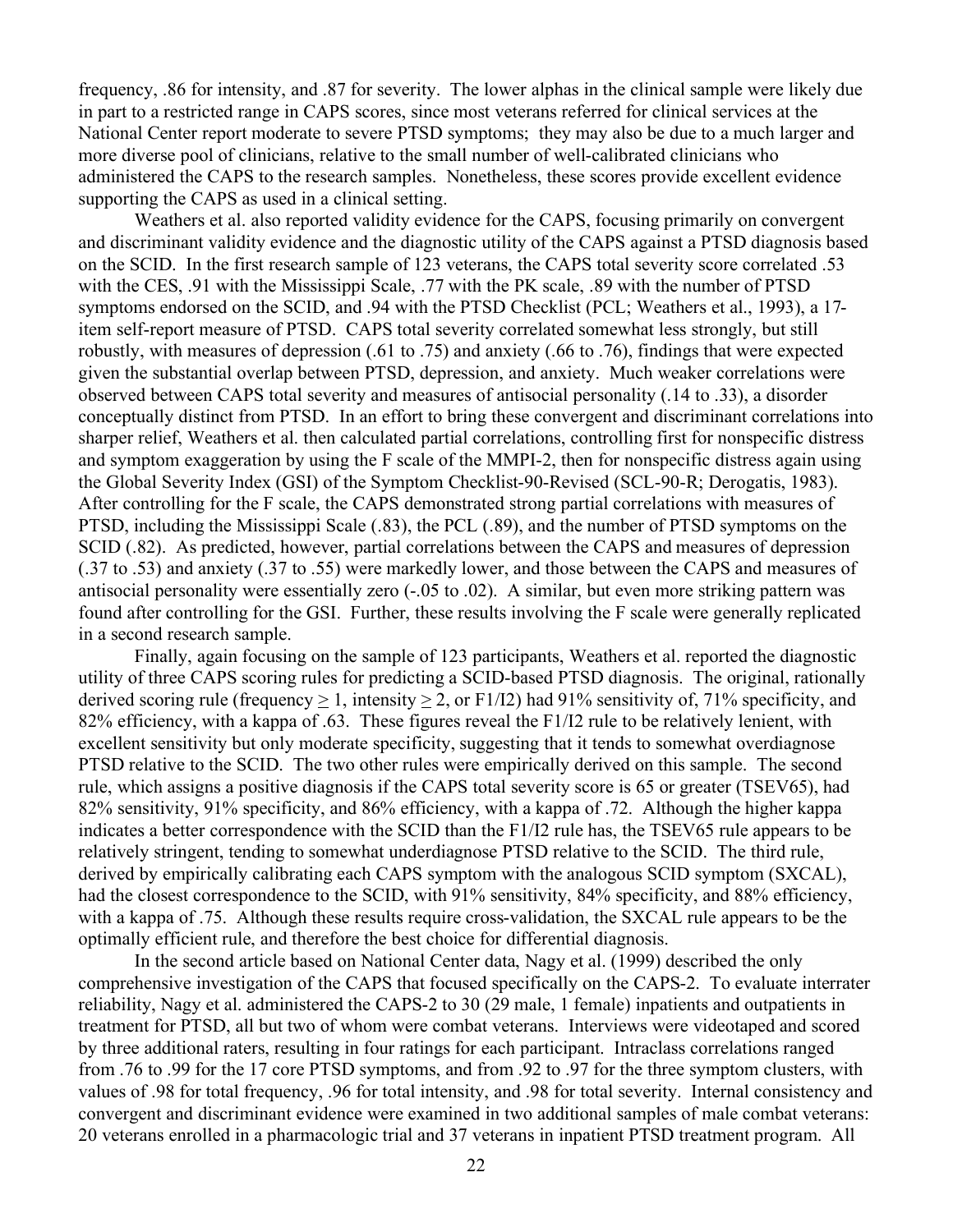participants were administered the CAPS and the IES. In addition, the 20 participants in the drug trial were administered the Hamilton scales for depression and anxiety (HAM-D and HAM-A), and the 37 inpatients completed the BDI and the Beck Anxiety Inventory (BAI; Beck et al., 1988).

 In the combined sample alphas were .25 for reexperiencing, .69 for avoidance and numbing,.70 for hyperarousal, and .79 for all 17 items. In the combined sample, the CAPS correlated .37 with the IES. For the participants in the drug trial the CAPS correlated .34 with the HAM-D and .36 with the HAM-A. In the inpatient sample the CAPS correlated .67 with the BDI and .51 with the BAI. Taken together, these results are generally in line with results from studies involving the CAPS-1. However, the alpha for the reexperiencing cluster and the correlation of the CAPS with the IES were lower than those found previously. It is unclear whether these findings are sample-specific and reflect some idiosyncrasies of the particular participants or settings in the study, or whether they are attributable to some aspect of the CAPS-2.

 CAPS-2. Although not designed primarily as psychometric investigations of the CAPS per se, other investigations have nonetheless provided additional evidence of its reliability and validity. Hovens et al. (1994) used the CAPS as a criterion measure in the evaluation of a new self-report measure of PTSD, the Self-Rating Inventory for Posttraumatic Stress Disorder (SIP). The SIP consists of 51 items, 22 assessing DSM-III-R PTSD symptoms and 29 measuring other trauma-related sequelae, particularly those associated with the proposed diagnostic category of disorders of extreme stress not otherwise specified (DESNOS). This study included two samples: the same 76 participants used in their previous study on the CAPS, plus 59 (22 male, 37 female) psychiatric outpatients. Although the psychiatric outpatients were not selected on the basis of a known trauma history, 18 of them reported exposure to various types of civilian trauma, including sexual and physical assault, traumatic loss of a loved one, and motor vehicle accidents. Combining all participants with a trauma history across the two samples, Hovens et al. found that the CAPS correlated .73 with total SIP score, .75 with the DSM-III-R items on the SIP, .70 with the civilian version of the Mississippi Scale, .72 with the PK scale, and .61 with the IES. Correlations for the DSM-III-R symptom clusters between the CAPS and the SIP were .54 for reexperiencing, .69 for avoidance and numbing, and .71 for hyperarousal.

 Two studies by Neal and colleagues also provide convergent validity evidence. First, Neal et al. (1994) assessed 70 (59 male, 11 female) military personnel with mixed military and civilian trauma exposure, presumably similar to, or overlapping with, the sample they evaluated for their study on the computerized CAPS described earlier. They examined the correlations of two CAPS variables, total intensity and number of symptoms endorsed, with the PK scale, the IES, and the GSI of the SCL-90. Although no rationale was offered for why they used intensity rather than severity scores, presumably this was because of the high degree of correlation between frequency and intensity scores they found in their previous study on the computerized CAPS. Similar patterns of correlations were found for both CAPS variables. Total CAPS intensity correlated .85 with the PK scale, .78 with the IES, and .77 with the SCL, whereas the number of CAPS symptoms correlated .84 with the PK scale, .81 with the IES, and .74 with the SCL-90. The strong correlations with the PK scale and the IES offer convergent evidence, but the nearly as strong correlations with the SCL-90 failed to provide strong discriminant evidence. However, given the high rates of comorbidity found in PTSD and given that the SCL-90 primarily reflects nonspecific distress, the SCL-90 is not an optimal measure for discriminant evidence. Second, Neal et al. (1995) administered the CAPS, the IES, the PK scale, and the Mississippi scale to 30 (29 male, 1 female) World War II prisoners of war. In this study the CAPS correlated .63 with the IES, .71 with the PK scale, and .81 with the Mississippi Scale, again providing convergent evidence for the CAPS as a measure of PTSD.

 PTSD. Two studies by Blanchard and colleagues provide evidence regarding interrater reliability and convergent validity. Blanchard et al. (1995b) employed the CAPS as the primary diagnostic measure of PTSD in a study of male and female motor vehicle accident victims. All CAPS interviews were audiotaped and an independent rater re-scored 15 randomly selected interviews. Interrater reliability for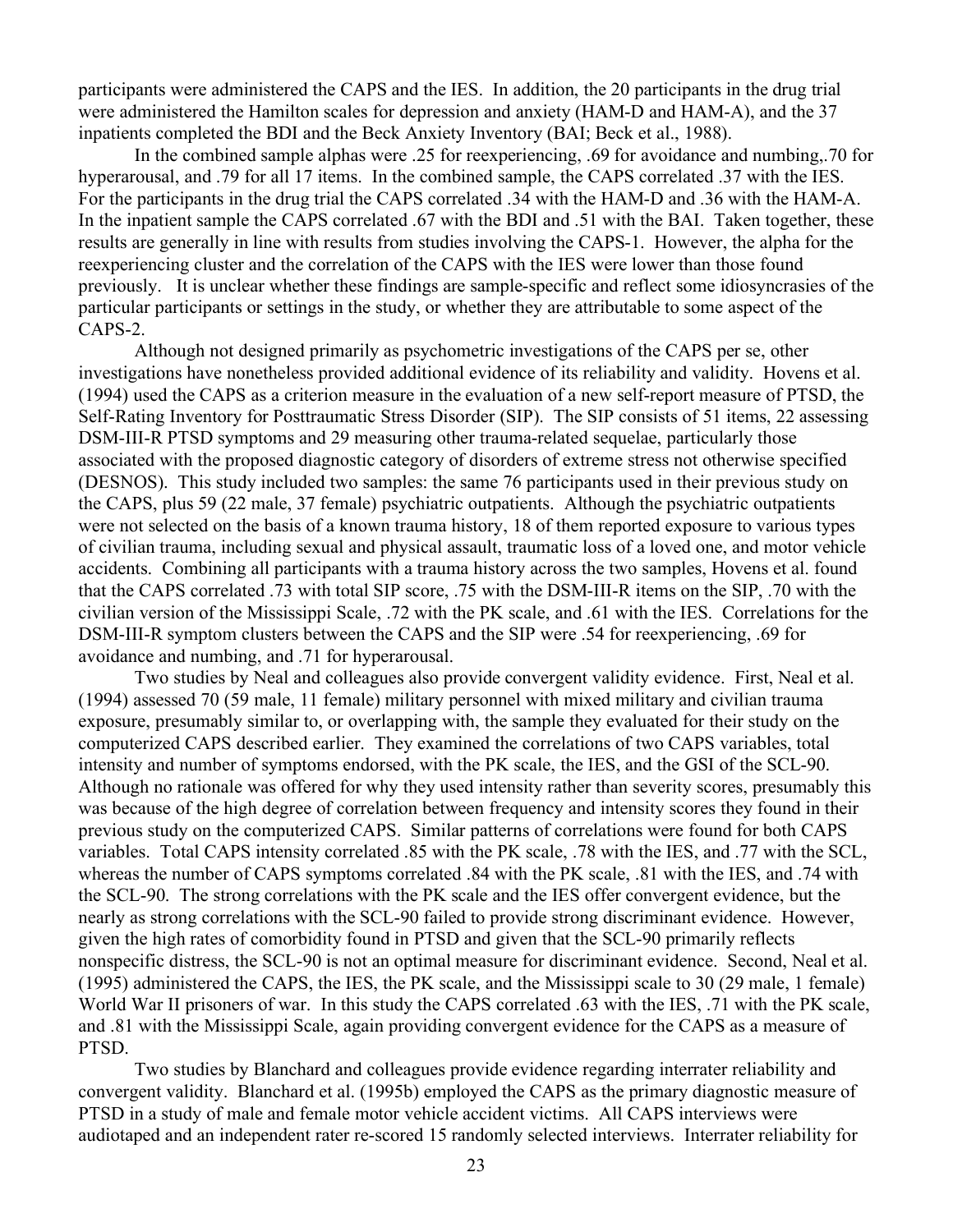individual items ranged from .82 to .99, with a mean of .98, and kappa for a PTSD diagnosis was .81. Blanchard et al. (1996) also used the CAPS as the criterion measure in a psychometric evaluation of the PCL. Participants were 27 (3 male, 24 female) motor vehicle accident victims and 13 female sexual assault victims. Interrater reliability for the CAPS, based on 19 audiotaped and independently re-scored interviews, was again quite strong. Coefficients for individual items ranged from .84 to .99 for individual items, with a mean of .94, and kappa for a PTSD diagnosis was .84. Correlations between the PCL and the CAPS supplied convergent evidence. Correlations between PCL items and corresponding CAPS items ranged from .39 to .79, with all but three correlations above .60 and seven correlations above .70. In addition, the correlation between the total scores on the PCL and the CAPS was .93.

 Finally, two studies utilized the CAPS in the validation of the Davidson Trauma Scale (DTS; Davidson et al., 1997), a 17-item self-report measure of DSM-IV PTSD symptoms. Like the CAPS, the DTS assesses PTSD symptoms on two dimensions: frequency, which corresponds to the frequency dimension on the CAPS, and severity, which corresponds to the intensity dimension of the CAPS. The DTS assesses symptoms over the previous week. To obtain convergent evidence for the DTS, Zlotnick et al. (1996) administered the DTS and the CAPS to 50 female sexual abuse survivors. They found correlations of .72 between DTS total frequency and CAPS total frequency and .57 between DTS total severity and CAPS total intensity. For total DTS and total CAPS scores for each of the three symptom clusters, they found correlations of .70 for reexperiencing, .53 for avoidance, and .73 for hyperarousal. As part of a comprehensive psychometric investigation of the DTS, Davidson et al. (1997) administered the DTS and the CAPS to a mixed sample of 102 female sexual assault victims and male combat veterans, finding a correlation of .78 between total scores on the DTS and CAPS.

#### CAPS Factor Structure

 The final two issues we will discuss address the factor structure of the CAPS and the development and evaluation of various scoring rules for deriving a CAPS-based PTSD diagnosis. Two studies have examined the factor structure of the CAPS using confirmatory factor analysis. Buckley et al. (1998) tested a single hypothesized factor structure consisting of two factors: (a) Intrusion and Avoidance and (b) Hyperarousal and Numbing. Although these factors cut across the three DSM-III-R and DSM-IV symptom clusters of PTSD, there is theoretical and empirical justification for this two-factor structure. In fact, Buckley et al. sought to replicate a previous study by Taylor et al. (1998), in which this structure was derived in an exploratory factor analysis. Analyzing CAPS scores from a combined sample of 217 male and female motor vehicle accident victims, Buckley et al. found support for the hypothesized two-factor structure across several indices of model fit.

 In a more comprehensive analysis, King, King, Leskin, and Weathers (1998) conducted a confirmatory factor analysis of CAPS scores in 524 male combat veterans seen for clinical services at the National Center for PTSD in Boston. In this study King et al. tested four competing models, three of which involved dividing Criterion C (numbing and avoidance) into two distinct factors of effortful avoidance (criteria C1 and C2) and emotional numbing (criteria C3-C7). The first model was a four- factor, first-order solution consisting of four correlated primary factors: reexperiencing, effortful avoidance, emotional numbing, and hyperarousal. The second model, which was similar to the one Buckley et al. evaluated, was a two-factor, higher order solution, with one factor comprising reexperiencing and effortful avoidance and the other comprising emotional numbing and hyperarousal. The third model was a single factor, higher order solution that hypothesized a single PTSD factor comprising the four symptom clusters. The fourth model was a single-factor, first-order solution that hypothesized that all 17 symptoms load on a single PTSD factor. King et al. found that the first model provided the best fit to the data, suggesting that PTSD, as assessed by the CAPS, consists of four correlated but distinct symptom clusters. This finding supports the CAPS as a measure of PTSD in that the internal structure of the CAPS corresponds to the DSM PTSD symptom clusters, albeit with the additional, conceptually meaningful distinction between effortful avoidance and emotional numbing.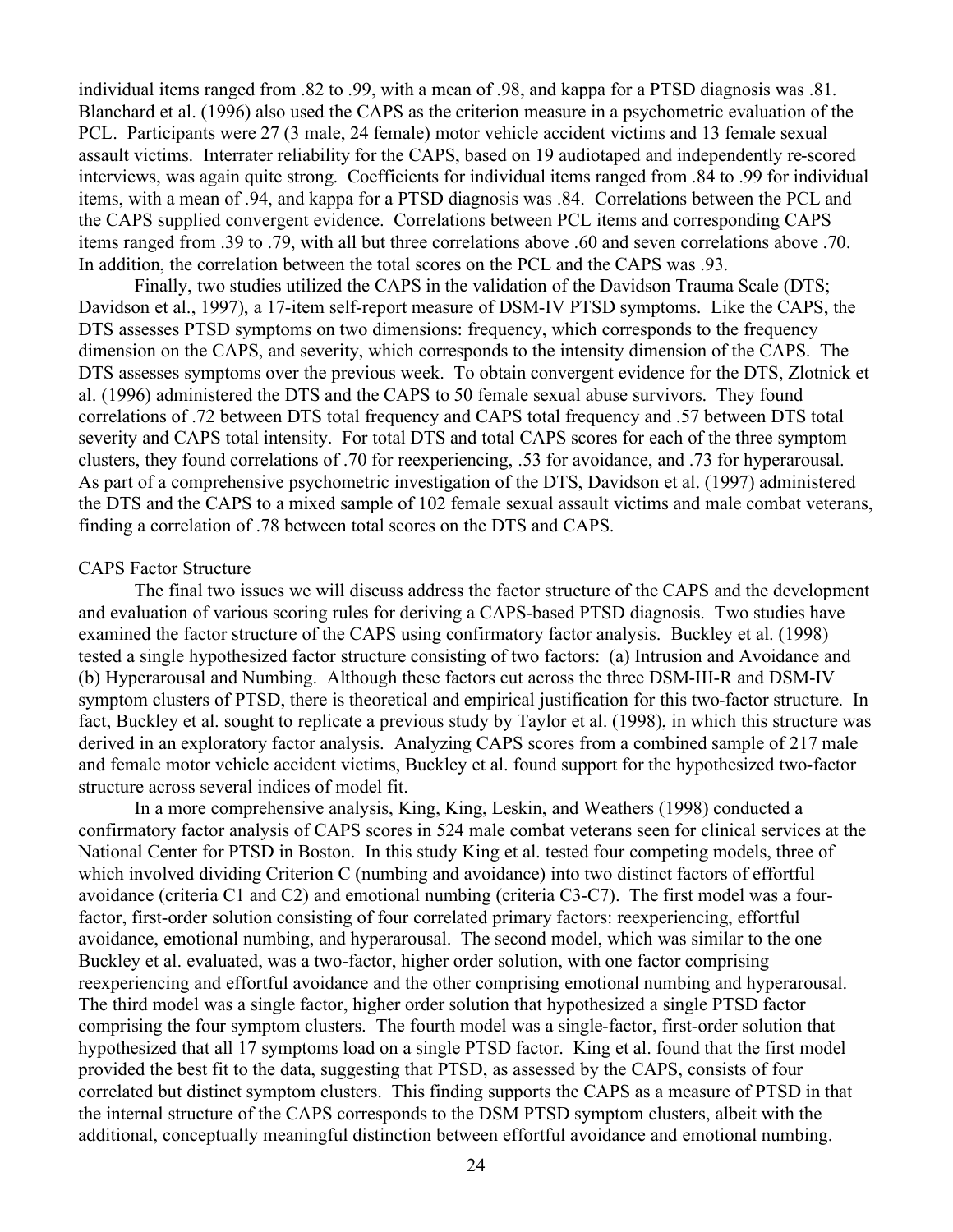#### CAPS Scoring Rules

 Finally, one of the recent developments in the CAPS has been the explication and evaluation of various rules for converting continuous CAPS scores into a dichotomous PTSD diagnosis. From the outset it was recognized that the original, rationally derived F1/I2 rule described earlier was only an initial working rule that might be replaced by others once sufficient empirical evidence had accumulated. Over time, a number of new rules have been proposed and have recently appeared in the literature. Blanchard et al. (1995a) were the first to compare the impact of adopting different scoring rules. In an investigation of 100 (35 male, 65 female) motor vehicle accident victims they proposed and evaluated three different scoring rules, all of which involved converting CAPS frequency and intensity scores into a dichotomous score for each symptom, then following the DSM requirements (one reexperiencing symptom, three numbing and avoidance symptoms, two hyperarousal symptoms) to derive a PTSD diagnosis. According to the Rule of 2, a symptom is considered present if the severity score for an item (frequency + intensity) is  $\geq 2$  (i.e., frequency and intensity are both  $\geq 1$ ). Similarly, the Rule of 3 requires an item severity score  $\geq$  3 (either frequency or intensity is  $\geq$  2 and the other is  $\geq$  1). This is similar to but more inclusive than the original F1/I2 rule. Last, the Rule of 4 requires an item severity  $\geq 4$ . Blanchard et al. found that the three rules yielded markedly different PTSD prevalence estimates, with 44% for the Rule of 2, 39% for the Rule of 3, and 27% for the Rule of 4. Further, they found that participants who met the Rule of 4 had higher scores on measures of depression and anxiety, and greater functional impairment, relative to those who only met the Rule of 3.

 More recently, Weathers et al.(1999b) described and compared nine scoring rules, drawing on data from the same five samples in the Weathers et al. (1999a) psychometric article described earlier. Four of the nine rules were rationally derived, including the original F1/I2 rule, the Item Severity  $\geq$  4 (ISEV4) rule, which is identical to Blanchard's Rule of 4, and two rules based on clinicians' judgments regarding which frequency/intensity combinations constitute a symptom. The other five rules were empirically derived, including four rules calibrated in various ways against the SCID PTSD module, and one rule identified by Orr (1997), based on a study of physiological reactivity in female incest survivors. Kappa coefficients indicating test-retest reliability for the rules ranged from .72 to .90 in an initial sample of 60 veterans, and from .68 to 1.00 in a followup sample of 24 veterans. Kappa coefficients for predicting a PTSD diagnosis based on the SCID ranged from .63 to .75. As in the Blanchard et al. (1995a) study, the nine rules yielded widely varying prevalence estimates, ranging from 26% to 49% in a combined research sample of 243 veterans and 47% to 82% in a clinical sample of 571 veterans. The F1/I2 rule was the most lenient in the clinical sample and second most lenient in the research sample. The two rules based on clinicians' ratings were the most stringent in both samples. Also, compared to participants who met criteria only by the F1/I2 rule, those who met criteria for the most stringent rule had significantly higher scores on measures self-report measures of PTSD, depression, anxiety, and nonspecific distress.

 A third study, by Fleming and Difede (1999), examined the impact of adopting different scoring rules on the CAPS-2 in a sample of hospitalized burn patients. Although they recognized that the CAPS- 2 was not suitable for a diagnosis of PTSD because of the one-week time frame, they deliberately chose it for their study because they were interested in acute PTSD symptoms within the first two weeks after the trauma. Administering the CAPS-2 to 69 (48 male, 21 female) participants, they compared the effects of adopting essentially the same scoring rules described by Blanchard et al. (1995a). The one exception was that Fleming and Difede appear to have used the F1/I2 rule rather than Blanchard et al.'s more inclusive Rule of 3. Compared to the previous two studies, they found less variability among the different rules in terms of estimated prevalence of PTSD. The Rule of 3 and the Rule of 4 both yielded a prevalence of 25%, while the Rule of 2 yielded a prevalence of 32%. Further, they found no significant differences on the IES or self-report measures of acute stress and nonspecific distress between participants who met criteria only by the Rule of 2 and those who met criteria by the Rule of 3 or the Rule of 4. However, differences were found on all self-report measures between all participants who met criteria for PTSD by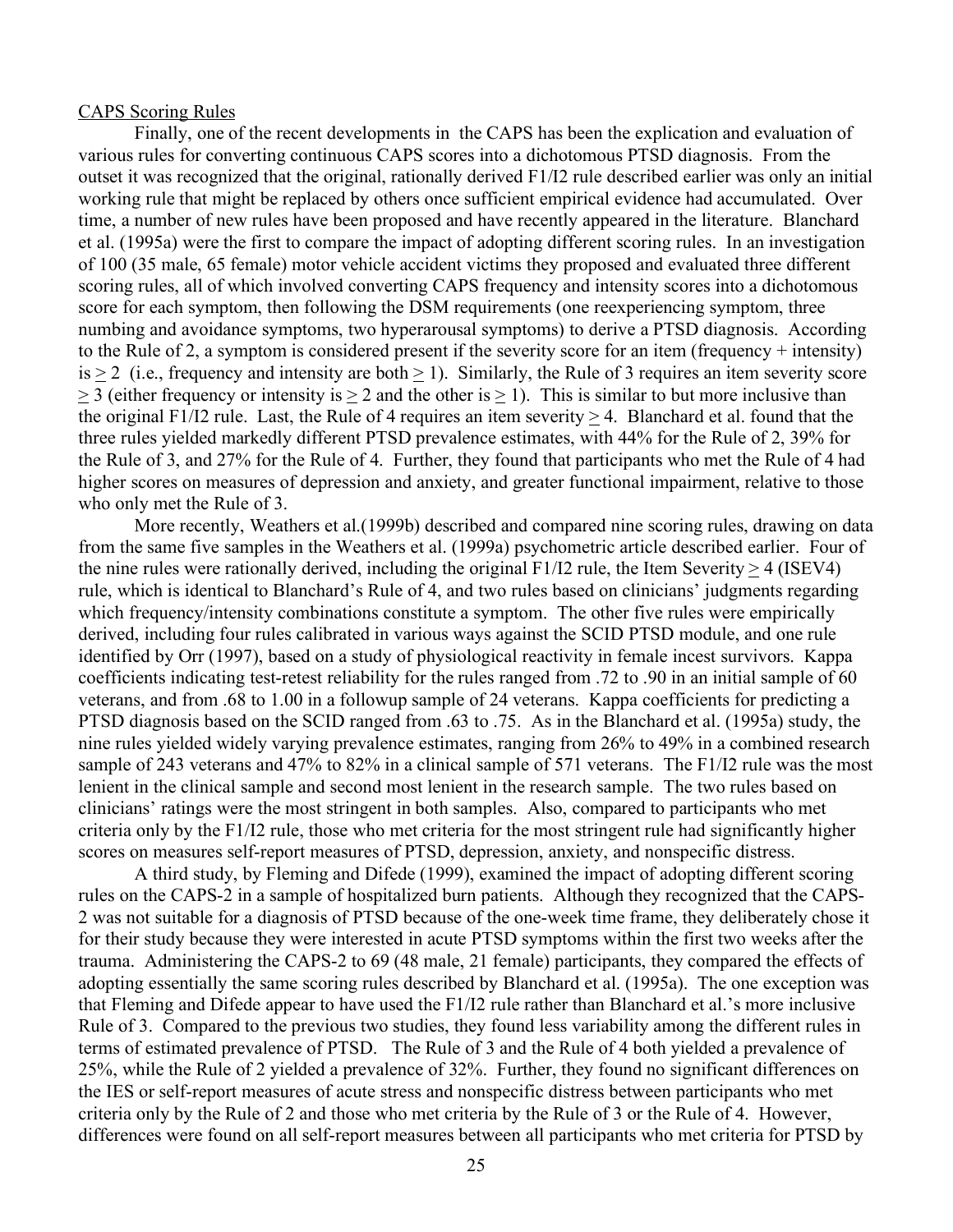at least the Rule of 2 and those who did not meet criteria for PTSD by any of the rules.

 Taken together these three studies of scoring rules for the CAPS indicate that there are important consequences to adopting a particular rule. Prevalence estimates can vary considerably and participants who meet criteria by lenient rules may be less symptomatic and less impaired relative to those who meet criteria by more stringent rules. Weathers et al. (1999b) discuss three implications of these findings. First, investigators should always explicitly describe and defend their choice of a CAPS scoring rule. Second, for many applications, an efficient and informative strategy would be to use several scoring rules, ranging from lenient to stringent, and compare the different results obtained. Third, when using different scoring rules is not feasible, investigators should select scoring rules that are best suited for the purpose of the study. Lenient scoring rules are most appropriate for screening, when a lower threshold for diagnosis is needed to avoid false negatives. Stringent rules are most appropriate for confirming a diagnosis or creating an unambiguous PTSD group for case-control research, when a higher threshold is need to avoid false positives. Moderate rules are most appropriate for differential diagnosis, when false negatives and false positives are weighted equally and the goal is to minimize the overall number of diagnostic errors.

 Finally, we note that it is possible that some of the diagnostic utility data cited for the CAPS in this section, even though it is consistently high, might actually have been stronger had different scoring rules been applied. In discussing the articles in this section we assumed that unless stated otherwise, investigators used the original F1/I2 rule to derive a PTSD diagnosis from CAPS scores. However, the Weathers et al. (1999b) article, in particular, demonstrated that the F1/I2 rule is a relatively liberal rule and may not be optimal for differential diagnosis.

#### Discussion

 Considering all the accumulated evidence, the CAPS appears to have excellent psychometric properties across a wide variety of clinical research settings and trauma populations. Interrater reliability for continuous CAPS scores was consistently at the .90 level and above, with diagnostic agreement at times reaching 100%. Test-retest reliability, a more stringent measure of agreement, was nearly as strong, although it was only evaluated in one study and needs replication. These findings suggest that trained and calibrated raters can achieve a high degree of consistency in using the CAPS to diagnose PTSD and rate PTSD symptom severity. In addition, internal consistency was generally high, with alphas typically in the .80 to .90 range for the three PTSD symptom clusters and for the entire syndrome.

 Although somewhat more variable and therefore more difficult to easily summarize, evidence of validity was also strong. Regarding convergent evidence, the CAPS generally demonstrated correlations at the .70 level and above with self-report measures of PTSD such as the Mississippi Scale, the PK scale, the IES, the PCL, and the DTS, often reaching the .80 to .90 range. Diagnostic utility of the CAPS was evaluated in five studies, and with one exception, in which the criterion was a clinical diagnosis based on an unstructured interview, was quite robust, with sensitivities and specificities above .80, and often above .90, and kappas above .70. To date, however psychometric studies of the CAPS offer little in terms of discriminant evidence. More data on this are needed. Because individuals with PTSD, especially chronic PTSD, often have comorbid disorders and experience high levels of distress, it may prove to be difficult to obtain unequivocal discriminant evidence, particularly with measures of depression and anxiety, since these two constructs overlap conceptually with PTSD. Weathers et al. (1999a) tried to address this problem by including measures of a construct conceptually unrelated to PTSD (antisocial personality) and by partialing out the effects of nonspecific distress. These two approaches appeared to be successful in providing discriminant evidence, but more creative research on this issue is needed.

 We close this section with a brief discussion of some fundamental questions regarding the psychometric investigation of the CAPS. First, regarding convergent and discriminant evidence there are no absolute standards for what constitutes "good" evidence. How large should convergent validity coefficients be? How small should discriminant validity coefficients be? How large of a difference should there be between convergent and discriminant coefficients? Reasonable answers to these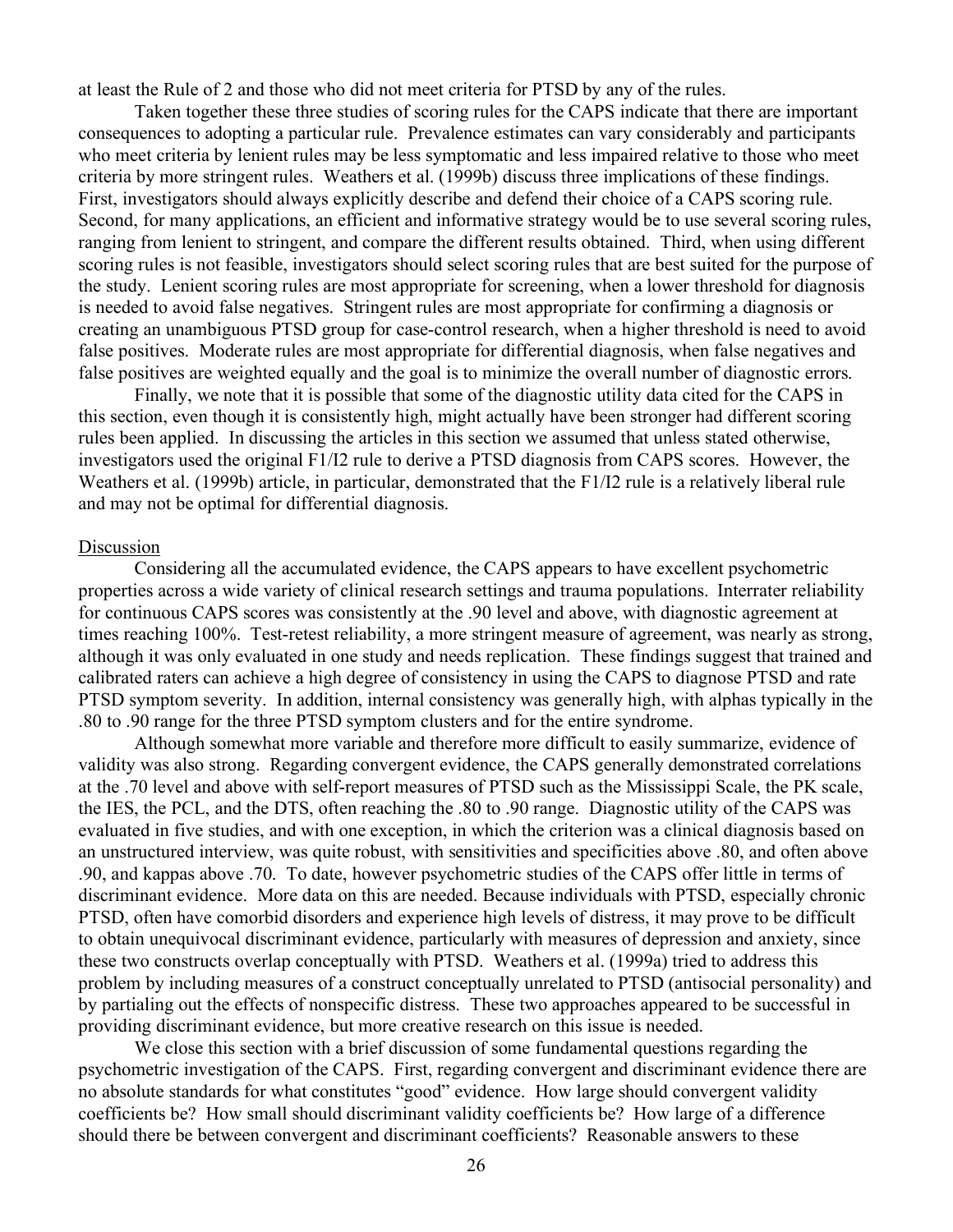questions must be informed by a well-articulated theoretical model and ultimately based on expert judgment.

 Second, is it appropriate to evaluate a putative "gold standard" such as the CAPS against self- report measures? When a correlation between the CAPS and another measure is lower than expected it is unclear if the "problem" lies with the CAPS or with the alternative measure, or a combination of both. This question is particularly important with respect to self-report measures of PTSD, which are subject to misinterpretation and to response biases such as social desirability, exaggeration, minimization, and even random responding. In addition, they vary significantly in format, including their correspondence with DSM criteria for PTSD, the dimension of symptom severity they emphasize (e.g. subjective distress, functional impairment, frequency), and the time frame they assess (past week, past month). Finally, they vary in the quality of their psychometric properties. Any of these characteristics, alone or in combination with characteristics of different samples, could affect their correlation with the CAPS. In general, in PTSD research, as in other areas of psychopathology, the diagnostic standard is a clinical interview because interviewers can clarify as needed, ask for examples, observe clinically relevant behaviors, and evaluate potential response bias. Most importantly, with an interview it is ultimately the clinician who makes the final rating, not the participant.

 This, then, raises a third question. What measure should serve as the criterion for evaluating the diagnostic utility of the CAPS? Part of the problem is that there isn't another single measure that has been widely accepted as a criterion measure of PTSD. The SCID PTSD module comes the closest, but there is evidence suggesting it may not be as reliable as the CAPS, which sets an upper limit on how well the CAPS can perform in predicting it. In fact, as Weathers et al. (1999b) have argued, the CAPS appears to be more strongly associated with the SCID PTSD module than the SCID PTSD module is with itself. Another possibility might be to use a multiple converging measures approach, such as was used in the National Vietnam Veterans Readjustment Study (NVVRS; Kulka et al., 1990), or the so-called LEAD standard approach proposed by Spitzer and colleagues. Both approaches could readily be applied to the CAPS and would provide valuable new information.

#### **Treatment Outcome Studies**

#### Design and Analysis Issues

 In this section we describe pharmacological and psychosocial treatment outcome studies that employed the CAPS as a primary outcome measure. Our main focus in this section is on the ability of the CAPS to detect genuine changes in PTSD symptom severity in the context of a clinical intervention. A key question addressed in this section is this: What empirical results would constitute evidence supporting the claim that the CAPS is in fact sensitive to change? We hypothesize four results we would expect to occur in a treatment outcome study if this claim is true. First, we would expect to find a reduction in CAPS scores from pre-treatment to post-treatment. This should be true for virtually any intervention, for any of the following reasons:

1. Possible placebo effects.

 2. Possible statistical regression (i.e., participants selected on basis of extreme scores tend to show less extreme scores on subsequent testing).

 3. The fact that repeated assessment, particularly interview-based assessment, may be considered an intervention in and of itself since it includes many putative active ingredients of psychotherapy, including (a) a safe, professional interpersonal context; (b) therapeutic exposure and emotional and cognitive processing through disclosure of painful aspects of the trauma and trauma-related symptoms; and (c) education about PTSD symptoms and self-monitoring.

 Second, if a study includes one or more comparison groups, there should be greater improvement in the group or groups that receive a more potent treatment or a treatment with more putative active ingredients of therapy. Third, changes on the CAPS should parallel changes in other measures of PTSD.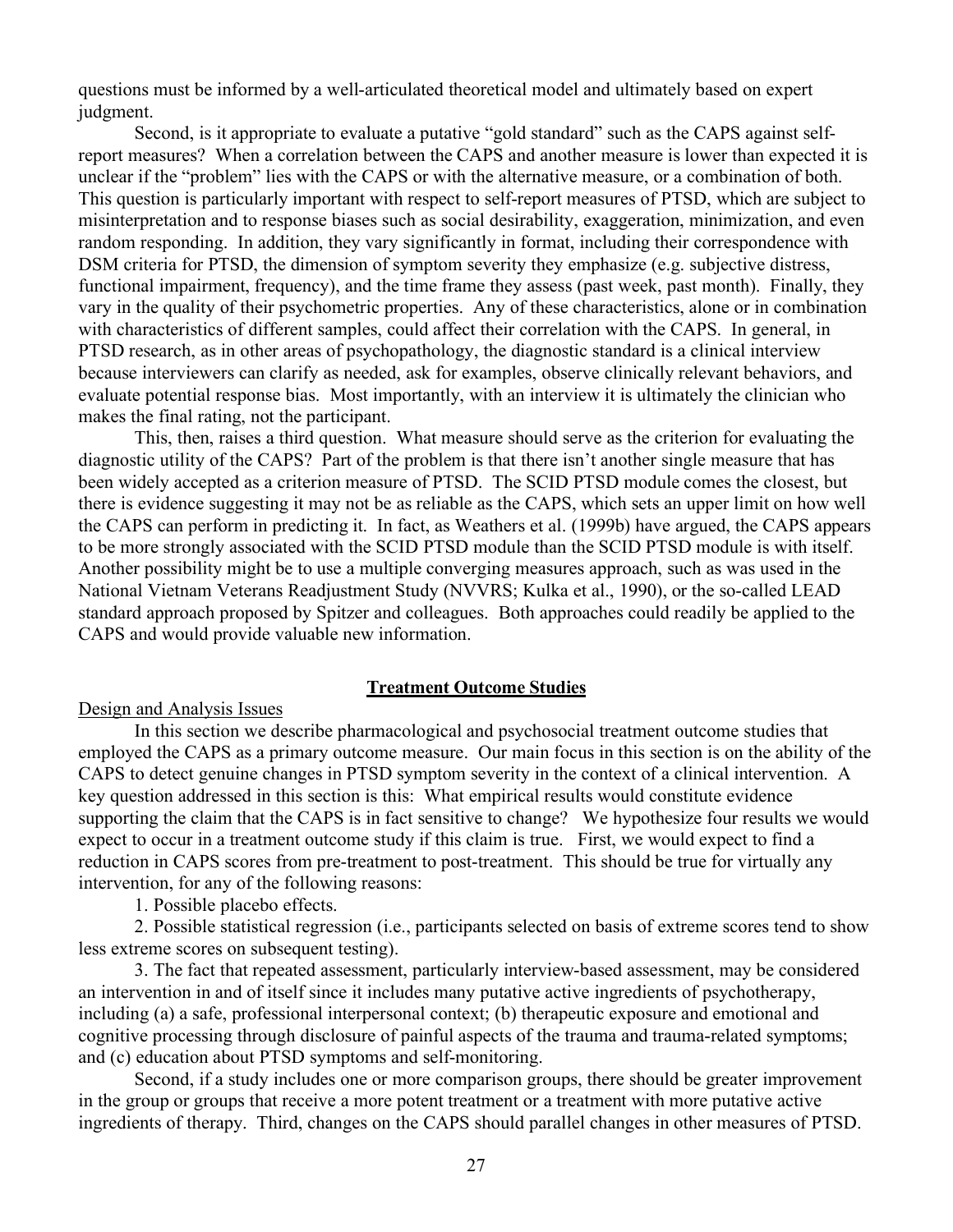Finally, if the active therapy ingredient targets PTSD specifically then the CAPS should show greater reduction relative to measures of other constructs such as depression, anxiety, and global distress and impairment.

 In reviewing these studies we focused only on data related specifically to the CAPS. It was not our intent to address the effectiveness of pharmacological or psychosocial treatments for PTSD per se, or to rigorously critique the research methodology of the various studies. Nonetheless, within this limited scope of our review, we identified several issues regarding the reporting of CAPS data that required several decisions about how to extract and summarize CAPS-related results and present them in a standard format. First, studies varied considerably in terms of the outcome measures they included and how the data were reported and analyzed, differing on: (a) which CAPS scores were included (e.g., frequency, intensity, or severity scores for individual items, for the three symptom clusters, or for the syndrome as a whole); (b) which additional measures were included; (c) how scores were presented (e.g., means, totals); (d) how change was quantified (e.g., change scores, percent change, statistical significance, effect size, graphic presentation only); and (e) how complete the data analyses were. In general, in response to this variability we tried to extract the results most relevant to the CAPS and present them as uniformly as possible. For the purposes of this review we used percent change as the primary metric for comparing results across studies and across instruments within the same study. This is a commonly reported metric, particularly in the pharmacology literature. It is easily calculated when not provided, readily comprehensible, and applicable for any type of study, from case studies to large randomized trials. Where possible, we identified or calculated percent change for the primary outcome variables in each of the studies. In addition, we included the results of statistical significance tests of key comparisons when they were provided.

 Second, studies varied in terms of how many measurement points they included. All studies included assessments at pre-treatment and post-treatment, but others included assessments at screening, extended baseline, pre-treatment, post-treatment, additional intervals during treatment, and one or more long-term follow-ups. To simplify our presentation, whenever possible we examined only pre-post changes for all studies. These data were available for almost all studies and were sufficient as evidence of the sensitivity of the CAPS to clinical change. Also, in the studies that presented additional follow-up data, pre-post changes were generally sustained and sometimes continued to improve, so little would have been gained by examining additional assessment periods.

 Third, there was some ambiguity regarding the terms investigators used to describe their study designs. Terms such as open trial, uncontrolled trial, and open label do not adequately characterize the essential aspects of the research designs they were used to describe, nor were they used consistently across studies. The questions we used as a guide in depicting the various research designs were:

1. Is the treatment condition known to the participant?

- 2. Is the treatment condition known to the assessor?
- 3. Is there at least one comparison condition?
- 4. Is the comparison condition within-subjects, as in a crossover design, or between-subjects, as in a randomized controlled trial?

 Answers to these questions were not always stated explicitly, although the investigators may have intended to imply them by the labels they used to describe their studies. In particular, unless otherwise specified, we assumed that assessments were not blinded. Fourth, studies often did not explicitly identify which version of the CAPS was used. This could sometimes be inferred, but in general, unless there was some specific indication that the CAPS-2 / CAPS-SX was used, we assumed that the CAPS-1 / CAPS-DX was used. Finally, the final sample size often differed from the initial one due to attrition and inclusion/exclusion criteria. We report the sample size on which the final data analyses were based.

Pharmacological and Psychosocial Treatment Studies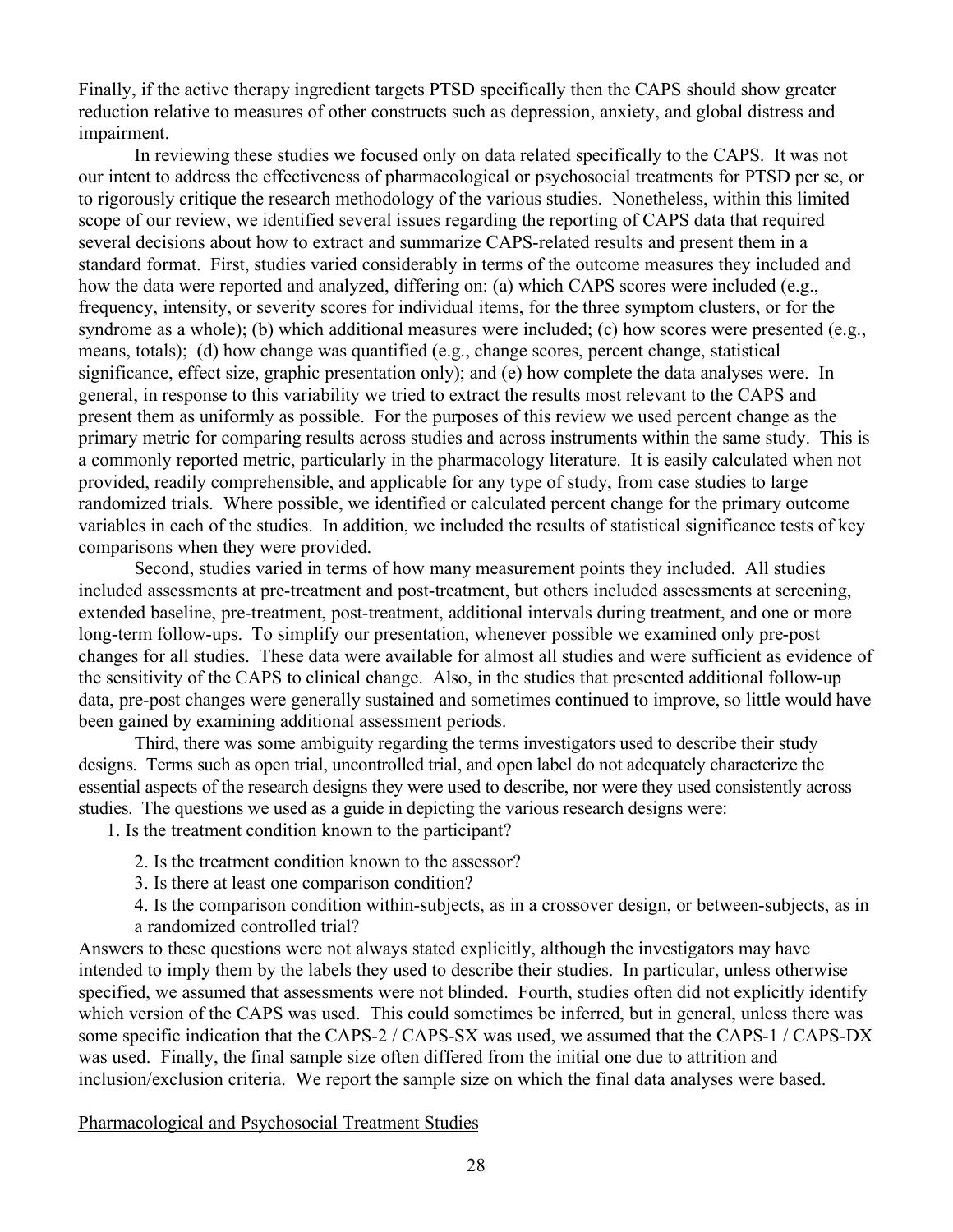In this section we review 10 pharmacological and 19 psychosocial treatment studies that used the CAPS as a primary outcome measure. These studies and their key findings relevant to the CAPS are presented in Tables 1 and 2. We consider the results with respect to the four issues outlined above regarding evidence of sensitivity to clinical change, including within-groups effects (pre-post change), between-groups effects (differential change due to nature of intervention, e.g. drug versus placebo), change on the CAPS relative to change on other measures of PTSD, and change on the CAPS relative to measures of other constructs (e.g, anxiety, depression, global distress and functional impairment). Whenever possible we present the percent change values for each measure described in Tables 1 and 2. However, some studies only reported the results of significance tests and did not include actual values for one or more key measures. The studies in Tables 1 and 2 are arranged chronologically and numbered within each table. For ease of presentation in the following sections, we refer to studies by number rather than by author(s) and year.

Within-groups effects. Among the pharmacological studies there was a significant reduction in CAPS total score in eight of the nine studies that reported inferential statistics (Table 1, all but Study 5 reported significance levels; all of those but Study 8 were significant). Considering only participants who received a drug, for the nine studies that reported actual CAPS score values (all but Study 2) the reduction in CAPS total score ranged from 10-63%, with a median of 33%. The psychosocial studies yielded similar findings, with evidence of even greater improvement. There was a significant reduction in CAPS total score in 10 of the 13 studies that reported inferential statistics (Table 2, Studies 1-4, 6, 8, 10-13, 15, 16, 19 reported significance levels; all of those but Studies 1, 6, and 8 were significant). Considering the participants who received an active intervention and showed the most improvement, for the studies that reported actual CAPS score values (all but Studies 1, 8, and 16) the reduction in CAPS total score ranged from 19-100%, with a median of 50%.

Between-groups effects. Overall, there were relatively few controlled trials. Of the 10 pharmacological studies, only three were randomized, placebo-controlled trials (Table 1, Studies 2-4). Two of these (Studies 2 and 3) found significantly greater reduction in CAPS scores for the drug group relative to the placebo group. The third study (Study 4) found slightly greater improvement for drug versus placebo, although the effect was not significant. Similarly, of the 19 psychosocial studies, only six were randomized, controlled trials (Table 2, Studies 1, 4, 12, 13, 16, 19), although an additional three studies (two crossover designs and one program evaluation) included a comparison condition (Studies 8, 10, 17). Only two of the six randomized, controlled trials (Studies 12 and 16) found significant between- groups effect, with significantly greater reduction in CAPS scores for a more active, trauma-focused intervention than for a control condition. Two of the other four studies (Studies 4 and 13) found greater improvement for active interventions relative to control conditions, but the effects were not significant. Of the remaining two studies, Study 19 included two active interventions, which showed substantial, equivalent improvement, but no minimal intervention control condition; Study 1 employed a very brief intervention and found no within-groups or between-groups changes on any measures. Finally, in Study 10, a quasi-experimental program evaluation, between-groups differences were found among three types of PTSD inpatient programs.

 CAPS versus other PTSD measures. In general, CAPS results matched the results for self-report PTSD measures, particularly the IES. Among the pharmacological studies, the CAPS had comparable results to the IES in three studies (Table 1, Studies 1, 4, and 6) and to the DTS in two other studies (Studies 5 and 9), with differences ranging from 0-7 percentage points. For the psychosocial studies differences between the CAPS and other PTSD measures were more variable and somewhat larger. Eight studies (Table 2, Studies 2, 4, 5, 11, 12, 15, 16, and 19) found a greater reduction on the CAPS relative to the IES, with differences ranging from 1-24 percentage points. On the other hand, four studies (Studies 3,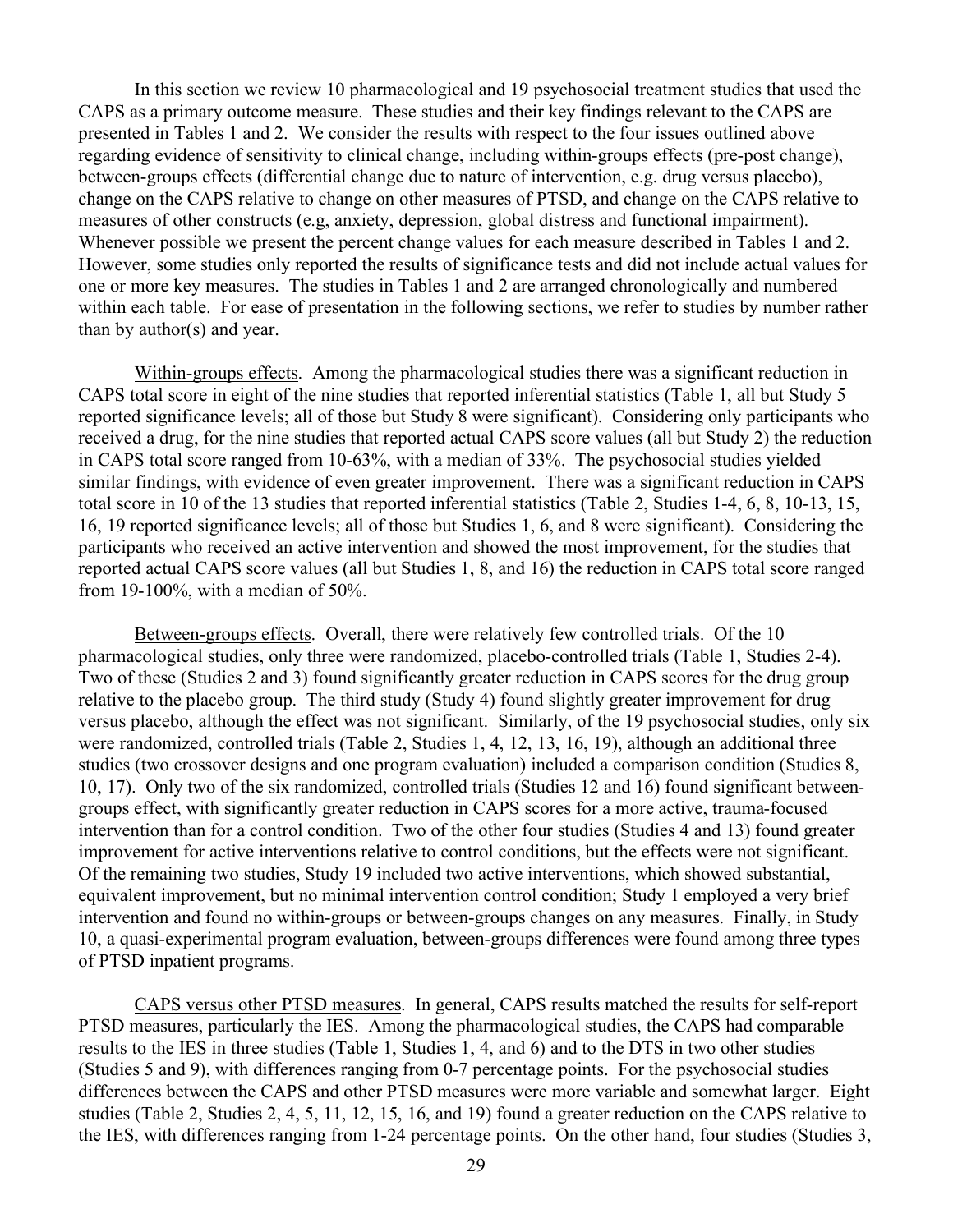9, 14, and 18) found a greater reduction on the IES, with differences ranging from 7-26 percentage points. In addition, the CAPS showed a comparable or greater reduction relative to the PK scale (Study 1), the Mississippi Scale (Study 5), the Civilian Mississippi Scale (Study 15), the PSS (Study 9), the MPSS-SR (Study 7), the PCL (Study 11), and the Penn Inventory (Study 19).

CAPS versus measures of depression. All but two of the pharmacological studies included a measure of depression, primarily the HAM-D and MADRS. Four studies (Table 1, Studies 1, and 8-10) found greater reduction on the HAM-D relative to the CAPS, with differences ranging from 2-13 percentage points. A fifth study (Study 2) found significant within-groups and between-groups effects for both the CAPS and the HAM-D, but did not report actual rating scale values. However, two studies (Studies 6 and 7) found greater reduction on the CAPS relative to the MADRS, with differences of 9 and 10 percentage points respectively. One study (Study 5) found slightly greater reduction on the CAPS relative to the BDI. The BDI was also included in 12 of 19 psychosocial studies, with 10 (Table 2, Studies 2, 6, 7, 11-13, 15, 16, 18, 19) finding greater reduction on the CAPS and two (Studies 5 and 9) finding equivalent reduction on the two scales. Except for a case study (Study 7), which found a 48% reduction on the CAPS and an 18% increase on the BDI, the greater reduction on the CAPS ranged from 2-18 percentage points.

 CAPS versus measures of anxiety. Four pharmacological studies included the HAM-A. Three (Table 1, Studies 1, 8, and 10) found greater reduction on the HAM-A relative to the CAPS, with differences ranging from 2-9 percentage points. The fourth study found a five percentage point greater reduction on the CAPS. One pharmacological study (Study 5) found a greater reduction on the CAPS relative to the STAI-S. Three psychosocial studies (Table 2, Studies 5, 11, and 12) included the STAI –S, two included the STAI-T (Studies 11 and 12), and one (Study 19) included the BAI. In each case the CAPS showed greater reduction, ranging from 2-59 percentage points.

 CAPS versus global measures of distress and impairment. In the pharmacological studies, reduction in CAPS scores were accompanied by global measures of functioning, including the CGI in the six studies that employed it (Table 1, Studies 3, 5, 7, 8-10), the CIS (Study 6), and a relatively stringent consensus definition of treatment response (Study 1). Five psychosocial studies (Table 2, Studies 2, 3, 7, 13, and 15) included the SCL-90 and one (Study 10) included the BSI. In each case the CAPS showed greater reduction, ranging from 3-28 percentage points. In contrast, two studies (Studies 3 and 19) found greater reduction on the GHQ relative to the CAPS, and one study (Study 10) found greater reduction on the ASI psychiatric score.

Discussion. The 29 treatment outcome studies reviewed in this section provide ample evidence of the sensitivity of the CAPS to clinical change. We summarize the results by returning to the four hypothesized results discussed at the outset of this section. First, there was clear and consistent evidence of within-groups effects in both the pharmacological and the psychosocial treatment studies. Stronger within-groups effects were found in the psychosocial studies. This could be due to the fact that with one exception the drugs used in the studies reviewed were all antidepressants, and their efficacy for treating PTSD has not been clearly established. The symptom relief they bring about may be due more to their antidepressant effects rather than to specific effects on PTSD symptoms such as reexperiencing and effortful avoidance. In contrast, all of the psychosocial interventions involved some type of trauma- specific component, and most included some form of direct therapeutic exposure or cognitive processing, which have been shown to have specific effects on PTSD symptoms. This finding could also be due to the fact that in general the psychosocial interventions involved considerably more patient-therapist contact than did the pharmacological trials.

Second, there was some evidence of between-groups effects, although relatively few studies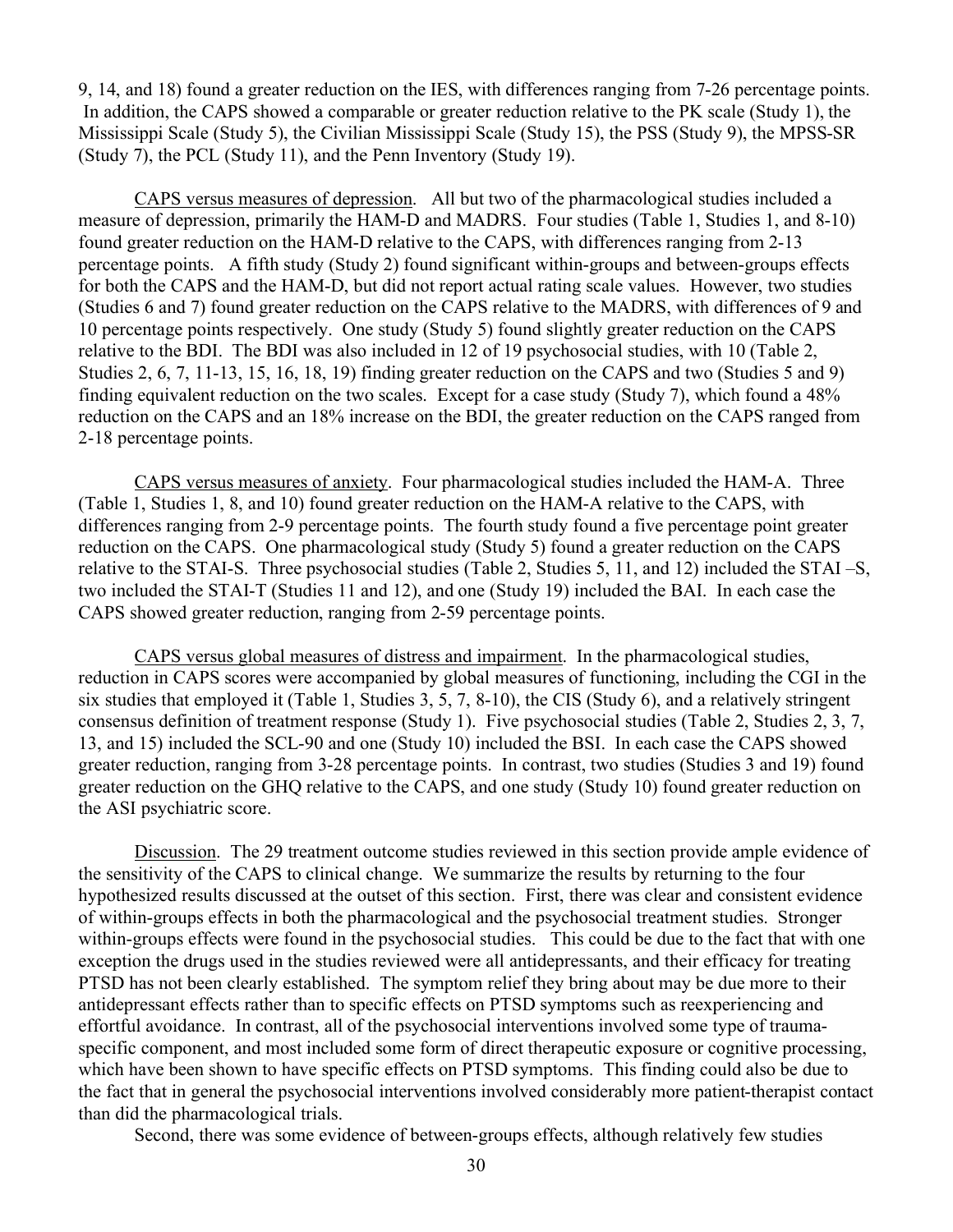included a comparison condition. Two of the three pharmacological trials with a placebo control found greater reduction on the CAPS in participants who received the drug. Results were more inconsistent for the psychosocial trials. Only two of the six randomized trials, plus one quasi-experimental program evaluation, found a significant between-groups effect. However, two of the nonsignificant trials employed quite limited interventions, and a third trial compared two active interventions, exposure and cognitive restructuring. Clearly, more randomized, placebo-controlled trials are needed before this issue can be resolved.

 Third, reduction in CAPS scores was mirrored by reduction in self-report measures of PTSD, particularly the IES. The CAPS showed a slightly greater reduction than the IES in 2 of 3 pharmacological studies and 7of 11 psychosocial studies, although the margins, especially in the pharmacological trials, were generally small. Fourth, there was some evidence of greater reduction on the CAPS than on measures of depression, anxiety, and global distress, particularly on self-report measures such as the BDI, STAI, and SCL-90.

 Finally, a comment about the populations studied. Although the CAPS was developed in a male combat veteran population, and many of the early studies focused exclusively on this population, the CAPS has now been extended to increasingly diverse samples that include females and victims of various types of civilian trauma. Of the studies reviewed in this section, 11 of 29 included at least some females and 15 of 29 included at least some participants with civilian trauma.

#### Validity Evidence From Case-Control Designs

 In this section we consider validity evidence from studies in which participants were designated as PTSD-positive ("cases") or PTSD-negative ("controls") based on the CAPS, then compared on some biological or psychological measure or experimental task. Such case-control studies were too numerous and diverse to summarize briefly. Instead, we describe several representative examples from different research domains to illustrate that groups formed on the basis of a CAPS diagnosis differ in conceptually meaningful ways on a variety of characteristics or behaviors.

 The first example involves the psychophysiology of PTSD. Physiological reactivity to reminders of the trauma is a core symptom of PTSD, and a growing number of studies have found that individuals with PTSD show greater reactivity than those without PTSD in laboratory-based physiological assessments. Much of the early work was conducted with male combat veterans, but more recent studies have examined male and female victims of civilian trauma. Blanchard et al. (1996a) used the CAPS to classify 105 male and female motor vehicle accident victims as PTSD, subsyndromal PTSD, and non- PTSD. They also included a control group of 54 participants who had not experienced an accident. They found that compared to participants without PTSD, those with PTSD showed a significantly greater increase in heart rate in response to brief audiotapes depicting each participant's unique traumatic experience. They also found that an increase of two beats per minute had reasonable diagnostic utility, yielding 69% sensitivity and 78% specificity among accident victims.

 The second example comes from a more recent line of research on auditory event-related potentials (ERP) in PTSD. Several different investigators have documented abnormal ERPs in individuals with PTSD, and have suggested that such characteristic responses may be associated with the attention and concentration difficulties often seen in PTSD. Metzger et al. (1997) used the CAPS to classify male Vietnam combat veterans as PTSD or non-PTSD groups, then further divided the PTSD participants into medicated and unmedicated groups. Administering a three-tone auditory "oddball" task, they found significantly smaller P3 amplitudes in the unmedicated PTSD group, relative to the medicated PTSD group and the non-PTSD controls.

 The third example involves research on the association of chronic PTSD and physical health problems. Beckham et al. (1998) used the CAPS to classify 276 male Vietnam combat veterans as PTSD or non-PTSD, then assessed participants' current health status and reviewed their medical records. Health measures included health complaints, current and lifetime physical conditions, number of physician-rated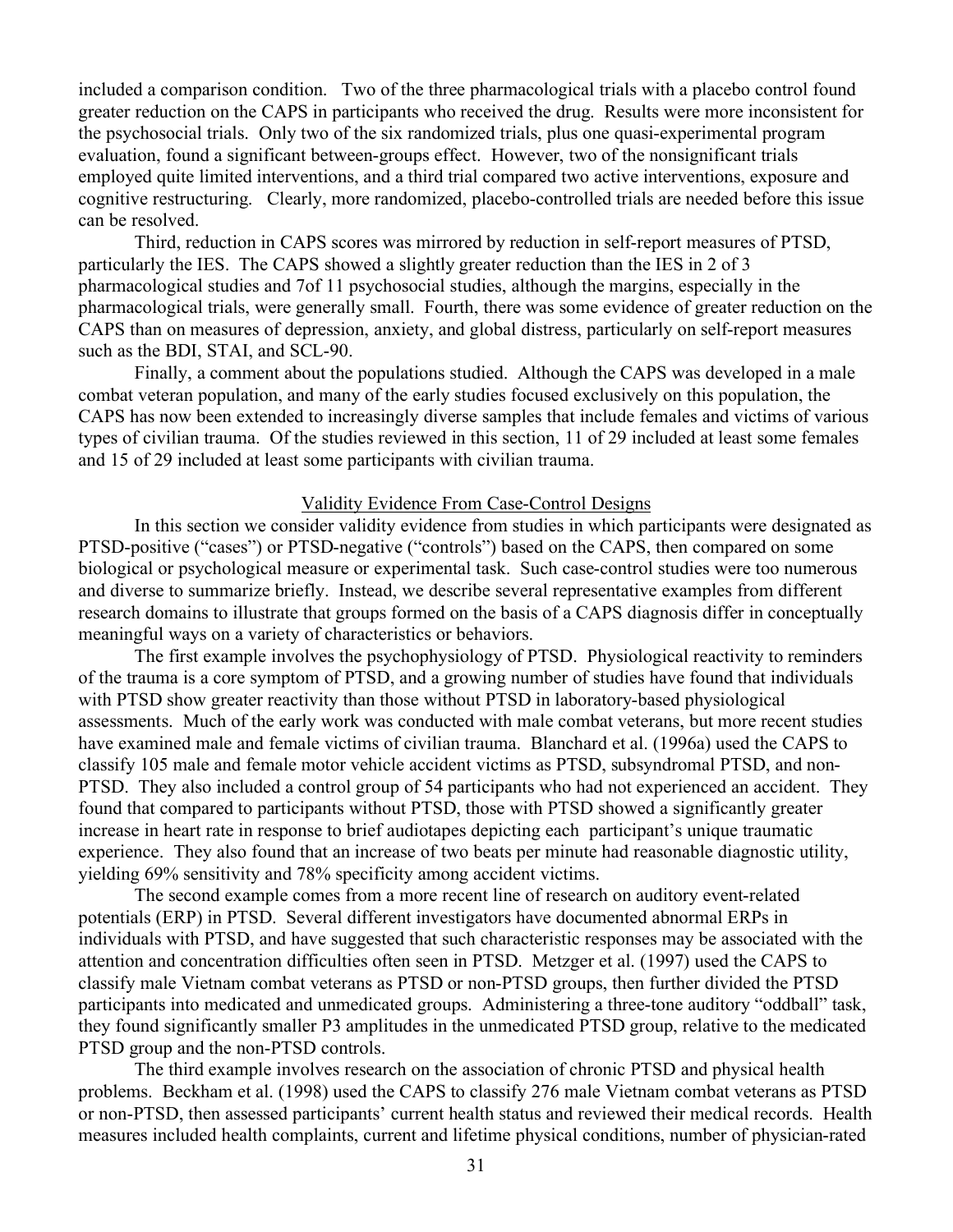medical categories, and total number of physician-rated illnesses. After controlling for a variety of potentially confounding third variables, including age, socioeconomic status, ethnicity, combat exposure, alcohol problems, and smoking history, they found that veterans with PTSD had significantly more health problems across all indicators compared to veterans without PTSD.

 The last example represents an effort to identify potential risk factors for PTSD. Yehuda et al. (1995) used the CAPS to classify a community sample of 72 Nazi concentration camp survivors as PTSD or non-PTSD. They also included a comparison group of 19 demographically matched participants who had not experienced the Holocaust. The purpose of the study was to examine the relationships among lifetime trauma history, recent stressful life events, and severity of current PTSD symptoms. As expected, Yehuda et al. found that Holocaust survivors with PTSD had greater lifetime trauma exposure and more recent stressful life events than did survivors without PTSD or comparison participants. Using the CAPS as a continuous measure of PTSD symptom severity, they found that lifetime trauma was significantly associated with avoidance and hyperarousal, but not with reexperiencing, within a combined sample of all Holocaust survivors. In a similar analysis, they found that recent stressful life events were significantly associated with all three CAPS symptom clusters.

 These examples, and the other case-control studies we did not discuss, provide additional evidence that the CAPS is a valid measure of PTSD diagnostic status and symptom severity. They demonstrate that when the CAPS is used to classify trauma-exposed individuals as PTSD or non-PTSD, the resulting groups differ significantly in a theoretically consistent way on key dependent variables.

#### General Discussion and Recommendations

 In the ten years since it was developed, the CAPS has proven to be a psychometrically sound, practical, and flexible structured interview that is well-suited for a wide range of clinical and research applications in the field of traumatic stress. Moreover, it has been successfully used with many different traumatized populations. It has excellent reliability, yielding consistent scores across items, raters, and testing occasions. There is also considerable validity evidence supporting the use of the CAPS as a measure of PTSD diagnostic status and symptom severity. Evidence of content validity derives first from its direct correspondence with the DSM-IV diagnostic criteria for PTSD, and second from the fact that it was developed by experts in the field of traumatic stress and revised based on feedback from many clinicians and investigators who used it in real-world settings. Evidence from a growing number of psychometric investigations indicates it has strong convergent and discriminant validity, strong diagnostic utility, and is sensitive to clinical change. In addition, factor analyses, especially confirmatory factory analyses, have shown that the factor structure of the CAPS corresponds well to current conceptualizations of PTSD. Finally, when the CAPS is used in case-control designs, individuals designated as PTSD differ from those without PTSD in predictable, theoretically meaningful ways. Clearly more research on the CAPS is needed, but at this point the CAPS is the most extensively investigated structured interview for PTSD.

 Criticism of the CAPS tends to focus on three concerns. The first concern is that the CAPS is cumbersome and lengthy. In response, the CAPS clearly is longer on paper than other PTSD interviews, but it doesn't necessarily take longer to administer. Most of the CAPS questions are optional probes, only some of which would likely be administered during a given interview. A standard administration of the CAPS involves asking the initial probe under frequency for each item. With an articulate, motivated respondent this single question may elicit all the information necessary to rate both the frequency and intensity of a given symptom. All other probes are to be used only if: (a) a response is incomplete, vague, confusing, or in some way insufficient to make a rating, and therefore needs to be clarified; or (b) the respondent doesn't understand what is being asked.

 In our experience, even with ideal respondents, some degree of clarification is inevitable. To enhance uniformity of administration, we have included a number of followup probes that address the most common points of clarification. This reduces variability due to idiosyncratic questioning across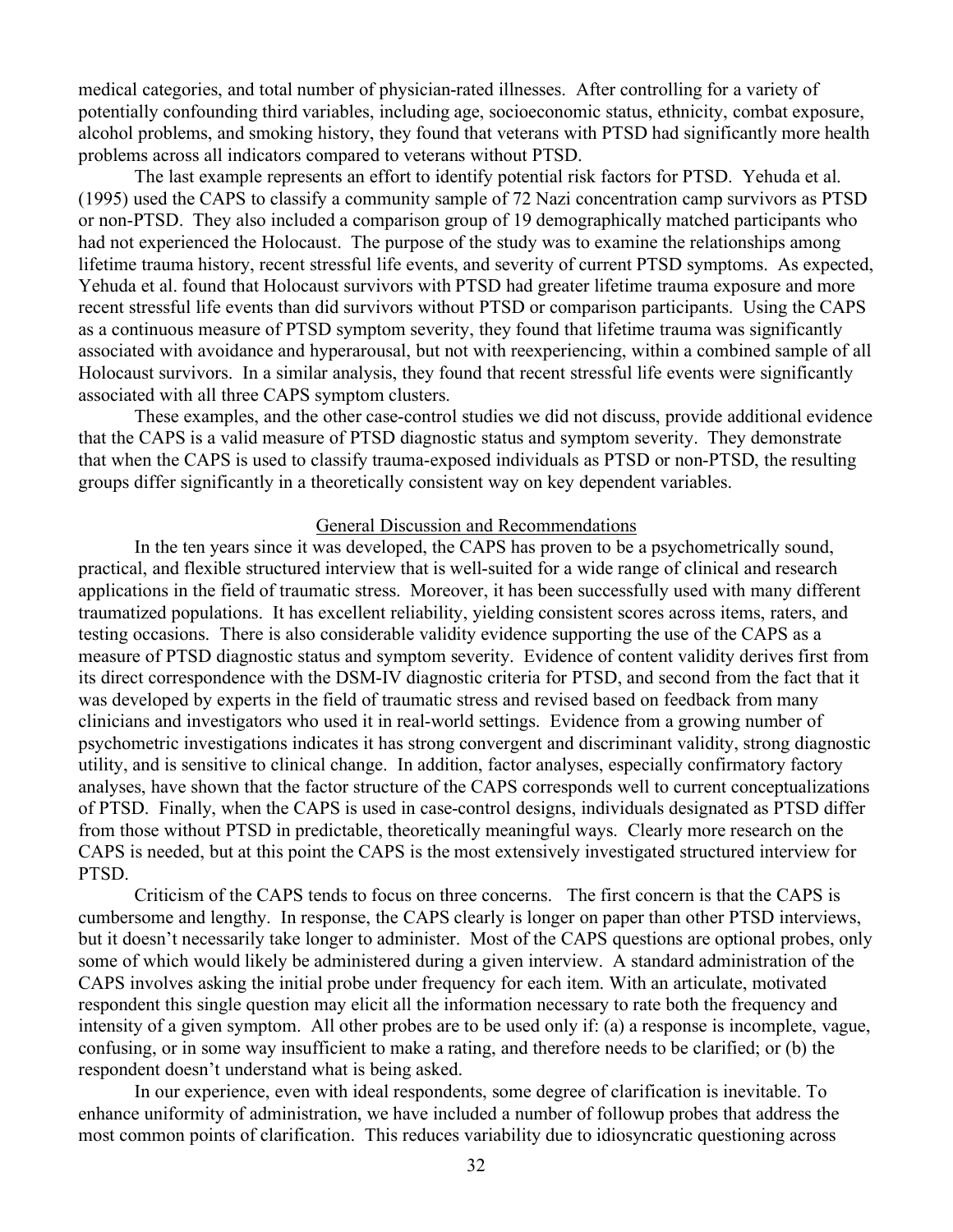different interviewers and provides a helpful structure for less experienced interviewers. Further, the CAPS was designed as a comprehensive yet flexible instrument that would meet the demand of almost any PTSD assessment task, including diagnosis, evaluating symptom severity, and conducting a functional analysis of symptoms for case conceptualization and treatment planning. Therefore, in some assessment contexts may opt not to assess Criterion A, elicit descriptive examples of symptoms, administer the global ratings or the guilt and dissociation items, or rate lifetime PTSD.

 The second concern, closely related to the first, is that the CAPS is too complicated and difficult to learn. In response, our own experience, based on dozens of training sessions, is that after a two-hour orientation trainees naïve to the CAPS can make highly reliable ratings of a role-played interview. With some self-study and a few practice interviews, they can achieve a uniform, clinically sensitive administration. CAPS trainees, including those with little or no experience with structured interviews or assessing PTSD, typically find that the CAPS is very straightforward to learn. In fact, less experienced interviewers tend to have the most favorable responses because they appreciate the structure the CAPS provides.

 The third concern centers on the question of whether frequency and intensity ratings overlap to such an extent as to be essentially redundant. Clearly, they appear to be strongly correlated at the syndrome level and even at the symptom cluster level. At the item level, however, the correlations between frequency and intensity are moderate, suggesting that they measure correlated but distinct dimensions. We have several responses to this concern. First, the separate assessment of frequency and intensity explicitly defines what is meant by symptom severity, thereby reducing variability in clinical judgment, especially among less experienced interviewers. Second, this is a meaningful, theoretical distinction, employed successfully for example in the substance abuse literature, where typologies of drinkers are based on how often a person drinks, as well as how much they consume at any given setting. Third, adding frequency and intensity together yields a 9-point scale (0-8) that allows finer gradations of severity. This increases variance attributable to individual differences, thereby avoiding a restriction of range that could lower estimates of reliability and validity. Fourth, it allows the assessment of the differential impact of treatment on the frequency versus the intensity of symptoms.

Last, we close with some recommendations for the use of the CAPS in clinical research and the presentation of CAPS data in empirical reports. First, for newly initiated research, investigators should use what is now the sole version of the CAPS, the combined DSM-IV version, and explicitly identify it as such. For research already underway or completed, investigators should explicitly identify the version used, either the CAPS-1 or CAPS-2 (DSM-III-R versions) or the CAPS-DX or CAPS-SX (DSM-IV versions). Also, if the CAPS is used as a diagnostic measure, investigators should specify the scoring rule used to obtain a diagnosis. Second, investigators should briefly specify the experience and training of CAPS interviewers, both in terms of their general background in psychopathology and structured interviewing, and in terms of their specific experience with the CAPS. Also, whenever possible they should attempt to collect and report reliability data on the interviewers and participants involved. Even something as modest as interrater reliability on a small number of audiotaped interviews is helpful for documenting the quality of the CAPS data.

 Third, investigators should take greater advantage of the flexibility of the CAPS in analyzing their data. Some examples include: (a) using multiple CAPS scoring rules and comparing the results for lenient, moderate, and stringent rules; (b) using the CAPS as both a dichotomous and a continuous measure, reporting not only diagnostic status but symptom severity scores, which would be valuable for comparing findings across studies; (c) breaking out CAPS symptom severity scores into the three DSM- IV symptom clusters and examining the results by cluster; (d) examining the symptom clusters further by separating Cluster C into effortful avoidance (C1 and C2) and emotional numbing; and (e) dividing scores even further into frequency, intensity, and severity scores for each of the symptom clusters. Finally, although considerable progress has been made in the development and evaluation of PTSD assessment measures, including the CAPS, reliance on a single instrument should be avoided. We advocate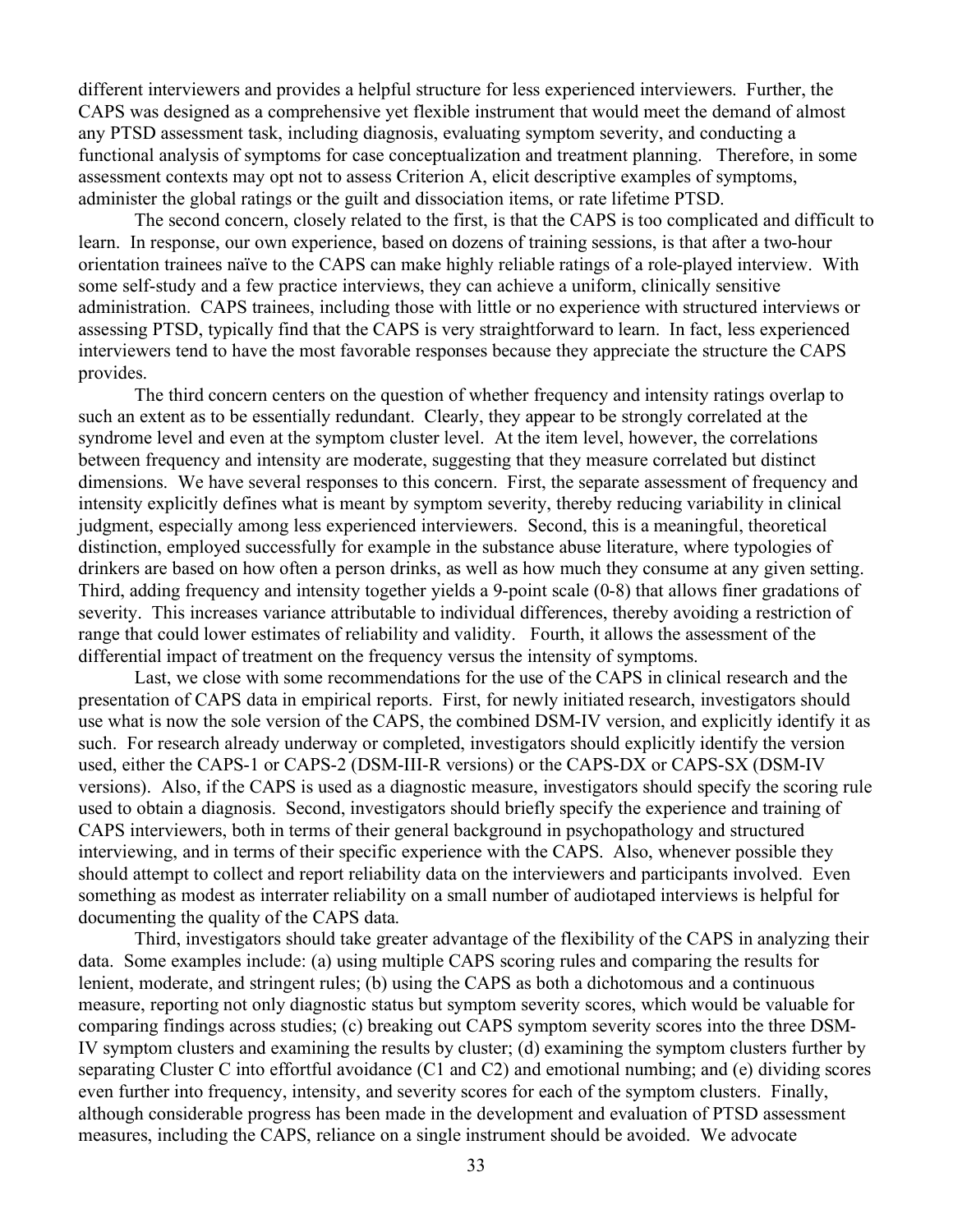multimodal assessment of PTSD, an approach that relies on converging evidence from multiple sources, and we encourage investigators to include multiple measures of PTSD and comorbid disorders whenever possible.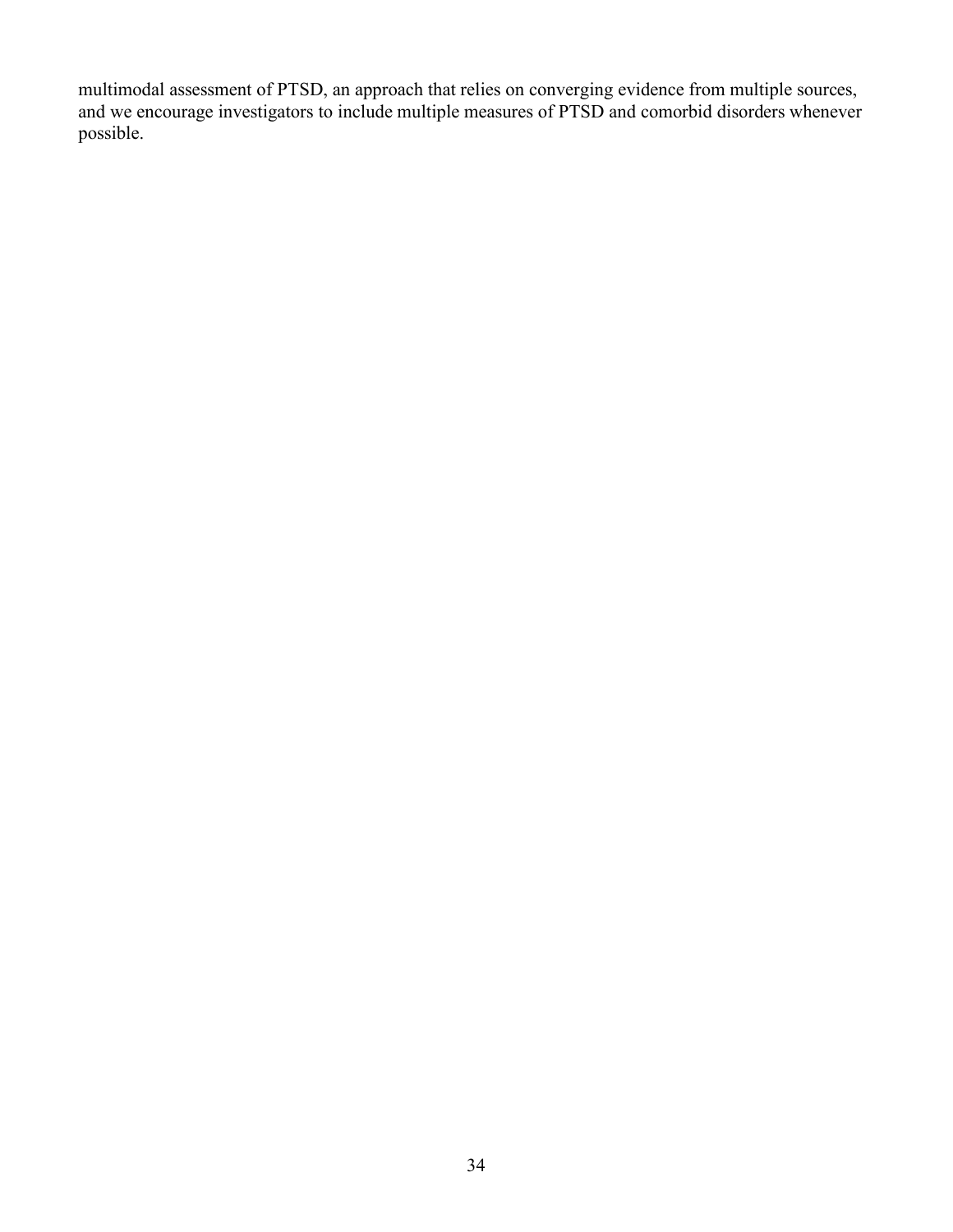#### References

 American Psychological Association. 1999. Standards for Educational and Psychological Testing. Washington DC: Author.

 Baker DG, Diamond BI, Gillette GM, Hamner MB, Katzelnick D, Keller TW, Mellman TA, Pontius EB, Rosenthal M, Tucker P, Van der Kolk BA, Katz RJ. 1995. A double-blind, randomized, placebo- controlled, multi-center study of brofaromine in the treatment of post-traumatic stress disorder. Psychopharmacology 122:386-389.

 Beck AT, Epstein N, Brown G, Sterr RA. 1988. An inventory for measuring clinical anxiety: Psychometric properties. J Consult Clin Psychol 56:893-897.

 Beckham JC, Moore SD, Feldman ME, Hertzberg MA, Kirby AC, Fairbank JA. 1998. Health status, somatization, and severity of posttraumatic stress disorder in Vietnam combat veterans with posttraumatic stress disorder. Am J Psychiatry 155:1565-1569/

 Blake DD, Weathers FW, Nagy LM, Kaloupek DG, Klauminzer G, Charney DS, Keane TM. 1990. A clinician rating scale for assessing current and lifetime PTSD: the CAPS-1. Behav Ther 13:187-188.

 Blake DD, Weathers FW, Nagy LM, Kaloupek DG, Gusman FD, Charney DS, Keane TM. 1995. The development of a Clinician-Administered PTSD Scale. J Trauma Stress 8:75-90.

 Blanchard EB, Hickling EJ, Taylor AE, Forneris CA, Loos WR, Jaccard J. 1995a. Effects of varying scoring rules of the Clinician-Administered PTSD Scale (CAPS) for the diagnosis of post-traumatic stress disorder in motor vehicle accident victims. Behav Res Ther 33:471-475.

 Blanchard EB, Hickling EJ, Taylor AE, Loos WR. 1995b. Psychiatric morbidity associated with motor vehicle accidents. J Nerv Ment Dis 183:495-504.

 Blanchard EB, Hickling EJ, Buckley TC, Taylor AE, Vollmer A, Loos WR. 1996a. Psychophysiology of posttraumatic stress disorder related to motor vehicle accidents: Replication and extension. J Consult Clin Psychol 64:742-751.

 Blanchard EB, Jones-Alexander J, Buckley TC, Forneris CA. 1996b. Psychometric properties of the PTSD Checklist (PCL). Behav Res Ther 34:669-673.

 Boudewyns PA, Hyer, Leon A (Lee). 1996. Eye movement desensitization and reprocessing (EMDR) as treatment for post-traumatic stress disorder (PTSD). Clinical Psychology and Psychotherapy 3:185-195. Boudewyns PA, Stwertka SA, Hyer, Leon A (Lee), Albrecht JW, Sperr EV. 1993. Eye movement desensitization for PTSD of combat: a treatment outcome pilot study. Behav Ther 16:29-33.

 Bouwer C, Stein DJ. 1998. Survivors of torture presenting at an anxiety disorders clinic: symptomatology and pharmacotherapy. J Nerv Ment Dis 186:316-318.

 Buckley TC, Blanchard EB, Hickling EJ. 1998. A confirmatory factor analysis of posttraumatic stress symptoms. Behav Res Ther 36:1091-1099.

 Busuttil W, Turnbull GJ, Neal LA, Rollins JW, West AG, Blanch N, Herepath R. 1995. Incorporating psychological debriefing techniques within a brief group psychotherapy programme for the treatment of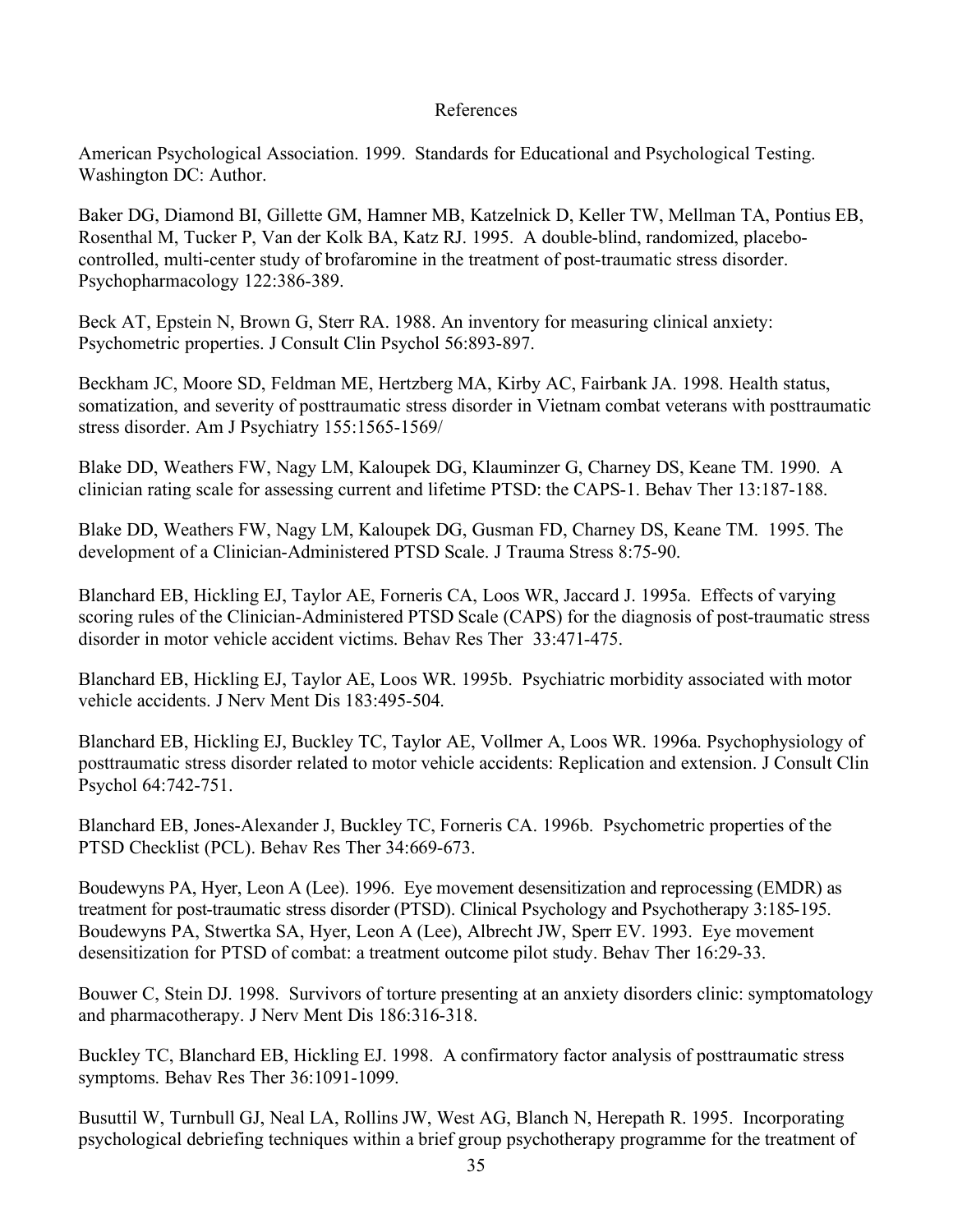post-traumatic stress disorder. Br J Psychiatry 167:495-502.

 Cañive JM, Clark RD, Calais LA, Qualls CR, Tuason VB. 1998. Bupropion treatment in veterans with posttraumatic stress disorder: an open study. J Clin Psychopharmacol 18:379-383.

 Carlson JG, Chemtob CM, Rusnak K, Hedlund NL. 1996. Eye movement desensitization and reprocessing treatment for combat PTSD. Psychotherapy 33:104-113.

 Carlson JG, Chemtob CM, Rusnak K, Hedlund NL, Muraoka MY. 1998. Eye movement desensitization and reprocessing (EMDR) treatment for combat-related posttraumatic stress disorder. J Trauma Stress 11:3-24.

 Clark RD, Cañive JM, Calais LA, Qualls CR, Tuason VB. 1999. Divalproex in posttraumatic stress disorder: an open-label clinical trial. J Trauma Stress 12:395-401.

 Conlon L, Fahy TJ, Conroy RM. 1999. PTSD in ambulant RTA victims: a randomized controlled trial of debriefing. J Psychosom Res 46:37-44.

 Davidson JRT, Book SW, Colket JT, Tupler LA, Roth SH, David D, Hertzberg MA, Mellman TA, Beckham JC, Smith RD, Davison RM, Katz RJ, Feldman ME. 1997. Assessment of a new self-rating scale for posttraumatic stress disorder. Psychol Med 27:153-160.

 Derogatis LR. 1983. SCL-90-R administration, scoring, and procedures manual-II for the revised version. Towson, MD: Clinical Psychometric Research

 Fleming MP, Difede J. 1999. Effects of varying scoring rules of the Clinician Administered PTSD Scale (CAPS) for the diagnosis of PTSD after acute burn injury. J Trauma Stress 12:535-542.

 Fontana A, Rosenheck RA. 1997. Effectiveness and cost of the inpatient treatment of posttraumatic stress disorder: comparison of three models of treatment. Am J Psychiatry 154:758-765.

 Frueh BC, Turner SM, Beidel DC, Mirabella RF, Jones WJ. 1996. Trauma Management Therapy: a preliminary evaluation of a multicomponent behavioral treatment for chronic combat-related PTSD. Behav Res Ther 34:533-543.

 Hall CA, Henderson CM. 1996. Cognitive processing therapy for chronic PTSD from childhood sexual abuse: a case study. Counselling Psychology Quarterly 9:359-371.

 Hertzberg MA, Feldman ME, Beckham JC, Davidson JRT. 1996. Trial of trazodone for posttraumatic stress disorder using a multiple baseline group design. J Clin Psychopharmacol 16:294-298.

Hamilton, M. 1960. A rating scale for depression. J Neurol Neurosurg Psychiatry 23:56-62.

Hamilton, M. 1969. Diagnosis and ratings of anxiety. Br J Psychiatry 3: 76-79.

 Hertzberg MA, Feldman ME, Beckham JC, Moore SD, Davidson JRT. 1998. Open trial of nefazodone for combat-related posttraumatic stress disorder. J Clin Psychiatry 59:460-464.

 Hickling EJ, Blanchard EB. 1997. The private practice psychologist and manual-based treatments: post-traumatic stress disorder secondary to motor vehicle accidents. Behav Res Ther 35:191-203.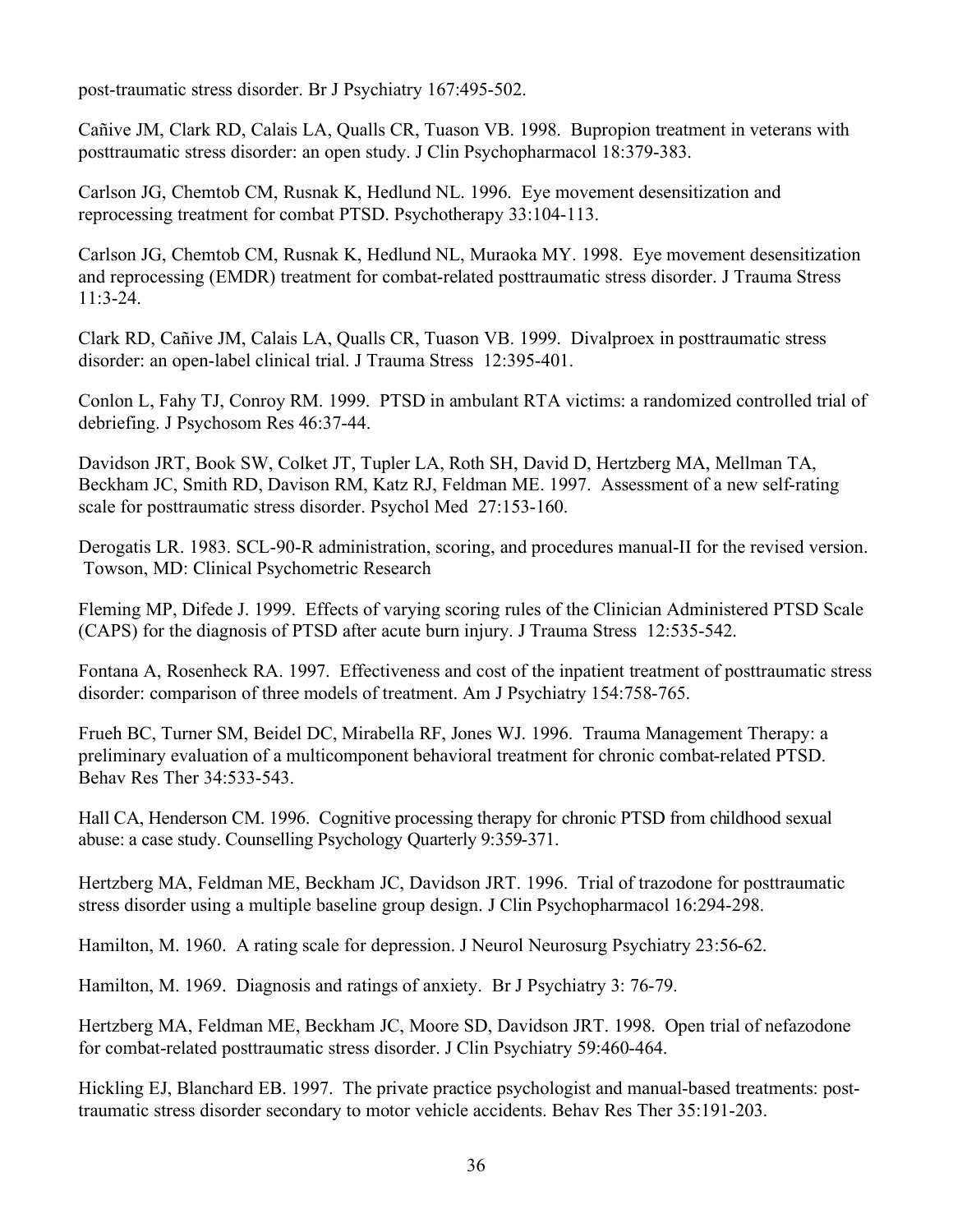Hovens JEJM, Van der Ploeg HM, Bramsen I, Klaarenbeek MTA, Schreuder BJN, Rivero VV. 1994. The development of the Self-Rating Inventory for Posttraumatic Stress Disorder. Acta Psychiatr Scand 90:172-183.

 Hyer, Leon A (Lee), Summers MN, Boyd S, Litaker M, Boudewyns PA. 1996. Assessment of older combat veterans with the Clinician-Administered PTSD Scale. J Trauma Stress 9:587-593.

 Katz RJ, Lott MH, Arbus P, Crocq L, Herlobsen P, Lingjaerde O, Lopez G, Loughrey, Gerry C (Gerard), MacFarlane DJ, McIvor R, Mehlum L, Nugent D, Turner SW, Weisæth L, Yule W. 1994-1995. Pharmacotherapy of post-traumatic stress disorder with a novel psychotropic. Anxiety 1:169-174.

 Keane TM, Caddell JM, Taylor KL. 1988. Mississippi Scale for Combat-Related Posttraumatic Stress Disorder: three studies in reliability and validity. J Consult Clin Psychol 56:85-90.

 Keane TM, Fairbank JA, Caddell JM, Zimering RT, Taylor KL, Mora CA. 1989. Clinical evaluation of a measure to assess combat exposure. Psychol Assess 1:53-55.

 Keane TM, Malloy PF, Fairbank JA. 1984. Empirical development of an MMPI subscale for the assessment of combat-related posttraumatic stress disorder. J Consult Clin Psychol 52:888-891.

 King DW, Leskin GA, King LA, Weathers FW. 1998. Confirmatory factor analysis of the Clinician- Administered PTSD Scale: evidence for the dimensionality of posttraumatic stress disorder. Psychol Assess 10:90-96.

 Kulka RA, Schlenger WE, Fairbank JA, Hough RL, Jordan BK, Marmar CR, Weiss DS. 1990. The National Vietnam Veterans Readustment Study: tables of findings and technical appendices. New York: Brunner/Mazel.

 Lazrove S, Triffleman EG, Kite L, McGlashan TH, Rounsaville B. 1998. An open trial of EMDR as treatment for chronic PTSD. Am J Orthopsychiatry 68:601-608.

 Lubin H, Loris M, Burt J, Johnson DR. 1998. Efficacy of psychoeducational group therapy in reducing symptoms of posttraumatic stress disorder among multiply traumatized women. Am J Psychiatry 155:1172-1177.

 Marks IM, Lovell K, Noshirvani H, Livanou M, Thrasher S. 1998. Treatment of posttraumatic stress disorder by exposure and/or cognitive restructuring: a controlled study. Arch Gen Psychiatry 55:317-325.

 Marmar, CR, Weiss DS, Metzler TJ. 1997. The Peritraumatic Dissociative Experiences Questionnaire. In: Wilson JP, Keane TM, editors. Assessing psychological trauma and PTSD. New York: Guilford Press p 412-428.

 Metzger LJ, Orr SP, Lasko NB, Pitman RK. 1997. Auditory event-related potential to tone stimuli in combat-related posttraumatic stress disorder. Biol Psychiatry 42:1006-1015.

 Nagy LM, Morgan CA, Southwick SM, Charney DS. 1993. Open prospective trial of fluoxetine for posttraumatic stress disorder. J Clin Psychopharmacol 13:107-113.

 Nagy LM, Blake DD, Schnurr P, Southwick SM, Charney D, Weathers F, Horner B. 1999. The Clinician-Administered PTSD Scale – Weekly Version (CAPS-2): Reliability and validity. Manuscript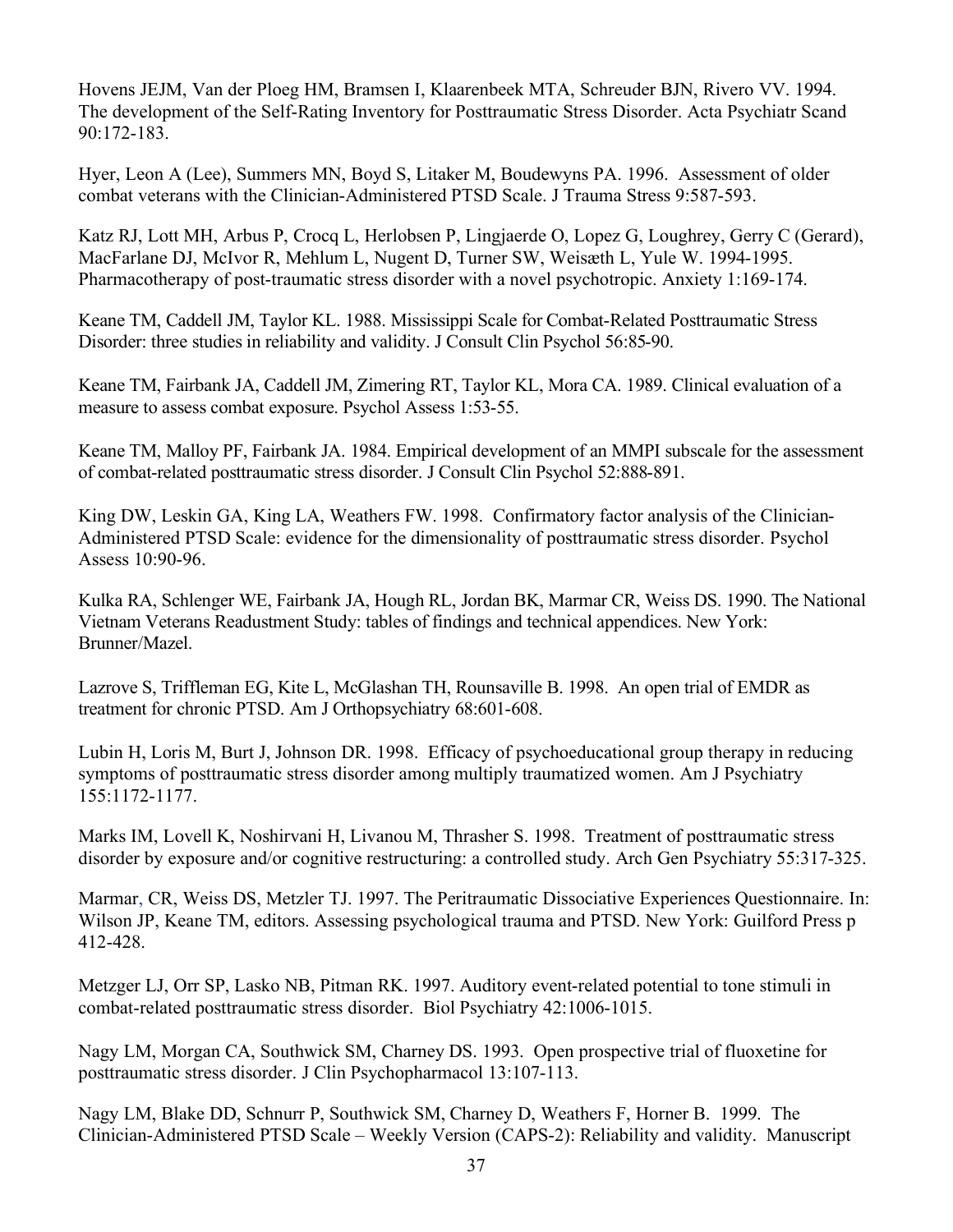submitted.

 Neal LA, Busuttil W, Herepath R, Strike PW. 1994. Development and validation of the computerized Clinician Administered Post-Traumatic Stress Disorder Scale-1-Revised. Psychol Med 24:701-706.

 Neal LA, Hill N, Hughes JC, Middleton A, Busuttil W. 1995. Convergent validity of measures of PTSD in an elderly population of former prisoners of war. Int J Geriatric Psychiatry 10:617-622.

 Neal LA, Shapland W, Fox C. 1997. An open trial of moclobemide in the treatment of post-traumatic stress disorder. Int Clin Psychopharmacol 12:231-237.

 Orr SP. 1997. Psychophysiologic reactivity to trauma-related imagery in PTSD: diagnostic and theoretical implications of recent findings. Ann Ny Acad Sci 821:114-124.

 Pantalon MV, Motta RW. 1998. Effectiveness of anxiety management training in the treatment of posttraumatic stress disorder: a preliminary report. J Behav Ther Exp Psychiatry 29:21-29.

 Pitman RK, Orr SP, Altman B, Longpre RE, Poiré RE, Macklin ML. 1996. Emotional processing during eye movement desensitization and reprocessing therapy of Vietnam veterans with chronic posttraumatic stress disorder. Compr Psychiatry 37:419-429.

 Radnitz CL, Schlein IS, Walczak S, Broderick CP, Binks TM, Tirch DD, Willard J, Perez-Strumolo L, Festa J, Lillian LB, Bockian N, Cytryn A, Green L. 1995. The prevalence of posttraumatic stress disorder in veterans with spinal cord injury. SCI Psychosocial Process 8:145-149. Rothbaum BO, Hodges L, Alarcón RD, Ready DJ, Shahar F, Graap K, Pair J, Hebert P, Gotz D, Wills B, Baltzell D. 1999. Virtual reality exposure therapy for PTSD Vietnam veterans: a case study. J Trauma Stress 12:263-271.

 Shalev AY, Freedman SA, Peri T, Brandes D, Sahar T. 1997. Predicting PTSD in trauma survivors: prospective evaluation of self-report and clinician-administered instruments. Br J Psychiatry 170:558-564.

 Spielberger CD, Gorsuch RL, Lushene RE. 1970. STAI manual for the State-Trait Anxiety Inventory. Palo Alto, CA: Consulting Psychologists Press.

 Standards for educational and psychological testing. 1999. Washington DC: American Educational Research Association. 194 p.

 Tarrier N, Pilgrim H, Sommerfield C, Faragher B, Reynolds M, Graham E, Barrowclough C. 1999. A randomized trial of cognitive therapy and imaginal exposure in the treatment of chronic posttraumatic stress disorder. J Consult Clin Psychol 67:13-18.

 Taylor S, Kuch K, Koch WJ, Crockett DJ, Passey G. 1998. The structure of posttraumatic stress symptoms. J Abnorm Psychol 107:154-160.

 Thompson JA, Charlton PFC, Kerry R, Lee D, Turner SW. 1995. An open trial of exposure therapy based on deconditioning for post-traumatic stress disorder. Br J Clin Psychol 34:407-416.

 Thrasher SM, Lovell K, Noshirvani M, Livanou M. 1996. Cognitive restructuring in the treatment of post-traumatic stress disorder: two single cases. Clin Psychol Psychotherapy 3:137-148.

Van der Kolk BA, Dreyfuss D, Michaels MJ, Shera D, Berkowitz R, Fisler RE, Saxe GN. 1994.